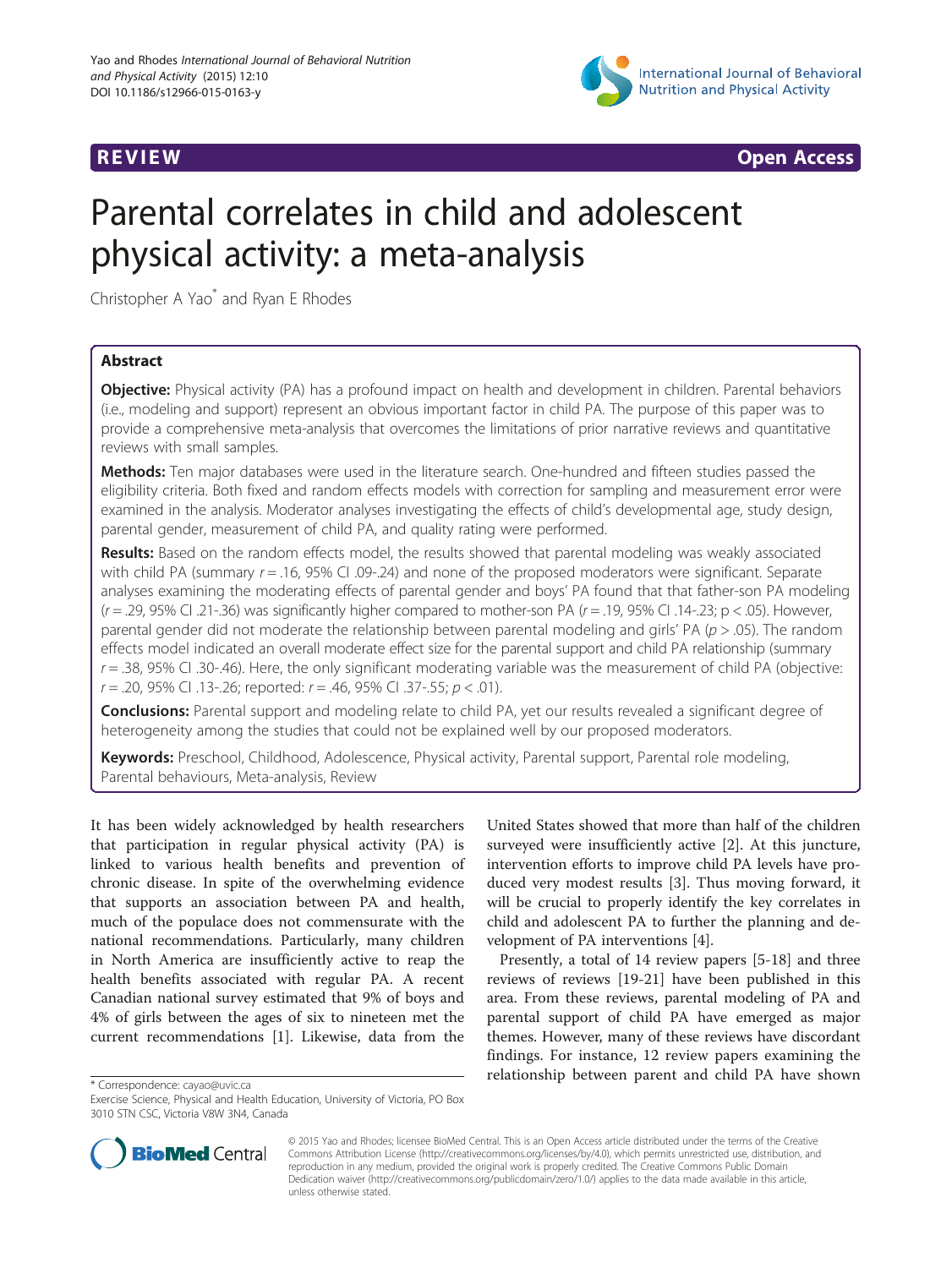variable results [\[5](#page-34-0)-[9,12](#page-34-0)-[14,16,19](#page-34-0)-[21\]](#page-34-0). Three of the 12 reviews do not support a link between parent PA and child PA [[14,20,21](#page-34-0)], while eight reviews have suggested the association as inconclusive [\[5](#page-34-0)-[7,9,12](#page-34-0),[13,17,19](#page-34-0)]. Unlike the findings for parental modeling and child PA, parental support has emerged as a consistent correlate of child and adolescent PA in a number of narrative reviews [[6-9](#page-34-0),[11,12,14,16](#page-34-0),[18-21](#page-34-0)]. The more striking absence in this theme is the limited quantitative synthesis in order to provide a point-estimate of the parental support-PA relationship. Only one meta-analysis has examined parental support  $(r = .23)$ , but it is several years old and was restricted to three studies [\[8](#page-34-0)].

Another pertinent issue that surrounds parental support as a correlate of child PA has been how support has been defined and measured. Parental support has often been measured as an omnibus of various support behaviours and has no consistent set of behaviours [[22](#page-34-0)]. In some cases, researchers have grouped and measured multiple support behaviours as tangible (e.g., providing transportation, financial support) and intangible forms of support (e.g., praise and encouragement). Through these forms of measurement, it is unclear to which specific individual support behaviours may be important in child PA. A more comprehensive synthesis of these support factors is needed.

Finally, prior reviews on this topic have been restricted to very specific age-ranges, which reduces our understanding to whether modeling and support vary across the developmental spectrum. No prior metaanalyses have explored the parental correlates according to developmental stages (i.e., preschool, childhood, and adolescence). A meta-analysis is necessary to consolidate and clarify the overall information.

With these limitations in mind, the aim of this metaanalysis was to provide a cohesive and comprehensive examination of the parental correlates, and potential moderators, of child PA. Here, the five postulated moderators included the child's developmental age, method in which child PA is measured (objective or reported), geographical location of the sample population, study design, and quality of the study. Moreover, we investigated the possibility of intergenerational gender interactions between parent and child behaviours. It was hypothesized that overall parental PA would have a negligible to small correlation with child and adolescent PA, explaining the prior inconsistencies among the narrative reviews; whereas overall parental support will have a small to medium correlation. Among the individual support behaviours, it was postulated that a small effect size will be found for the various support behaviours and child PA. Our analysis of intergenerational gender interactions between parental and child was considered exploratory.

#### **Methods**

# Eligibility criteria

To ensure transparency and complete reporting, the protocols for this study were in accordance to the recommendations put forth by the PRISMA statement for conducting systematic reviews and meta-analyses [\[23](#page-34-0)]. Studies were included if: 1) children were between 2.5 and 18.0 years; 2) an assessment of parental/family support, individual parental support behaviour(s), or parental PA as the independent variable; 3) a measurement of children's PA as the dependent variable; and 4) an effect size illustrating the relationship between independent and dependent variables or the availability of statistics to calculate an effect size (e.g., means and standard deviation). Studies were excluded from the review if: 1) social support measures consolidated parental sources with teachers, peers, or friends; 2) the study was qualitative; and 3) not published in English.

PA was defined as "any bodily movement produced by skeletal muscles that results in energy expenditure" [[24](#page-34-0)]. This definition encompassed both structured (e.g., organized sports, lessons) and unstructured PA (e.g.. leisuretime PA, play). Encouragement to be active, parent–child co-activity, praising the child's activity, watching the child be active, informing the child that they are performing well, telling the child that PA is beneficial, and providing transportation to PA venues were classified as parental support behaviours. Other behaviours such as supplying the child with PA equipment and financial support, and enrolling the child in PA programs were classified as individual parent support behaviours.

#### Search strategy

Publications from January 1970 to November 2014 were systematically reviewed for this paper (Figure [1\)](#page-2-0). Ten databases were used to locate relevant articles: EBSCO (Academic Search Complete, Academic Search Premier, CINAHL, Health Source, MEDLINE, PsycINFO, Social Sciences, SPORTDiscus), PubMed, and ISI Web of Science. The following key terms were used: physical activity, exercise, sport, adolescent, youth, children, preschool, parental support, parental physical activity, role modeling, parental influence, and parental correlates. One author conducted the search and manually cross-referenced studies to ensure saturation of the literature. The eligibility criteria and search strategy followed a protocol used in previously published metaanalyses and reviews [\[25](#page-34-0),[26\]](#page-34-0). The reference sections of reviews and individual studies were carefully inspected to locate any additional publications.

#### Screening

Using the inclusion criteria previously established by both reviewers, one reviewer initially screened citations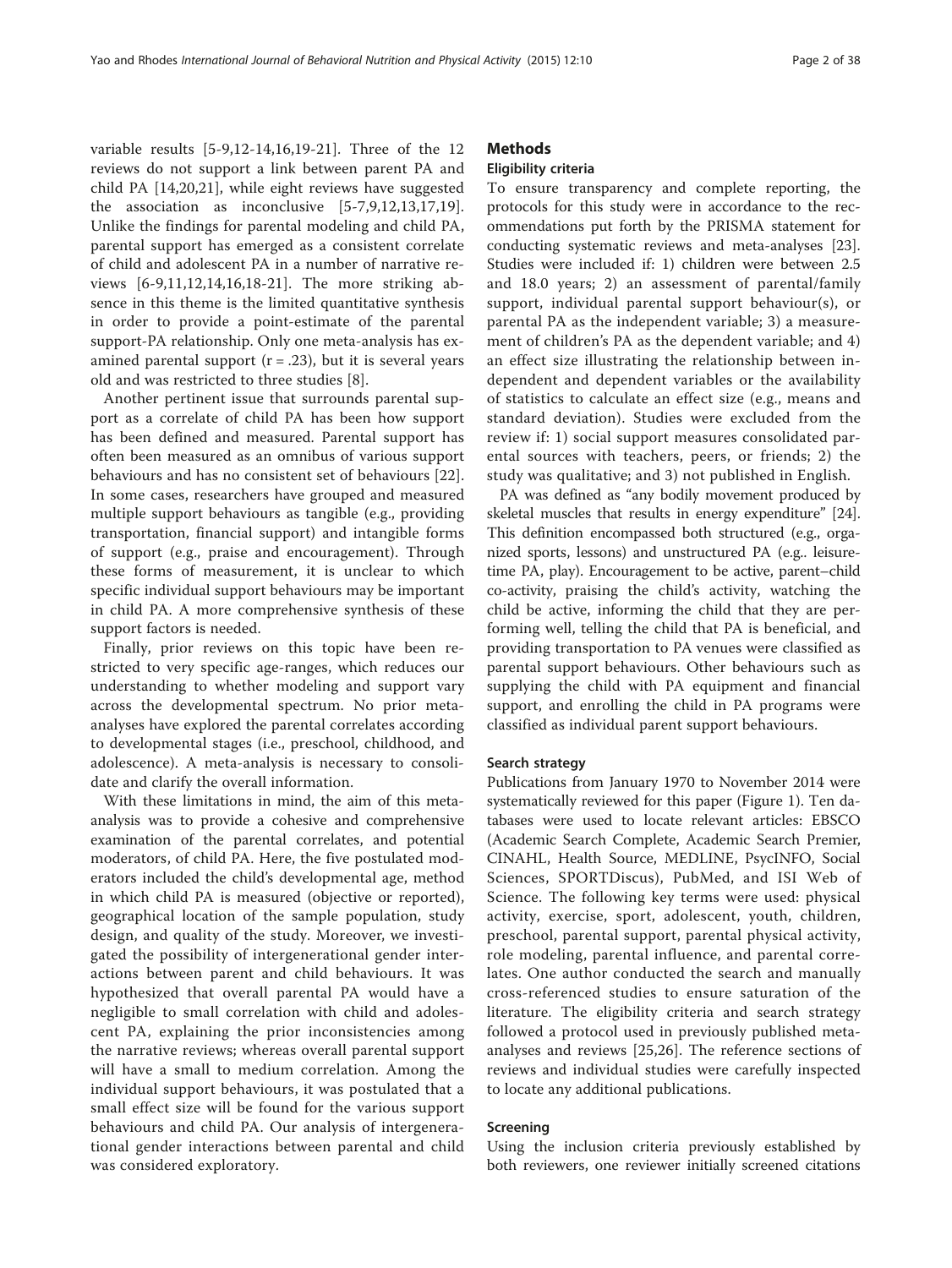<span id="page-2-0"></span>

based on the title and abstract. Potentially relevant abstracts were selected and the full article was located if it was deemed suitable for the study. A full consensus by the two reviewers was required in order for the studies to be included in the analysis.

#### Data abstraction

Information regarding authors, publication year, country, sample (number of participants, age, gender), study design (cross-sectional/prospective), measurement tools (i.e., PA and social support measures), reliability of the measures, parental gender, and reported effect sizes, were abstracted onto a Word document. Once the coded data was entered, the file was imported into the Comprehensive Meta-Analysis version 2 program for further analyses [[27](#page-34-0)].

#### Analyses

Based on the hypothesized moderators, the studies included in the analysis were categorized and coded by

developmental age (preschool 2–5.4 yrs, childhood 5.5- 12.4 yrs, adolescence 12.5-18 yrs), geographical location (Australia & New Zealand, Asia, Canada, Europe, USA), study design (cross-sectional, prospective), type of PA measure used to determine child PA (objective: accelerometer, pedometer, heart rate monitor; reported), and quality (high, moderate, low). Upon further investigation of previous meta-analyses and reviews, some of the studies included did not appropriately categorize effect sizes that represented the overall effect sizes for parentalchild PA variables. For instance, samples only examining girls' or boys' PA were previously amalgamated into overall child associations rather than conducted in separate analyses. In our analyses, the correlates for boys, girls, and mixed samples were abstracted, categorized, and analyzed separately.

In the case that more than one type of PA measure was reported (ex. overall PA levels versus moderate to vigorous PA), the variable that best reflected the national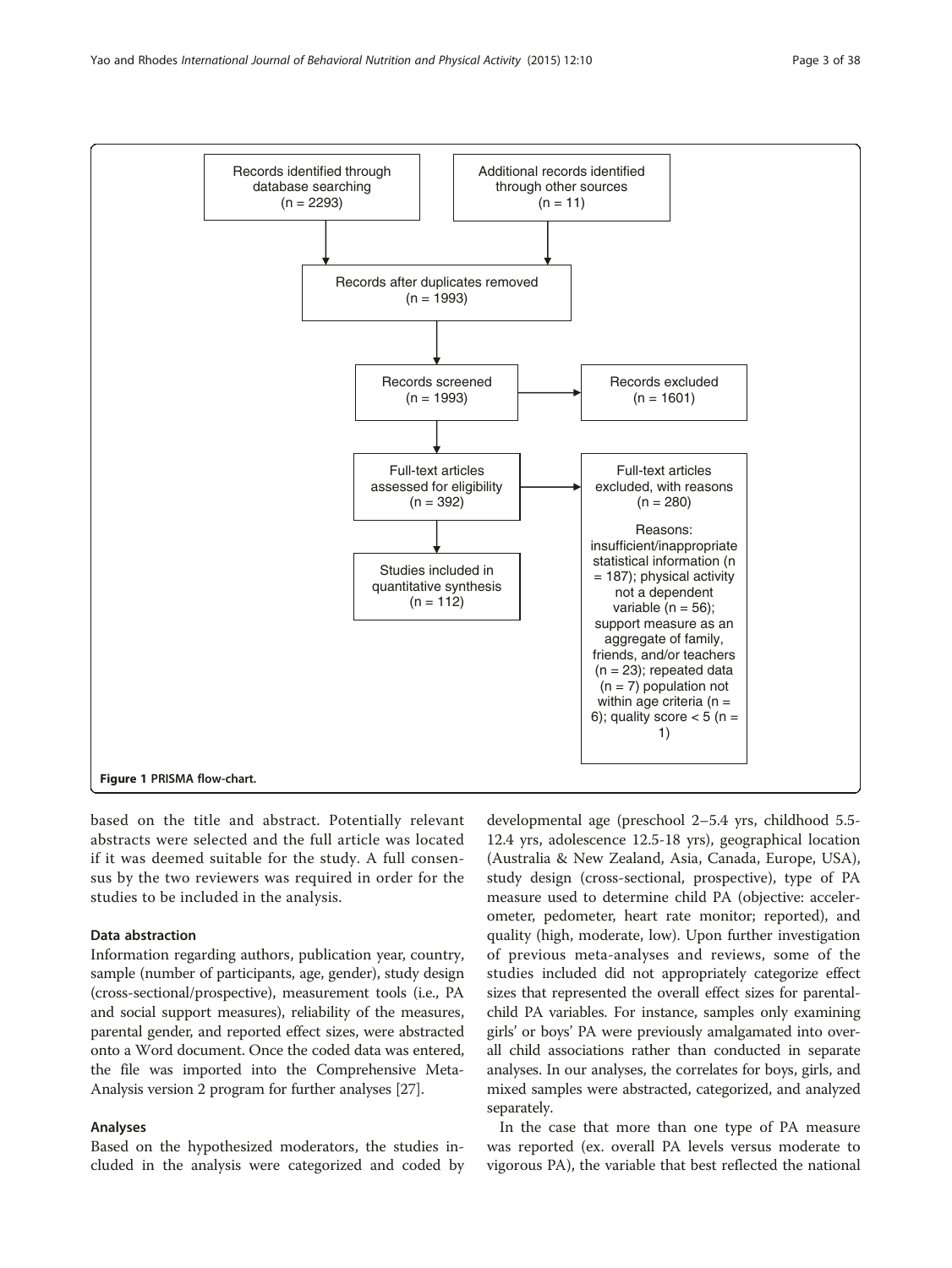recommendations for PA (i.e., moderate to vigorous PA) was incorporated into the analysis. Studies that incorporated a family support measure were included in the analysis.

To assess the potential risk of bias and methodological quality, each study was critically appraised using an adapted version of Downs and Black's [\[28](#page-34-0)] 22-item assessment tool. This modified tool is comparable to the Cochrane Collaboration's instrument for assessing risk of bias and has been used in several published reviews [[25,26,29\]](#page-34-0). For the purposes of this study, items from the original checklist pertaining to experimental studies and items that were not applicable to this study were excluded. The adapted version utilized a 14-point scoring scheme, where each item was scored one point based on a yes (1) or no (0) response. Studies scoring 12–14 points were deemed high-quality studies, 8–11 points were regarded as moderate-quality studies, and lower quality studies were below 7 points. Studies that scored 4 points or less were excluded.

Effect sizes included in the analysis were further corrected for sample size and attenuated for potential measurement error. Correction of measurement error procedures was based on the reported reliabilities of the measures found in the study. In the case that the reliability of the measure was not detailed, an rxy = .70 was used. Based on previous publications, this reliability has been identified as a conservative, yet acceptable estimate for reliability [[30\]](#page-34-0). For accelerometer measures that have obtained 4–9 days of data, the recommended reliability estimate of .80 was used [[31\]](#page-34-0). No subsequent correction procedures were conducted for effect sizes derived from structural equation models or hierarchical linear models as these forms of analyses account for measurement error.

Both fixed and random effects models were used to determine the overall effect sizes for both uncorrected and corrected effect sizes. However, only corrected effect sizes from the random effects model will be discussed. The strength of the correlation was categorized based on Cohen's recommendations [[32\]](#page-34-0). According to these guidelines, a correlation of .09 or less was considered as a null effect, .10 a small effect, .30 a medium effect, and .50 a large effect. In addition to the overall effect sizes, 95% confidence intervals were calculated. To determine heterogeneity among the effect sizes, a Q-statistic and I<sup>2</sup> was computed. The Q-statistic identifies whether the observed variance in effect sizes is no greater than that expected by sampling error alone, whereas the  $I^2$ denotes the dispersion. For the purposes of this study,  $I<sup>2</sup>$  values of 25 were categorized as having a low dispersal, 50 as a moderate dispersal, and 75 as a high dispersal. Moderator analyses investigating the effects of child's developmental age, study design, parental gender, measurement

of child PA, and quality rating were performed using the corrected r's with fixed and random effects models. A minimum of 4 studies was required in each moderator analysis to deem it as a valid moderator. To identify the correlations between the intergenerational relationships between parent and child, separate analyses were used to examine whether the parents' gender moderated boys' and girls' PA. To assess the extent of publication bias in our samples, Rosenthal's classic fail-safe N [\[33](#page-34-0)] and Duval and Tweedie's Trim and Fill procedures [[34,35](#page-34-0)] were conducted. All data was analyzed in February 2013 using Comprehensive Meta-Analysis.

#### **Results**

A total of 2,293 potentially relevant citations were identified in the initial search. The screening procedures resulted in a total of 112 studies, with 11 studies extracted from the reference listing of the included articles (see Figure [1](#page-2-0)). Table 1 describes the characteristics of the 115 independent samples included for the investigation. Details of the included studies are presented in Tables [2,](#page-4-0)[3](#page-8-0),[4,](#page-13-0)[5](#page-18-0)[,6](#page-22-0) and [7.](#page-28-0) Duplicated studies were not included in the analysis.

Table 1 Descriptive statistics of 112 studies investigating parental factors and child and adolescent physical activity (n = 115 independent samples)

| <b>Characteristic</b>         | Samples n (%) |
|-------------------------------|---------------|
| Geographical location         |               |
| Asia                          | 4(3)          |
| Australia & New Zealand       | 11(10)        |
| Canada                        | 8(7)          |
| Europe                        | 31(27)        |
| South America                 | 2(2)          |
| <b>United States</b>          | 59 (51)       |
| Study design                  |               |
| Cross-sectional               | 94 (82)       |
| Prospective                   | 21 (18)       |
| Physical activity measurement |               |
| Objective                     | 31(27)        |
| Self-report                   | 84 (73)       |
| Quality rating                |               |
| High                          | 18 (16)       |
| Moderate                      | 84 (73)       |
| Low                           | 13(11)        |
| Developmental age             |               |
| Preschool (2-5.4 yrs)         | 14 (12)       |
| Childhood (5.5-12.4 yrs)      | 54 (47)       |
| Adolescence (12.5-19.0 yrs)   | 47 (41)       |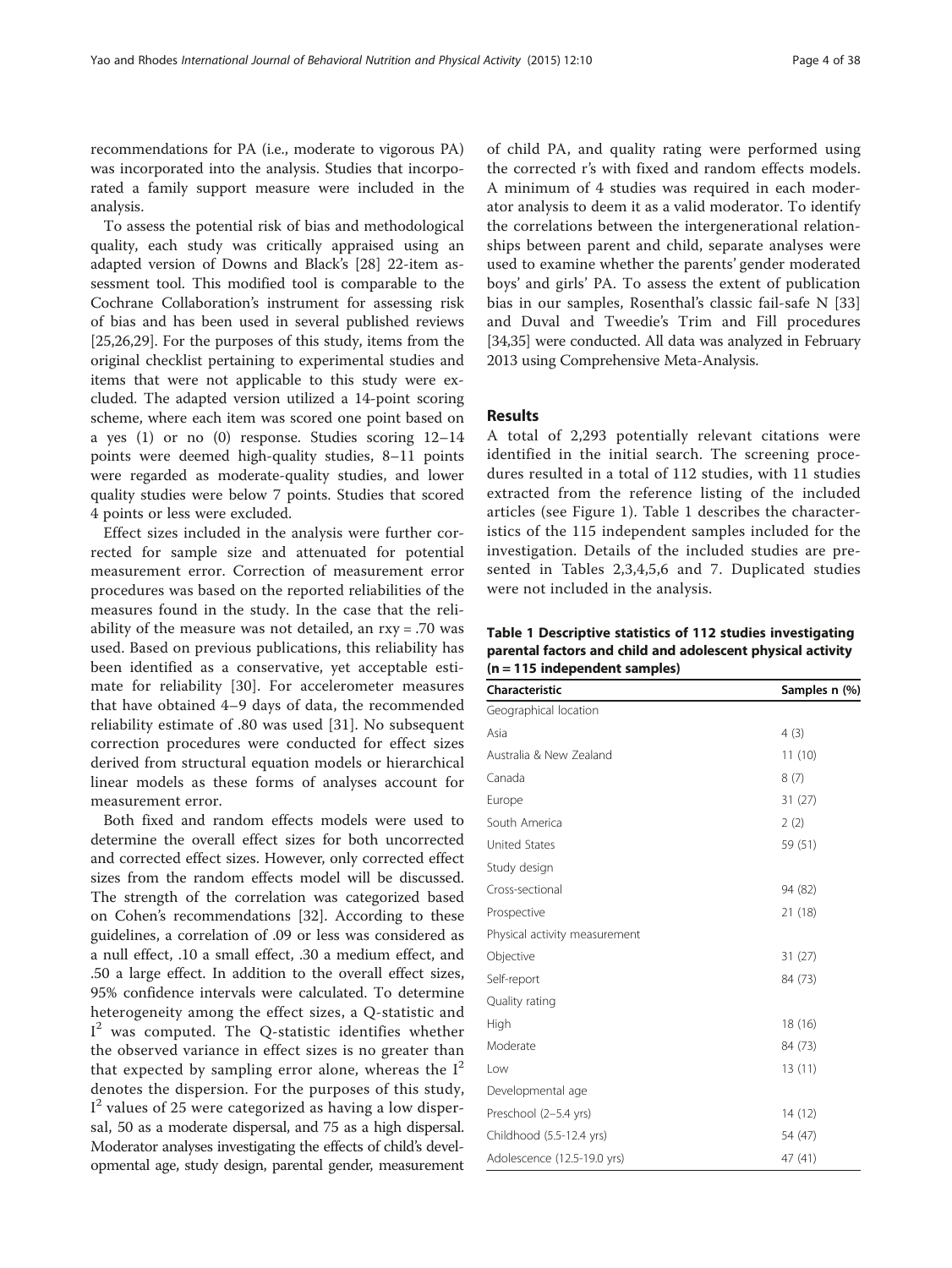| Study, country         | Sample (number,<br>gender, mean age)                | Design        | Parental PA measure                                        | Child PA measure             | <b>Results</b>                                            | Corrected<br>effect size |
|------------------------|-----------------------------------------------------|---------------|------------------------------------------------------------|------------------------------|-----------------------------------------------------------|--------------------------|
| Alderman et al.        | $N = 70$                                            | PRO (1-9 yrs) | Parent self-report                                         | Parent report                | Children's MVPA & parental PA: $r = .44$ ,                | 37                       |
| (2010) [36] USA        | 43 m, 26 f                                          |               | .70* (97% respondents mothers)                             | $.70*$                       | $p < .05$ at baseline; $r = .08$ , $p < .05$ at follow-up |                          |
|                        | 4-6 yrs at baseline;<br>5-15 yrs at follow-up       |               |                                                            |                              | Mean $r = .26$                                            |                          |
| Ammouri et al.         | $N = 284$                                           | <b>CS</b>     | Parent self-report                                         | Child self-report            | Adolescents' PA & parental PA: $\beta = .019$             | .03                      |
| (2007) [37] USA        | 98 m, 186 f                                         |               | <b>GLTEQ</b>                                               | SAPAC                        |                                                           |                          |
|                        | 15.3 yrs                                            |               | $.70*$                                                     | .80                          |                                                           |                          |
| Berge et al.           | $N = 200$                                           | <b>CS</b>     | Parent self-report                                         | Child self-report            | Adolescents' MVPA & parental MVPA                         | .15                      |
| (2014) [38] USA        | 80 m, 120 f                                         |               | <b>GLTEQ</b>                                               | <b>GLTEQ</b>                 | $\beta = .11$ , p < .05 (resident parent)                 |                          |
|                        | 14.2 yrs                                            |               | .75<br>(80% resident parent mothers)                       | .72                          |                                                           |                          |
| Dempsey et al.         | $N = 71$                                            | <b>CS</b>     | Parent self-report                                         | Child self-report            | Children's MVPA & parents' MVPA:<br>$\beta = -.17$        | $-24$                    |
| I(1993) [39] USA       | 36 m, 35 f                                          |               | Adapted GLTEQ                                              | Adapted GLTEQ                |                                                           |                          |
|                        | 10.2 yrs                                            |               | $.70*$                                                     | $.70*$                       |                                                           |                          |
| Dowda et al.           | $N = 369$                                           | <b>CS</b>     | Parent self-report                                         | Accelerometer (2 wks)        | Children's MVPA & parents' PA: $\beta = .002$             | .00                      |
| (2011) [40] USA        | 179m, 194 f                                         |               | Sport PA .67                                               | $.80*$                       |                                                           |                          |
|                        | 4.2 yrs                                             |               | Non-sport PA .71                                           | Direct observation           |                                                           |                          |
|                        |                                                     |               | (92% respondents mothers)                                  | (OSRAC-P) Inter-observer .91 |                                                           |                          |
| Dzewaltowski           | $N = 57$                                            | <b>CS</b>     | Child reported (adapted from                               | Child self-report            | Children's MVPA & parental PA: $b = .22$                  | .29                      |
| et al. (2008) [41] USA | 18 m, 37 f                                          |               | the YRBSQ)                                                 | PDPAR                        |                                                           |                          |
|                        | 12.4 yrs                                            |               | .90                                                        | $ICC = .64$                  |                                                           |                          |
| Fredricks & Eccles     | $N = 364$                                           | PRO (1 yr)    | Parent self-report                                         | Child self-report            | Children's sports PA & parents' PA:                       | .06                      |
| (2005) [42] USA        | 184 m, 180 f                                        |               |                                                            | Sports participation         | $r = .05$ at baseline; $r = .04$ at follow-up             |                          |
|                        | Ages 7.0-11.0 yrs<br>at baseline                    |               |                                                            | $.70*$                       | Mean $r = .045$                                           |                          |
| Heitzler et al.        | $N = 720$                                           | <b>CS</b>     | Parent self-report                                         | Accelerometer (7 d)          | Adolescents' MVPA & parent PA: $r = .07$                  | .09                      |
| (2010) [43] USA        | 352 m, 368 f                                        |               | <b>IPAQ</b>                                                | $.80*$                       |                                                           |                          |
|                        | 14.7 yrs                                            |               | $.70*$                                                     |                              |                                                           |                          |
| Hendrie et al.         | $N = 106$                                           | <b>CS</b>     | Parent self-report                                         | Parent report                | Children's MVPA & parental PA: $r = .145$ ;               | .19                      |
| (2011) [44] Australia  | Adapted from the Family Food<br>CLASS<br>51 m, 55 f |               | partial $r = .145$                                         |                              |                                                           |                          |
|                        | 8.3 yrs                                             |               | Questionnaire $\alpha = .877$<br>(92% respondents mothers) | $.70*$                       |                                                           |                          |

# <span id="page-4-0"></span>Table 2 Studies and effect sizes of parental modeling and child and adolescent physical activity (k = 36)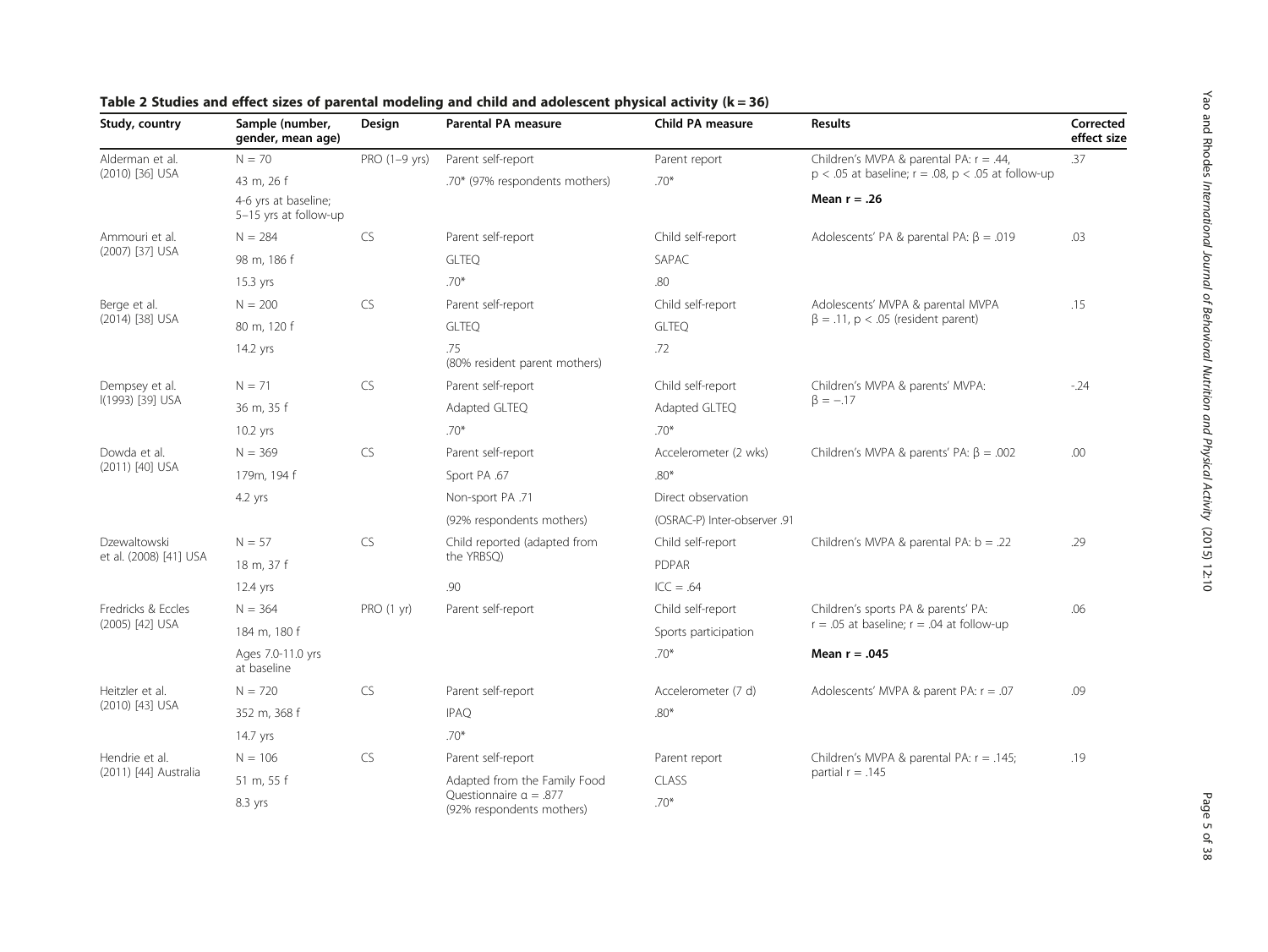| Hennessy et al.<br>(2010) [45] USA      | $N = 76$             | CS        | Parent self-report                    | Accelerometer (5 d)<br>$.80*$ | Children's MVPA & parental explicit<br>modeling: $\beta = -.04$ , $p = .70$ | $-06$   |
|-----------------------------------------|----------------------|-----------|---------------------------------------|-------------------------------|-----------------------------------------------------------------------------|---------|
|                                         | 26 m, 50 f           |           | $ICC = .55 (96% respondents mothers)$ |                               |                                                                             |         |
|                                         | 9.1 yrs              |           |                                       |                               |                                                                             |         |
| Keresztes et al.<br>(2008) [46] Hungary | $N = 548$            | <b>CS</b> | Child report                          | Child self-report             | Children's MVPA & parents' PA:<br>$OR = 2.10, 95\% CI = 1.15 - 3.80$        | .41     |
|                                         | 301 m, 247 f         |           | $.70*$                                | $.70*$                        |                                                                             |         |
|                                         | 12.2 yrs             |           |                                       |                               |                                                                             |         |
| Labree et al.                           | $N = 1943$           | <b>CS</b> | Parent self-report                    | Parent report                 | Children's PA & parental modeling:                                          | .17     |
| (2014) [47] Netherlands                 | 970 m, 973 f         |           | SOUASH                                | $.70*$                        | $r = .12, p < .05$                                                          |         |
|                                         | 8.4 yrs              |           | .70* (mostly mothers)                 |                               |                                                                             |         |
| Lei et al.                              | $N = 798$            | <b>CS</b> | Child report                          | Child report                  | Adolescent MVPA & parental modeling:                                        | $-0.02$ |
| (2004) [48] Taiwan                      | Age range: 12-18 yrs |           | Parent Socialization Scale            | 7-day PA Survey               | $r = -.018$ , $p = .616$                                                    |         |
|                                         |                      |           | $.70*$                                | .82                           |                                                                             |         |
| Loprinzi et al.                         | $N = 156$            | <b>CS</b> | Parent self-report                    | Parent report                 | Child PA & parents' PA: $\beta = -.04$ ,                                    | $-06$   |
| (2010) [49] Austrailia                  | 75 m, 81 f           |           | <b>IPAQ</b>                           | PAEC-Q                        | $p = .64$                                                                   |         |
|                                         | 3.7 yrs              |           | $.70*$                                | $.70*$                        |                                                                             |         |
| Loprinzi et al.                         | $N = 176$            | <b>CS</b> | Parent self-report                    | Parent report                 | Children's MVPA & parent PA: $\beta = .17$ ,                                | .24     |
| (2013) [50] USA                         | 82 m, 94 f           |           | <b>IPAQ</b>                           | PAEC-Q                        | p < .05                                                                     |         |
|                                         | $4.0$ yrs            |           | .70* (85% respondents mothers)        | $.70*$                        |                                                                             |         |
| McMurray et al.                         | $N = 1253$           | <b>CS</b> | Parent self-report                    | Child self-report             | Children's PA & parents' exercise habits:<br>$r = .006$ , $p = .845$        | .01     |
| (1993) [51] USA                         | 589 m, 664 f         |           | .70* (70% respondents mothers)        | $.70*$                        |                                                                             |         |
|                                         | 8.8 yrs              |           |                                       |                               |                                                                             |         |
| Moore et al.                            | $N = 100$            | CS.       | Accelerometer (5 d)                   | Accelerometer (5 d)           | Children's PA & parents' PA: OR 3.5,                                        | .66     |
| (1991) [52] USA                         | 63 m, 37 f           |           | $.70*$                                | $.70*$                        | 95% Cl 1.2-9.8; $r = .46$                                                   |         |
|                                         | 10.4 yrs             |           |                                       |                               |                                                                             |         |
| Mota (1998)                             | $N = 45$             | <b>CS</b> | Parent self-report                    | Child self-report             | Children's PA & parents' VPA: $r = .14$                                     | .17     |
| [53] Portugal                           | 18 m, 27 f           |           | .88                                   | .72                           | Children's PA & parents' MPA: $r = .13$                                     |         |
|                                         | $10.1$ yrs           |           |                                       |                               | Mean $r = .135$                                                             |         |
| Østbye et al.                           | $N = 208$            | <b>CS</b> | Parent report                         | Accelerometer (7 d)           | Children's PA & parental modeling:                                          | .15     |
| (2013) [54] USA                         | 116 m, 92 f          |           | Role modeling of PA                   | $.80*$                        | $r = .12$                                                                   |         |
|                                         | $2-5$ yrs            |           | $\alpha$ = .80 (all mothers)          |                               |                                                                             |         |
| Patnode et al.                          | $N = 294$            | <b>CS</b> | Parent self-report                    | Accelerometer (7 d)           | Adolescents' MVPA & parents' PA:                                            | .00     |
| (2010) [55] USA                         | 149 m, 145 f         |           | <b>IPAQ</b>                           | $.80*$                        | $r = .003$                                                                  |         |
|                                         | 15.4 yrs             |           | $.70*$                                |                               |                                                                             |         |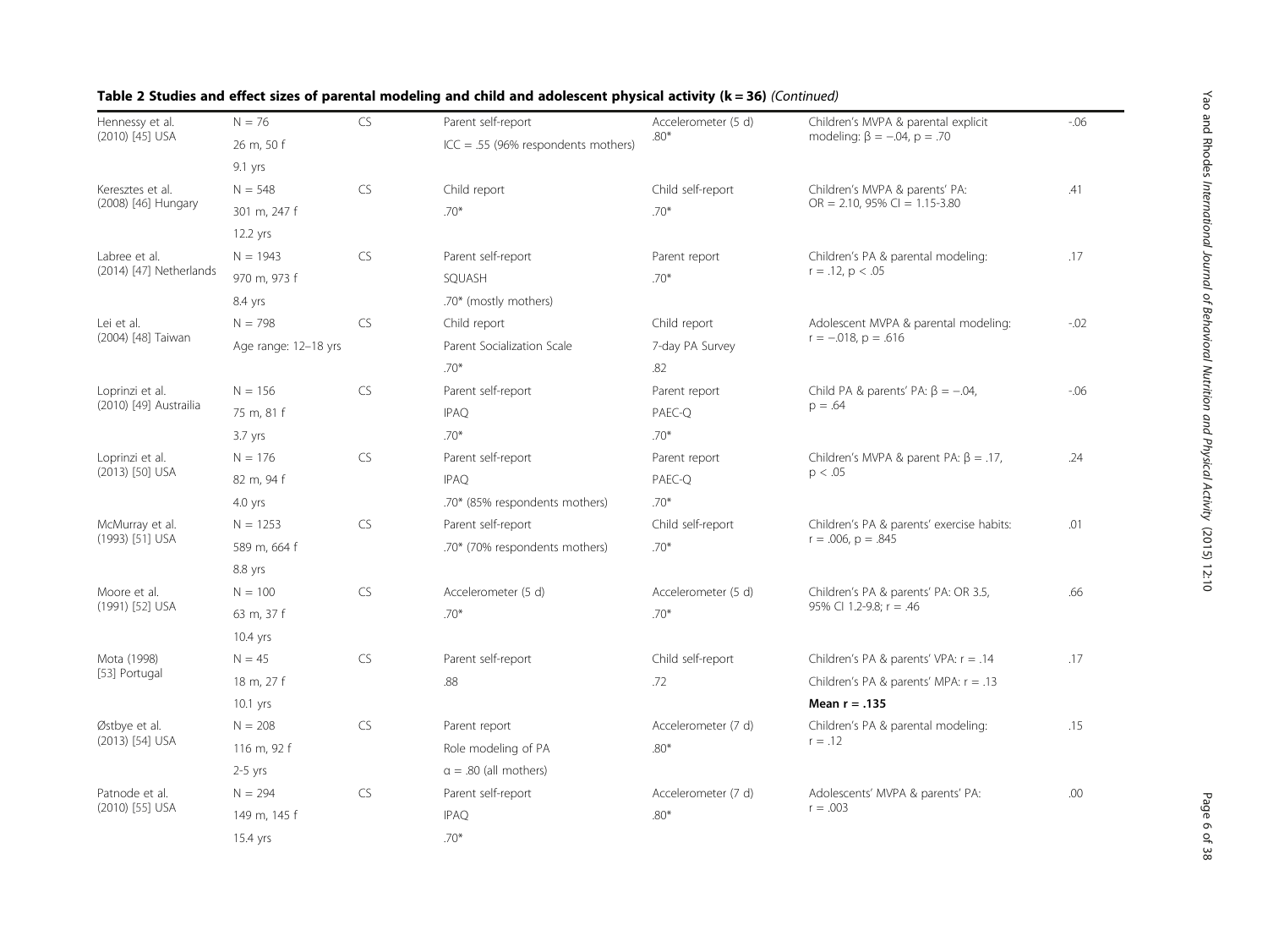| Perusse et al.        | $N = 1610$          | CS            | Parent self-report                  | Child self-report      | Adolescents' PA (exercise) & parental                  | .10     |
|-----------------------|---------------------|---------------|-------------------------------------|------------------------|--------------------------------------------------------|---------|
| (1989) [56] Canada    | 14.6 yrs            |               | 3-day activity record               | 3-day activity record  | PA: $r = .09$ , $p < .05$ (n = 1039)                   |         |
|                       |                     |               | .97                                 | .91                    |                                                        |         |
| Pfeiffer et al.       | $N = 331$           | CS            | Parent self-report                  | Accelerometer (8-10 d) | Children's MVPA & parents' PA: $r = -.04$              | $-0.05$ |
| (2009) [57] USA       | 169 m, 162 f        |               | .78 (94% respondents                | $.80*$                 |                                                        |         |
|                       | 4.3 yrs             |               | mothers)                            |                        |                                                        |         |
| Poest et al.          | $N = 514$           | <b>CS</b>     | Parent self-report                  | Teacher report         | Children's PA & parents' PA: $r = .28$ ,               | .40     |
| (1989) [58] USA       | 269 m, 245 f        |               | $.70*$                              | $.70*$                 | $p = .045$                                             |         |
|                       | Preschool children  |               |                                     |                        |                                                        |         |
| Polley et al.         | $N = 87$            | ${\sf CS}$    | Parent self-report                  | Child self-report      | Children's PA & parents' PA: $r = .11$                 | .16     |
| (2005) [59] USA       | Children            |               | $.70*$                              | $.70*$                 |                                                        |         |
| Ruiz et al.           | $N = 106$           | <b>CS</b>     | Accelerometer (7 d)                 | Accelerometer (7 d)    | Children's MPA & parents' PA: $r = .739$ ,             | .59     |
| (2011) [60] USA       | 52 m, 54 f          |               | .70* (97.2% respondents<br>mothers) | $.80*$                 | p < .0001                                              |         |
|                       | 4.2 yrs             |               |                                     |                        | Children's VPA & parents' PA: $r = -0.07$ ,<br>p > .05 |         |
|                       |                     |               |                                     |                        | Mean $r = .4128$                                       |         |
| Rutkowski et al.      | $N = 94$            | <b>CS</b>     | Parent self-report                  | Child self-report      | Adolescents' MPVA & parental PA:                       | .29     |
| (2012) [61] USA       | 56 m, 28 f          |               | <b>IPAQ</b>                         | PACE + MVPA            | $r = -.23$ , $p < .05$                                 |         |
|                       | 12.8 yrs            |               | $\alpha = .80$                      | $ICC = .81$            |                                                        |         |
| Sallis et al.         | $N = 33$            | PRO (2.5 yrs) | Parent self-report                  | FATS                   | Children's MPA & parents' PA: $\beta = .53$ ,          | .70     |
| (1988) [62] USA       | 13 m, 20 f          |               | $.70*$                              | .81                    | p < .01                                                |         |
|                       | 3.9 yrs             |               |                                     |                        |                                                        |         |
| Singh et al.          | $N = 68288$         | <b>CS</b>     | Parent report                       | Parent report          | Children's VPA & parents' PA: $r = .24*$               | .34     |
| (2009) [63] USA       | Age range: 6-17 yrs |               | $.70*$                              | $.70*$                 | *controlled for other covariates                       |         |
| Trost et al.          | $N = 380$           | <b>CS</b>     | Parent self-report                  | Child self-report      | Adolescents' PA & parental PA: $\beta = .05$ ,         | .06     |
| (2003) [64] USA       | 171 m, 209 f        |               | Test-retest                         | .79                    | $p = .28$                                              |         |
|                       | 14.0 yrs            |               | .78                                 |                        |                                                        |         |
| Vella et al.          | $N = 4042$          | PRO (2 yrs)   | Parent self-report MVPA             | Parent report          | Children's PA & parental MVPA:                         | .01     |
| (2014) [65] Australia | 2069 m, 1973 f      |               | $.70*$                              | Organized sports       | OR = 1.03, 95% CI 1.01-1.05, $p < .05$ ;<br>$r = .01$  |         |
|                       | 8.3 yrs             |               | (96% respondents mothers)           | participation          |                                                        |         |
|                       |                     |               |                                     | $.70*$                 |                                                        |         |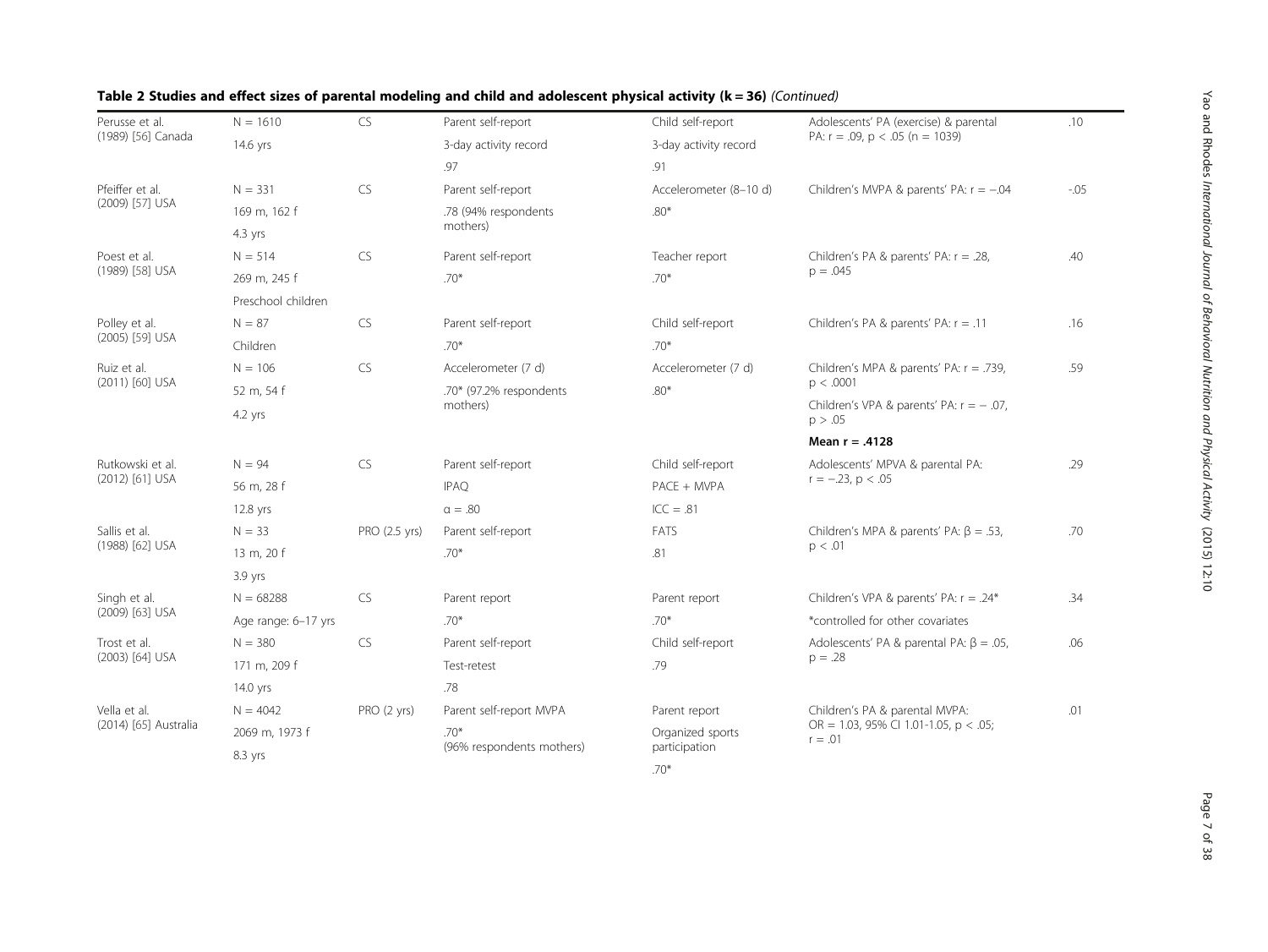| Welk et al.           | $N = 994$    | <b>CS</b> | Parent self-report             | Child self-report | Children's PA & parent PA: $r = .28$                | .38   |
|-----------------------|--------------|-----------|--------------------------------|-------------------|-----------------------------------------------------|-------|
| (2003) [66] USA       | 505 m, 489 f |           | .68 children                   | PAQ-C             |                                                     |       |
|                       | 10.0 yrs     |           | .68 boys                       | $.75 - .82$       |                                                     |       |
|                       |              |           | .67 girls                      |                   |                                                     |       |
|                       |              |           | (82% respondents mothers)      |                   |                                                     |       |
| Williams & Mummery    | $N = 295$    | <b>CS</b> | Parent report                  | Child self-report | Adolescents' MVPA & parents' MVPA:                  | $-29$ |
| (2011) [67] Australia | 111 m 184 f  |           | Active Australia Survey        | APARO             | adjusted OR = 0.59, 95% CI 0.29-1.20                |       |
|                       | 15.1 yrs     |           | .70* (67% respondents mothers) | $.70*$            |                                                     |       |
| Zecevic et al.        | $N = 102$    | <b>CS</b> | Parent self-report             | Parental report   | Children's PA & parental PA habits:                 | .27   |
| (2010) [68] Canada    | 54 m, 48 f   |           | .70* (96% respondents          | $.70*$            | OR = 1.620, $p < .10$ ; r = .1874                   |       |
|                       | 3.8 yrs      |           | mothers)                       |                   |                                                     |       |
| Zhao & Settles        | $N = 1514$   | <b>CS</b> | Parent self-report             | Parent report     | Children's MPA & parental PA: $\beta = -.15$ ,      | $-17$ |
| (2014) [69] USA       | 763 m, 751 f |           | $.70*$                         | $.70*$            | p < .05                                             |       |
|                       | 11.8 yrs     |           |                                |                   | Children's VPA & parental PA: $\beta = -.09$        |       |
|                       |              |           |                                |                   | Mean $\beta = -.12$                                 |       |
| Ziviani et al.        | $N = 50$     | <b>CS</b> | Parent self-report             | Pedometer (4 d)   | Children's' PA & parents' PA: $\beta = .23$         | .28   |
| (2005) [70] Australia | 26 m, 24 f   |           | .97-1.00                       | $.70*$            |                                                     |       |
|                       | 7.7 yrs      |           |                                |                   |                                                     |       |
| Ziviani et al.        | $N = 59$     | <b>CS</b> | Parent self-report             | Pedometer (4 d)   | Children's PA (weekday) & parents'                  | .16   |
| (2008) [71] Australia | 26 m, 33 f   |           | $.97 - 1.00$                   | $.70*$            | $PA: r = .06$                                       |       |
|                       | 8.9 yrs      |           |                                |                   | Children's PA (weekend) & parents'<br>PA: $r = .21$ |       |
|                       |              |           |                                |                   | Mean $r = .135$                                     |       |

Table 2 Studies and effect sizes of parental modeling and child and adolescent physical activity ( $k = 36$ ) (Continued)

Note. \*reliability not reported; APARQ = Adolescent Physical Activity Recall Questionnaire; CLASS = Children's Leisure Activities Study Survey; CS = cross-sectional; d = days; f = female; FATS = Fargo Activity Timesampling Survey; GLTEQ = Godin Leisure-Time Exercise Questionnaire; IPAQ = International Physical Activity Questionnaire; PRO = prospective; m = male; MPA = moderate physical activity; MVPA = moderate-to-vigorous physical activity; OSRAC-P = Observational System for Recording Physical Activity in Children-Preschool Version; PA = physical activity; PAEC-Q = Physical Activity and Exercise Questionnaire for Children; SAPAC = Self-Administered Physical Activity Checklist; SQUASH = Short Questionnaire to Assess Health-Enhancing Physical activity; VPA = vigorous physical activity.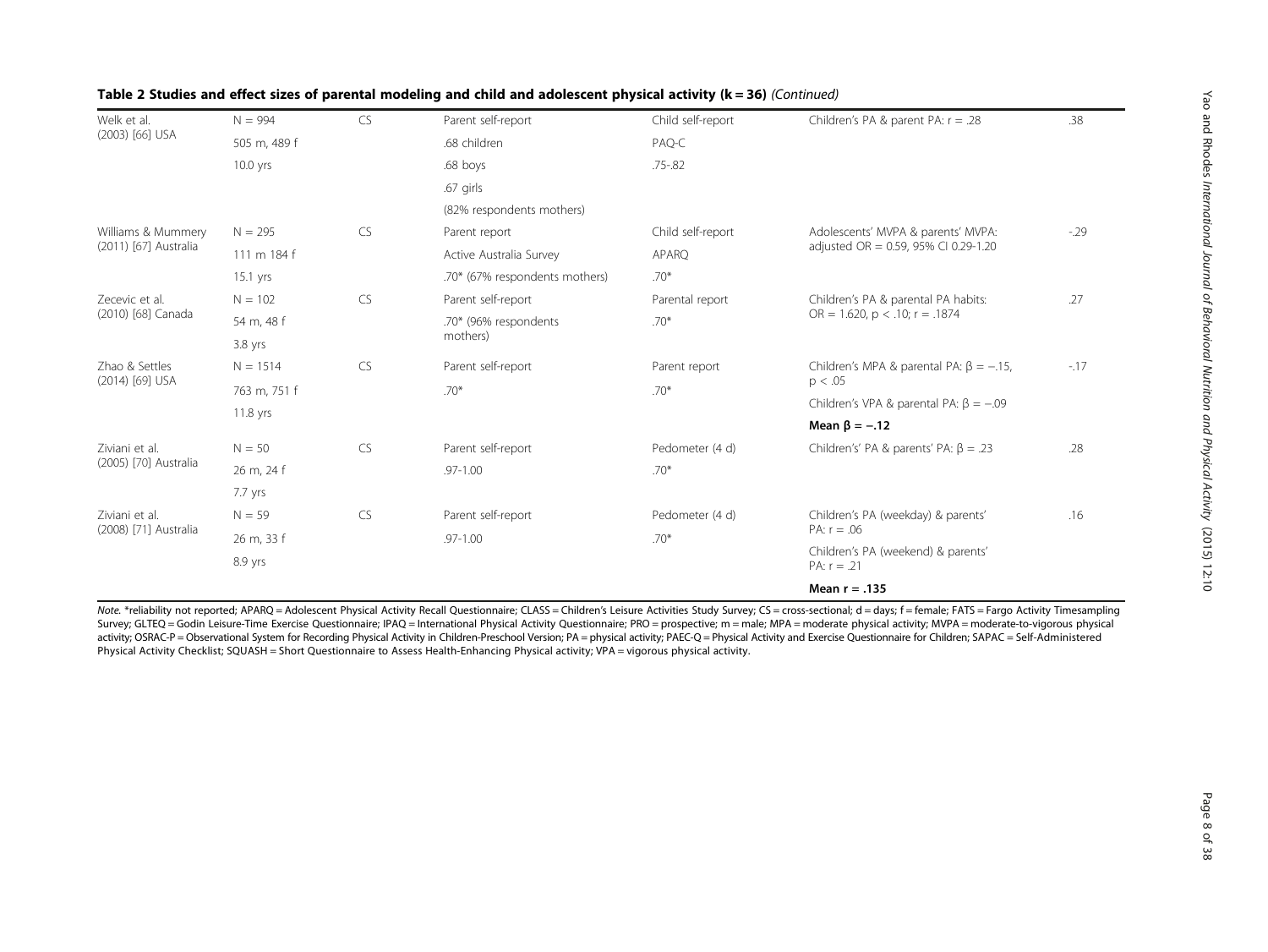| Study, country                                | Sample (number,<br>gender, mean age)       | Design      | Parental support<br>measure                                                                                                | Child physical<br>activity measure | <b>Results</b>                                                                     | Corrected<br>effect size |
|-----------------------------------------------|--------------------------------------------|-------------|----------------------------------------------------------------------------------------------------------------------------|------------------------------------|------------------------------------------------------------------------------------|--------------------------|
| Barr-Anderson                                 | $N = 73$                                   | <b>CS</b>   | Child report                                                                                                               | Child self-report                  | Children's MVPA and perceived                                                      | .24                      |
| et al. (2010) [72] USA                        | 18 m, 55 f                                 |             | Parental Support - aggregated<br>measure (encouragement, coactivity,<br>transportation, watching, inform)                  | Adapted GLTEQ                      | parental support: $\beta = .17$ , $p < .05$                                        |                          |
|                                               | 10.1 yrs                                   |             |                                                                                                                            | Hard/strenuous<br>test-retest .63  |                                                                                    |                          |
|                                               |                                            |             | Child test-retest .88                                                                                                      |                                    |                                                                                    |                          |
|                                               |                                            |             |                                                                                                                            | Moderate test-retest .52           |                                                                                    |                          |
| Davison et al.<br>(2012) [73] USA             | $N = 767$                                  | <b>CS</b>   | Parent report                                                                                                              | Child self-report                  | Children's MVPA &parental<br>support: $r = .20$ , $p < .01$ (n = 355)              | .27                      |
|                                               | 392 m. 375 f                               |             | Parental support - aggregated measure                                                                                      | $.70*$                             | Adolescent's MVPA & parental                                                       | .49                      |
|                                               | Age range: 6.0-12.0 yrs<br>& 13.0-19.0 yrs |             | (logistic support, modeling, co-activity,<br>encouragement)                                                                |                                    | support: $r = .36$ , $p < .01$ ( $n = 412$ )                                       |                          |
|                                               |                                            |             | $\alpha = .78$                                                                                                             |                                    |                                                                                    |                          |
| Dowda et al.                                  | $N = 369$                                  | <b>CS</b>   | Parent report                                                                                                              | Accelerometer (2 wk)               | Children's MVPA & parental<br>support: $\beta = .28$                               | .34                      |
| (2011) [40] USA                               | 175 m, 194 f                               |             | Parental support - aggregated measure<br>(encourage, coactivity, transportation,<br>watching child, providing information) | $.80*$                             |                                                                                    |                          |
|                                               | 4.2 yrs                                    |             |                                                                                                                            | Direct observation (OSRAC-P)       |                                                                                    |                          |
|                                               |                                            |             | Test-retest .81<br>(92% respondents mothers)                                                                               | lnter-observer .91                 |                                                                                    |                          |
| Hagger et al.                                 | $N = 840$                                  | PRO (5 wks) | Child report                                                                                                               | Child self-report                  | Children's MVPA (UK; $n = 210$ ) &                                                 | .55                      |
| $(2009)$ [74]                                 | 380 m, 460 f                               |             | Parental support - aggregated measure                                                                                      | Adapted GLTEQ                      | parental support: $r = .47$ , $p < .01$                                            |                          |
| 4 countries: UK, Estonia,<br>Finland, Hungary | Age range: 13.2-15.0 yrs                   |             | (provision of opportunities, choices, and<br>options to be active)                                                         | <b>UK .77</b>                      | Children's MVPA (Estonia; n = 268)<br>& parental support: $r = .36$ , $p < .01$    | .45                      |
|                                               |                                            |             | UK $\alpha = .96$                                                                                                          | Estonian .68                       | Children's MVPA (Finland; $n = 127$ )                                              | .51                      |
|                                               |                                            |             | Estonian $\alpha = .94$                                                                                                    | Finland .67                        | & parental support: $r = .41$ , $p < .01$                                          |                          |
|                                               |                                            |             | Finland $\alpha = .96$                                                                                                     | Hungary .67                        | Children's MVPA (Hungary; $n = 235$ )<br>& parental support: $r = .20$ , $p < .01$ | .26                      |
|                                               |                                            |             | Hungary $\alpha = .90$                                                                                                     |                                    |                                                                                    |                          |
| Hamilton & White                              | $N = 423$                                  | <b>CS</b>   | Child report                                                                                                               | Child self-report                  | Adolescents' MVPA & parental                                                       | .53                      |
| (2008) [75] Australia                         | 172 m, 251 f                               |             | Parental support - aggregated measure                                                                                      | $.70*$                             | support: $r = .37$ , $p < .001$                                                    |                          |
|                                               | 13.5 yrs                                   |             | (co-activity, watch, encouragement,<br>praise, transportation)                                                             |                                    |                                                                                    |                          |
|                                               |                                            |             | $.70*$                                                                                                                     |                                    |                                                                                    |                          |

<span id="page-8-0"></span>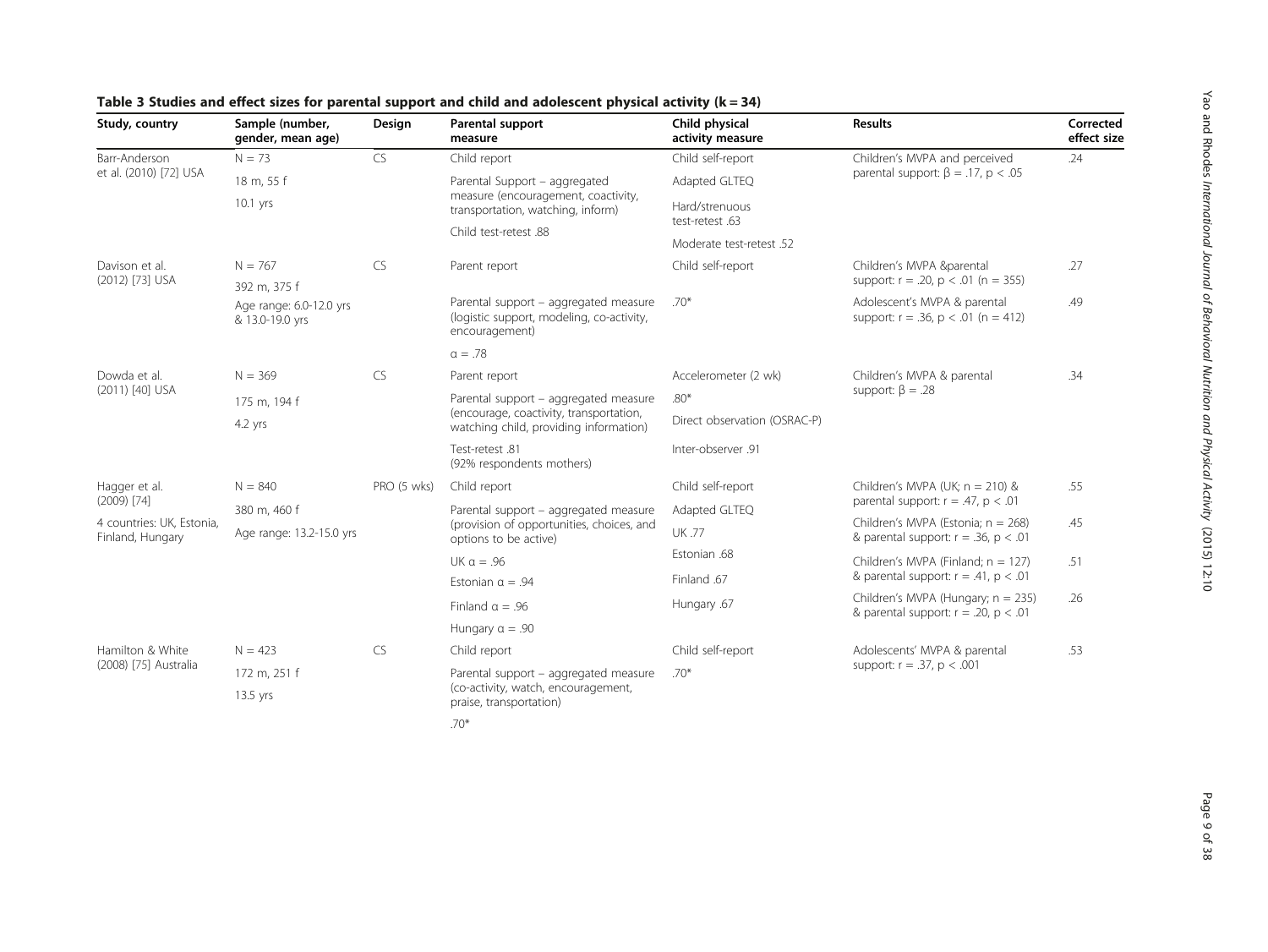| Heitzler et al.       | $N = 3114$              | CS        | Parent reported                                                                                                 | Child self-report   | Children's organized PA & parental                                        | .30 <sub>2</sub> |
|-----------------------|-------------------------|-----------|-----------------------------------------------------------------------------------------------------------------|---------------------|---------------------------------------------------------------------------|------------------|
| (2006) [76] USA       | Age range: 9.0-13.0 yrs |           | Parental support - aggregated<br>and individually reported<br>(coactivity, watching child, &<br>transportation) | Test-retest .64     | support: OR = 1.65, 95% Cl 1.45-1.88,<br>p < .001                         |                  |
|                       |                         |           | Test-retest .65                                                                                                 |                     |                                                                           |                  |
| Heitzler et al.       | $N = 720$               | <b>CS</b> | Child report                                                                                                    | Accelerometer (7 d) | Adolescents' MVPA & parental                                              | .24              |
| (2010) [43] USA       | 352 m, 268 f            |           | Parental support - aggregated                                                                                   | $.80*$              | support: $r = .19$ , $p < .05$                                            |                  |
|                       | 14.7 yrs                |           | measure (encouragement,<br>coactivity, watch, praise) $\alpha = .80$                                            |                     |                                                                           |                  |
| Hendrie et al.        | $N = 106$               | <b>CS</b> | Parent report                                                                                                   | Child self-report   | Children's MVPA & parental                                                | .22              |
| (2011) [44] Australia | 51 m, 55 f              |           | Parental support - aggregate                                                                                    | <b>CLASS</b>        | support: $r = .162$ ; $r = .18$ when<br>controlled for parent demographic |                  |
|                       | 8.3 yrs                 |           | measure (watching, transportation)<br>$\alpha = .79$ (92% respondents mothers)                                  | $.70*$              | factors)                                                                  |                  |
| Hennessy et al.       | $N = 76$                | <b>CS</b> | Parent report                                                                                                   | Accelerometer (5 d) | Children's PA & logistical                                                | .26              |
| (2010) [45] USA       | 26 m, 50 f              |           | Logistical support                                                                                              | $.70*$              | support: $\beta = .18$ , $p = .12$                                        |                  |
|                       | 9.1 yrs                 |           | $\alpha = .67$                                                                                                  |                     |                                                                           |                  |
| Kim & Cardinal        | $N = 1347$              | CS        | Child report                                                                                                    | Child self-report   | Adolescent PA & parental support:                                         | .22              |
| (2010) [77] Korea     | 943 m, 404 f            |           | Parental support - aggregated<br>measure (e.g., encouragement)                                                  | <b>GLTEQ</b>        | $r = .19$ , $p < .01$                                                     |                  |
|                       | 16.4 yrs                |           |                                                                                                                 | Test-retest .86     |                                                                           |                  |
|                       |                         |           | test-retest 83                                                                                                  |                     |                                                                           |                  |
| Labree et al. (2014)  | $N = 1943$              | <b>CS</b> | Parent report                                                                                                   | Parent report       | Children's PA & parental support:                                         | .31              |
| [47] Netherlands      | 970 m, 973 f            |           | Parental support                                                                                                | $.70*$              | $r = .21$ , $p < .05$                                                     |                  |
|                       | 8.4 yrs                 |           | $\alpha$ = .64 (respondents predominantly<br>mothers)                                                           |                     |                                                                           |                  |
| Langer et al.         | $N = 421$               | <b>CS</b> | Parent report                                                                                                   | Accelerometer (7 d) | Children's MVPA & parental support:                                       | .25              |
| (2014) [78] USA       | 213 m, 208 f            |           | Parental support - aggregated                                                                                   | $.80*$              | $r = .20$ , $p < .001$                                                    |                  |
|                       | 6.9 yrs                 |           | measure (encouragement,<br>co-activity, transportation, watch)                                                  |                     |                                                                           |                  |
|                       |                         |           | $\alpha$ = .77 (93% respondents mothers)                                                                        |                     |                                                                           |                  |
| Lawman & Wilson       | $N = 181$               | <b>CS</b> | Child report                                                                                                    | Accelerometer (7 d) | Adolescent's MVPA & parental                                              | .11              |
| (2014) [79] USA       | 72 m, 109 f             |           | Parental support - aggregated                                                                                   | $.80*$              | support: $r = .09$                                                        |                  |
|                       | 13.3 yrs                |           | measure                                                                                                         |                     |                                                                           |                  |
|                       |                         |           | $\alpha = .89$                                                                                                  |                     |                                                                           |                  |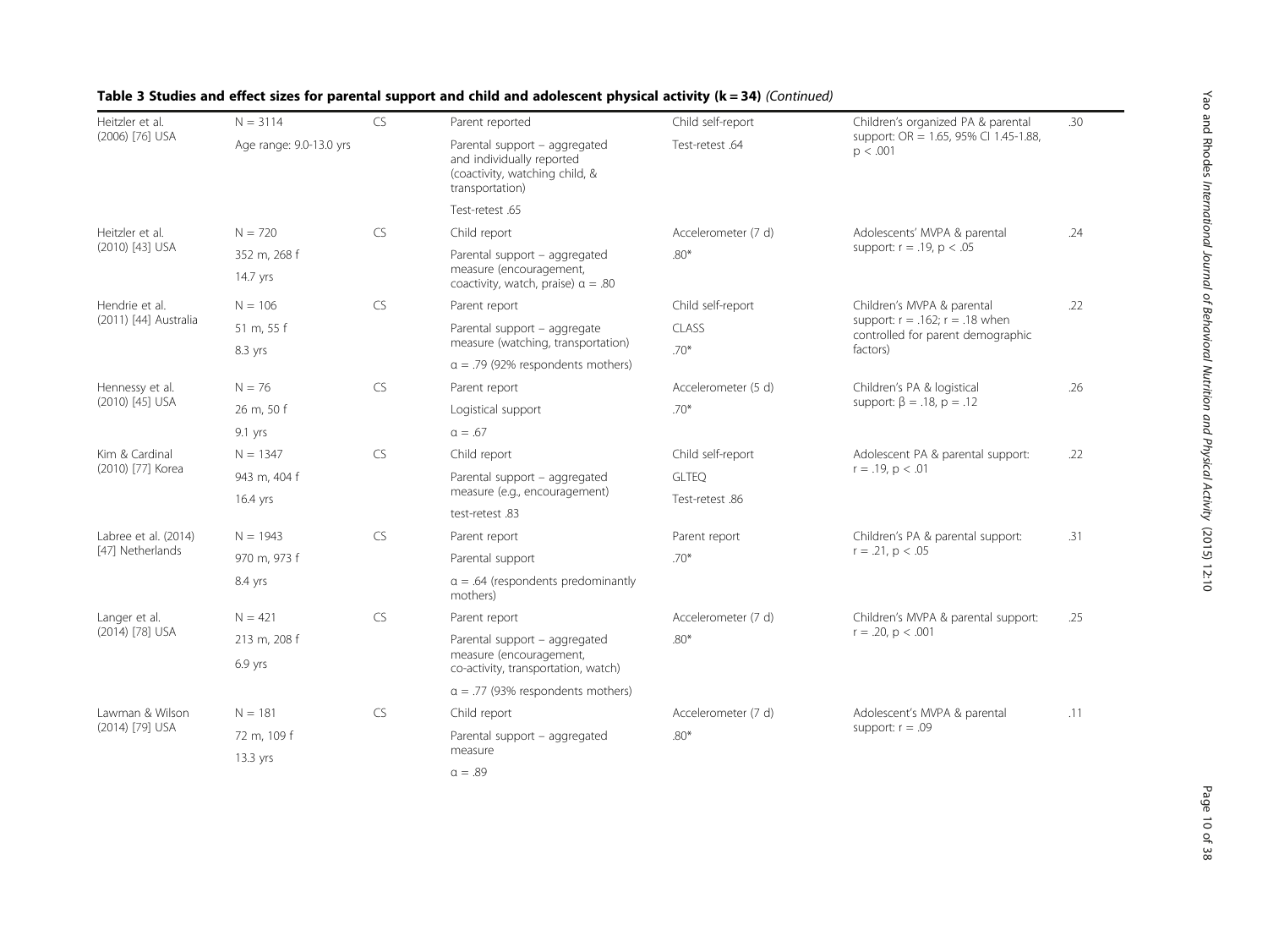| Lei et al. (2004)     | $N = 798$            | <b>CS</b> | Child report                                                                             | Child report           | Children's MVPA & parental support:                                                                                                                        | .17 |
|-----------------------|----------------------|-----------|------------------------------------------------------------------------------------------|------------------------|------------------------------------------------------------------------------------------------------------------------------------------------------------|-----|
| [48] Taiwan           | Age range: 12-18 yrs |           | Parental support                                                                         | 7-day PA survey        | $r = .12$ , $p < .001$                                                                                                                                     |     |
|                       |                      |           | .75                                                                                      | $.70*$                 |                                                                                                                                                            |     |
| Loprinzi & Trost      | $N = 156$            | <b>CS</b> | Parent report                                                                            | Parent report          | Children's PA (at home) & parental<br>support: $\beta = .16$ , $p < .05$<br>Children's PA (daycare) & parental<br>support: $\beta = .01$<br>Mean $β = .09$ | .12 |
| (2010) [49] Australia | 75 m, 81 f           |           | Parental support - aggregated                                                            | PAEC-Q (PA at home)    |                                                                                                                                                            |     |
|                       | 3.7 yrs              |           | measure (encourage, co-activity,<br>transportation, watch, inform)                       | $.70*$                 |                                                                                                                                                            |     |
|                       |                      |           | test-retest .81                                                                          | Accelerometer (2 d)    |                                                                                                                                                            |     |
|                       |                      |           |                                                                                          | (PA during daycare)    |                                                                                                                                                            |     |
|                       |                      |           |                                                                                          | $.70*$                 |                                                                                                                                                            |     |
| Loprinzi et al.       | $N = 176$            | <b>CS</b> | Parent report                                                                            | Parent report          | Children's MVPA & parental support:                                                                                                                        | .40 |
| (2013) [49] USA       | 82 m, 94 f           |           | Parental support - aggregated                                                            | PAEC-Q                 | $\beta = .29$ , p < .05                                                                                                                                    |     |
|                       | $4.0$ yrs            |           | measure (encourage, co-activity,                                                         | $.70*$                 |                                                                                                                                                            |     |
|                       |                      |           | transportation, watch, inform)<br>$\alpha = .75$ (85% respondents mothers)               |                        |                                                                                                                                                            |     |
| Ommundsen et al.      | $N = 760$            | <b>CS</b> |                                                                                          |                        |                                                                                                                                                            | .57 |
| (2006) [80] Norway    |                      |           | Child report<br>Parental support - aggregated<br>measure (encouragement,<br>co-activity) | Child self-report      | Children's PA & parental support:<br>$r = .40, p < .001$                                                                                                   |     |
|                       | 379 m, 381 f         |           |                                                                                          | PEACH                  |                                                                                                                                                            |     |
|                       | 9.0 & 15 yr olds     |           |                                                                                          | $.70*$                 |                                                                                                                                                            |     |
|                       |                      |           | $.70*$                                                                                   |                        |                                                                                                                                                            |     |
| Østbyte et al.        | $N = 208$            | <b>CS</b> | Parent report                                                                            | Accelerometer (7 d)    | Children's PA & parental support:                                                                                                                          | .34 |
| (2013) [54] USA       | 116 m. $92 f$        |           | Parental support - aggregated measure                                                    | $.80*$                 | $r = .26$ , $p < .05$                                                                                                                                      |     |
|                       | $2-5$ yrs            |           | $\alpha = .75$ (all mothers)                                                             |                        |                                                                                                                                                            |     |
| Patnode et al.        | $N = 294$            | <b>CS</b> | Child reported aggregate measures                                                        | Accelerometer (7 d)    | Adolescents' MVPA & parental support: .19                                                                                                                  |     |
| (2010) [55] USA       | 149 m, 145 f         |           | (encouragement, watch)                                                                   | $.80*$                 | $r = .15, p < .05$                                                                                                                                         |     |
|                       | 15.4 yrs             |           | $\alpha = .76$                                                                           |                        |                                                                                                                                                            |     |
| Pfeiffer et al.       | $N = 331$            | CS        | Parent report                                                                            | Accelerometer (8-10 d) | Children's' MVPA & family support:                                                                                                                         | .05 |
| (2009) [57] USA       | 169 m, 162 f         |           | Parental support - aggregated                                                            | $.80*$                 | $r = .04$                                                                                                                                                  |     |
|                       | 4.3 yrs              |           | measure (encouragement,<br>co-activity, transportation,<br>watch, inform)                |                        |                                                                                                                                                            |     |
|                       |                      |           | .81 (94% respondents mothers)                                                            |                        |                                                                                                                                                            |     |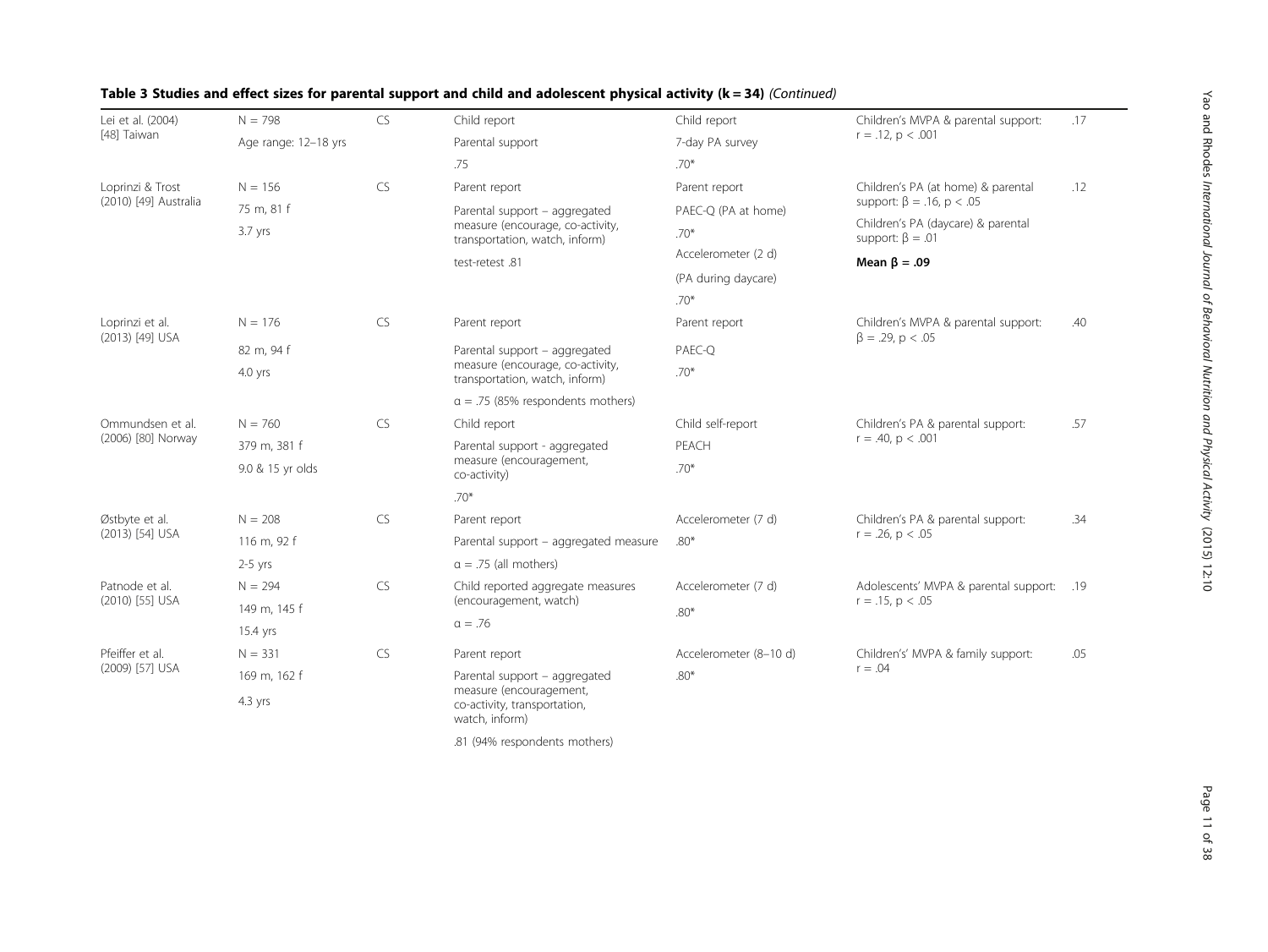| Prochaska et al.<br>(2002) [81] USA | $N = 138$                            | <b>CS</b> | Child report                                                                                                             | Activity monitor (5 d)            | Children's PA (monitor) & parental<br>support: $r = .12$                                                                        | .15                                      |  |  |
|-------------------------------------|--------------------------------------|-----------|--------------------------------------------------------------------------------------------------------------------------|-----------------------------------|---------------------------------------------------------------------------------------------------------------------------------|------------------------------------------|--|--|
|                                     | 48 m, 90 f                           |           | Parental support - aggregated<br>& individual measures:                                                                  | $.70*$                            |                                                                                                                                 |                                          |  |  |
|                                     | 12.1 yrs                             |           | Encouragement, coactivity,<br>transportation, watch, praise                                                              |                                   |                                                                                                                                 |                                          |  |  |
|                                     |                                      |           | $ICC = .88$                                                                                                              |                                   |                                                                                                                                 |                                          |  |  |
|                                     |                                      |           | $\alpha = .77$                                                                                                           |                                   |                                                                                                                                 |                                          |  |  |
| Schaben et al.                      | $N = 1995$                           | <b>CS</b> | Child report                                                                                                             | Child self-report                 | Adolescents' MVPA (middle school)                                                                                               | .44                                      |  |  |
| (2006) [82] USA                     | 1033 m, 962 f                        |           | Parental support -aggregated                                                                                             | PAQ                               | & parental support: $r = .31$                                                                                                   |                                          |  |  |
|                                     | 14.7 yrs                             |           | measure (role modeling,<br>encouragement, co-activity,                                                                   | Test-retest males                 | Adolescents' MVPA (high school)<br>& parental support: $r = .38$                                                                |                                          |  |  |
|                                     |                                      |           | facilitation)                                                                                                            | .75                               | Mean $r = .35$                                                                                                                  |                                          |  |  |
|                                     |                                      |           | $\alpha = 81$                                                                                                            | Test-retest females 82            |                                                                                                                                 |                                          |  |  |
| Schary et al.                       | $N = 195$                            | <b>CS</b> | Parent report                                                                                                            | Parent report                     | Children's PA & parental support:                                                                                               | .44                                      |  |  |
| (2012) [83] USA                     | 90 m, 105 f                          |           | Parental support - aggregated &<br>individual measures (encouragement,<br>transportation, co-activity, watch,<br>inform) | PAEC-O                            | $r = .32$ , $p < .001$                                                                                                          |                                          |  |  |
|                                     | $4.0$ yrs                            |           |                                                                                                                          | $.70*$                            |                                                                                                                                 |                                          |  |  |
|                                     |                                      |           | $\alpha = .76$ (86% respondents mothers)                                                                                 |                                   |                                                                                                                                 |                                          |  |  |
| Taylor et al.,                      | $N = 509$                            | <b>CS</b> | Child report                                                                                                             | Child self-report & parent report | Children's PA & family support: partial                                                                                         | .48                                      |  |  |
| (2002) [84] USA                     | 231 m, 278 f<br>Age range: 12-18 yrs |           | Family support - aggregated measure<br>(encouragement, co-activity,<br>transportation, watch)                            | $.70*$                            | $r = .43$ , p < .001 (<85 <sup>th</sup> percentile<br>BMI); partial $r = .13$ , $p = .45$<br>(>85 <sup>th</sup> percentile BMI) |                                          |  |  |
|                                     |                                      |           | $\alpha = .81$                                                                                                           |                                   | Mean $r = .38$                                                                                                                  |                                          |  |  |
|                                     |                                      |           | Test-retest .88                                                                                                          |                                   |                                                                                                                                 |                                          |  |  |
| Trost et al. (2003)                 | $N = 380$                            | <b>CS</b> | Parent report                                                                                                            | Child self-report                 | Adolescents' PA & parental                                                                                                      | .30                                      |  |  |
| [64] USA                            | 171 m, 209 f                         |           | Parental support - aggregated                                                                                            | Test-retest .79                   | support: $\beta = .24$                                                                                                          |                                          |  |  |
|                                     | 14.0 yrs                             |           | measure (encouragement, co-activity,<br>transportation, watch, inform)                                                   |                                   |                                                                                                                                 |                                          |  |  |
|                                     |                                      |           | $\alpha = .78$                                                                                                           |                                   |                                                                                                                                 |                                          |  |  |
|                                     |                                      |           | Test-retest .81                                                                                                          |                                   |                                                                                                                                 |                                          |  |  |
| Verloigne et al.                    | $N = 134$                            | <b>CS</b> | Parent report                                                                                                            | Accelerometer (4 d)               | Adolescent MVPA & logistic                                                                                                      | .03                                      |  |  |
| (2014) [85] Australia               | 66 m, 68 f                           |           | Parental support (logistic support -                                                                                     | $.70*$                            | support: $r = .02$                                                                                                              |                                          |  |  |
|                                     | 14.1 yrs                             |           | transportation, financial support)                                                                                       |                                   |                                                                                                                                 |                                          |  |  |
|                                     |                                      |           |                                                                                                                          |                                   |                                                                                                                                 | $\alpha = .90$ (84% respondents mothers) |  |  |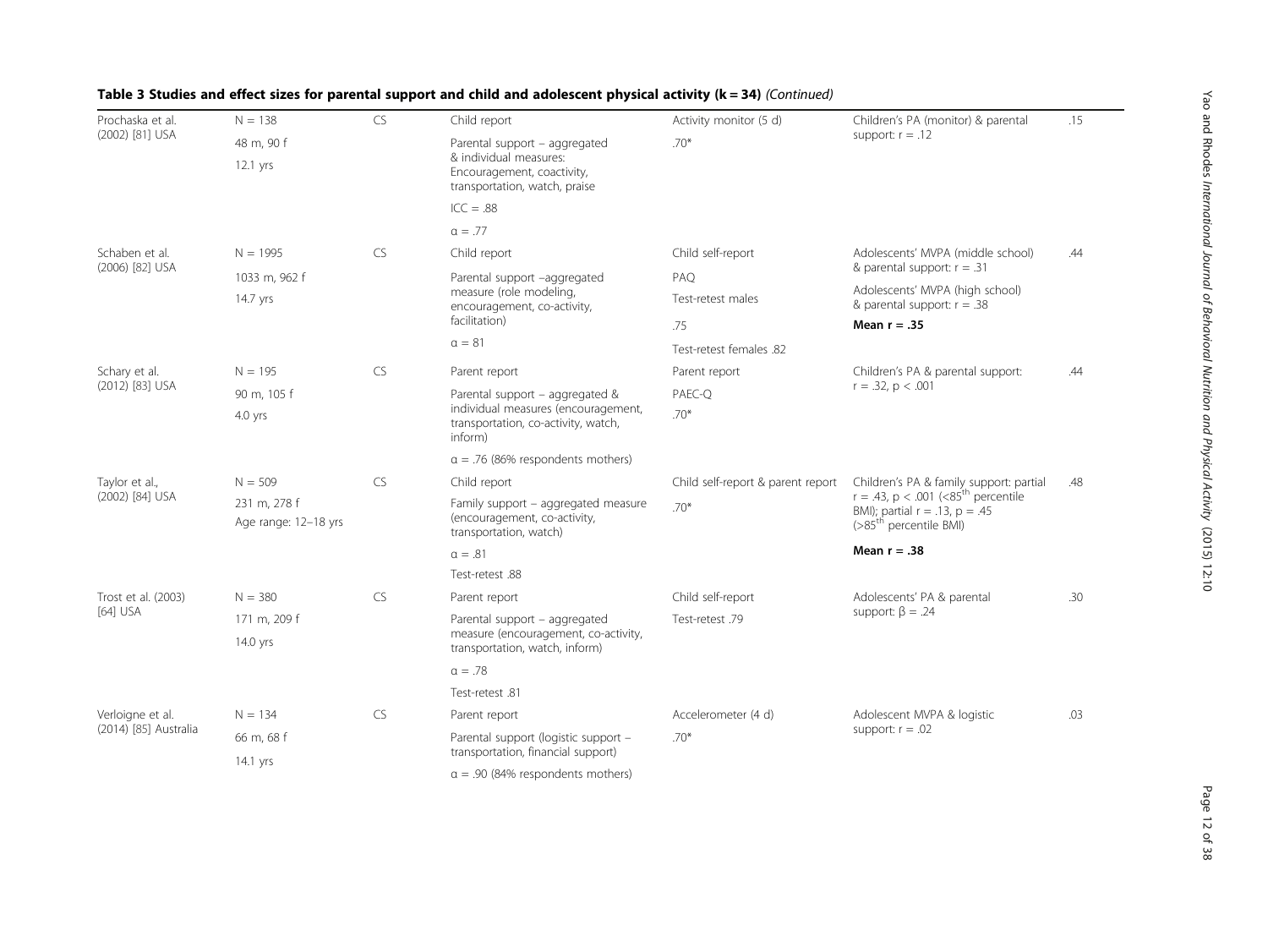| Welk et al.           | $N = 994$    | <b>CS</b> | Child report                                                                                               | Child self-report | Children's PA & parental support:     | .70 |
|-----------------------|--------------|-----------|------------------------------------------------------------------------------------------------------------|-------------------|---------------------------------------|-----|
| (2003) [66] USA       | 505 m, 489 f |           | Parental support - aggregated                                                                              | PAQ-C             | $r = .51$                             |     |
|                       | 10.0 yrs     |           | measure (encouragement,<br>involvement, facilitation)                                                      | $.70*$            |                                       |     |
|                       |              |           | $\alpha = .76$                                                                                             |                   |                                       |     |
| Williams & Mummery    | $N = 295$    | <b>CS</b> | Parent report                                                                                              | Adolescent PARQ   | Adolescents' MVPA & parental support: | .95 |
| (2011) [67] Australia | 111 m, 184 f |           | Parental support - aggregated                                                                              | $.70*$            | OR = 7.38, 95% CI 2.98-18.29*         |     |
|                       | $15.1$ yrs   |           | measure (encouragement, watch,<br>transportation, inform, co-activity)                                     |                   | *adjusted for other variables         |     |
|                       |              |           | .70* (67% respondents mothers)                                                                             |                   |                                       |     |
| Zecevic et al.        | $N = 102$    | <b>CS</b> | Parent report                                                                                              | Parental report   | Children's PA & parental support:     | .41 |
| (2010) [68] Canada    | 54 m, 48 f   |           | Parental support - aggregated<br>measure (encouragement,<br>co-activity, transportation, watch,<br>inform) | $.70*$            | $OR = 2.18$ , $p < .10$ ; $r = .2976$ |     |
|                       | $3.8$ yrs    |           |                                                                                                            |                   |                                       |     |
|                       |              |           | $\alpha = .75$                                                                                             |                   |                                       |     |
| Zhang et al.          | $N = 285$    | <b>CS</b> | Child report                                                                                               | PAQ-C             | Adolescent's MVPA & parental          | .55 |
| (2012) [86] USA       | 142 m, 143 f |           | Parental support - aggregated                                                                              | .75               | support: $r = .43$ , $p < .01$        |     |
|                       | 13.4 yrs     |           | measure (encouragement,<br>coactivity, transportation, praise)                                             |                   |                                       |     |
|                       |              |           | .81                                                                                                        |                   |                                       |     |

Note. \*reliability not reported; CLASS = Children's Leisure Activities Study Survey; CS = cross-sectional; d = day; f = female; GLTEQ = Godin Leisure-Time Exercise Questionnaire; m = males; MVPA = moderate to vigorous physical activity; PA = physical activity; PAQ = Physical Activity Questionnaire; PAQ-C = Physical Activity Questionnaire for Older Children; PARQ = Physical Activity Recall Questionnaire; PEACH = Personal and Environmental Associations with Children's Health; PAEC-Q = Physical Activity and Exercise Questionnaire for Children; PRO = prospective; OSRAC-P = Observational System for Recording Physical Activity in Children-Preschool Version; wk = week.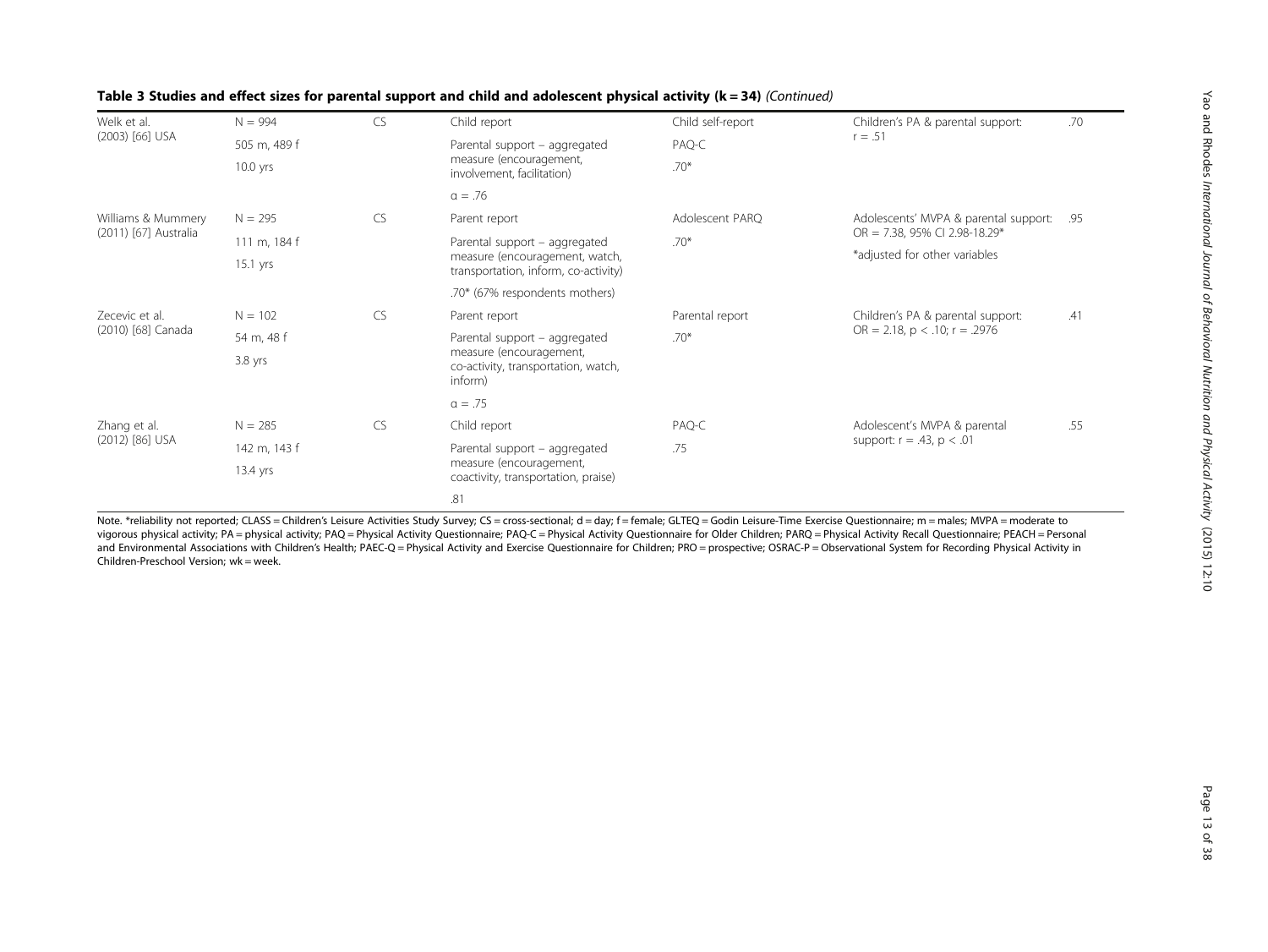| Study, country        | Sample (number,<br>gender, mean age) | Design            | <b>Parental PA measure</b>          | Child PA measure                                        | <b>Results</b>                                                    | Corrected<br>effect size |
|-----------------------|--------------------------------------|-------------------|-------------------------------------|---------------------------------------------------------|-------------------------------------------------------------------|--------------------------|
| Aarnio et al. (1997)  | $N = 3254$                           | CS                | Parent self-report                  | Child self-report                                       | Girls' PA ( $n = 1130$ ) & fathers'                               | .07                      |
| [87] Finland          | 1557 m, 1697 f                       |                   | $.70*$                              | $.70*$                                                  | PA: $r = .046$ , $p < .01$                                        |                          |
|                       | 16.0 yrs                             |                   |                                     |                                                         | Girls' PA ( $n = 1123$ ) & mothers'<br>PA: $r = .101$ , $p < .01$ | .14                      |
| Anderssen & Wold      | $N = 904$                            | CS                | Child report                        | Child self-report                                       | Girls' PA & fathers' PA: $r = .14$ ,                              | .19                      |
| (1992) [88] Norway    | 498 m, 406 f                         |                   | $.70*$                              | .78                                                     | p < .01                                                           |                          |
|                       | 13.3 yrs                             |                   |                                     |                                                         | Girls' PA & mothers' PA: $r = .14$ ,<br>p < .01                   | .19                      |
| Anderssen et al.      | $N = 380$                            | PRO (8 yrs)       | Parent self-report                  | Child self-report                                       | Girls' PA & fathers' PA: $\beta = .09$                            | .12                      |
| (2006) [89] Norway    | 191 m, 189 f                         |                   | $.70*$                              | .83                                                     | Girls' PA & mothers' PA: $\beta = .05$                            | .07                      |
|                       | 13.3 yrs at baseline                 |                   |                                     |                                                         |                                                                   |                          |
| Bastos et al. (2008)  | $N = 857$                            | <b>CS</b>         | Child report                        | Child self-report                                       | Girls' PA & fathers' PA: $r = -.08$                               | $-11$                    |
| [90] Brazil           | 411 m. 446 f                         |                   | $.70*$                              | $.70*$                                                  | Girls' PA & mothers' PA: $r = -.05$                               | $-0.07$                  |
|                       | Age range: 10-19 yrs                 |                   |                                     |                                                         |                                                                   |                          |
| Bogaert et al. (2003) | $N = 59$                             | PRO (1 yr)        | Parent self-report                  | Parent report                                           | Girls' MVPA & mothers PA: $r = .44$ ,                             | .47                      |
| [91] Australia        | 29 m, 30 f                           |                   | <b>Bouchard activity record .97</b> | <b>Bouchard activity record .91</b>                     | $p = .03$                                                         |                          |
|                       | 8.6 yrs at baseline                  |                   |                                     |                                                         |                                                                   |                          |
| Campbell et al.       | $N = 153$                            | PRO (12 yrs)      | Parent self-report                  | Child self-report                                       | Girls' MVPA & fathers' PA: $r = .001$                             | .00                      |
| (2001) [92] Canada    | 77 m, 76 f                           |                   | .97                                 | .91                                                     | Girls' MVPA & mothers' PA: $r = .008$                             | .01                      |
|                       | 13.5 yrs at baseline                 |                   |                                     |                                                         |                                                                   |                          |
| Davison et al.        | $N = 197$                            | PRO               | Parent self-report                  | Parent report                                           | Girls' PA & fathers' PA: $r = -.03$                               | $-0.05$                  |
| (2001) [93] USA       | All females                          | $(2 \text{ yrs})$ | $.70*$                              | $\alpha = .58$                                          | at baseline                                                       |                          |
|                       | 5.4 yrs at baseline                  |                   |                                     |                                                         | Girls' PA & mothers' PA: $r = .09$<br>at baseline                 | .14                      |
|                       | 7.3 at follow-up                     |                   |                                     |                                                         |                                                                   |                          |
| Davison et al.        | $N = 180$                            | <b>CS</b>         | Parent report                       | PA measures as a composite                              | Girls' & fathers' explicit                                        | .36                      |
| (2003) [94] USA       | All females                          |                   | Explicit modeling                   | score of CPA-short, an activity<br>checklist, and PACER | modeling: $r = .25$ , $p < .01$                                   |                          |
|                       | 9.0 yrs                              |                   | $.70*$                              | $.70*$                                                  | Girls' PA and mothers'<br>explicit modeling: $r = .08$            | .11                      |
| Deflandre et al.      | $N = 80$                             | <b>CS</b>         | Child report                        | Child self-report                                       | Girls' MVPA & fathers' PA: $r = .30$                              | .43                      |
| (2001) [95] France    | 36 m, 44 f                           |                   | $.70*$                              | $.70*$                                                  | Girls' MVPA & mothers' PA: $r = .16$                              | .23                      |
|                       | Age range: 11-16 yrs                 |                   |                                     |                                                         |                                                                   |                          |
| Deflandre et al.      | $N = 48$                             | <b>CS</b>         | Child report                        | Heart rate monitor (7 d)                                | Girls' MVPA & fathers 'PA: $r = .35$                              | .50                      |
| (2001) [96] France    | 26 m, 22 f                           |                   | $.70*$                              | $.70*$                                                  | Girls' MVPA & mothers' PA: $r = .21$                              | .30                      |
|                       | 17.0 yrs                             |                   |                                     |                                                         |                                                                   |                          |

# <span id="page-13-0"></span>Table 4 Studies and effect sizes for parental modeling and girls' physical activity moderated by parental gender ( $k = 62$ )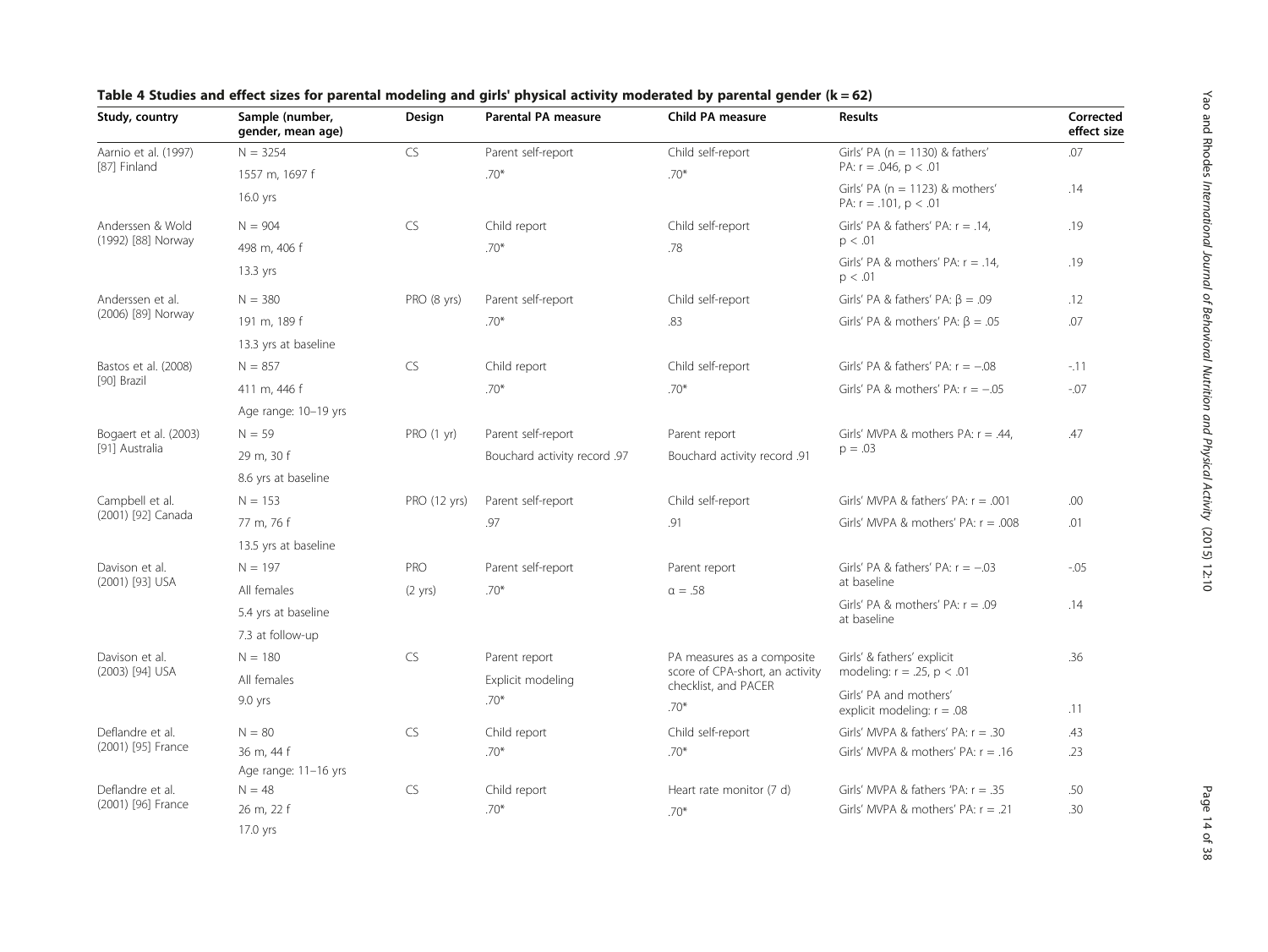| Eriksson et al.       | $N = 1124$           | <b>CS</b>  | <b>Baeke Questionnaire</b>     | Child self-report   | Girls' PA (sports) & fathers'                                                         | .43 |
|-----------------------|----------------------|------------|--------------------------------|---------------------|---------------------------------------------------------------------------------------|-----|
| (2008) [97] Sweden    | 553 m, 571 f         |            | $.70*$                         | $.70*$              | PA: crude OR = 2.2, 95% Cl 1.1-4.2                                                    |     |
|                       | 12.0 yrs             |            |                                |                     | Girls' PA (sports) & mothers' PA: crude<br>OR = $3.0$ , 95% CI 1.4-4.5                | .58 |
| Fogelholm et al.      | $N = 271$            | <b>CS</b>  | Parent self-report             | Child self-report   | Girls' VPA & fathers' PA: $r = .24$ , $p < .01$                                       | .34 |
| (1999) [98] Finland   | 143 m, 128 f         |            | $.70*$                         | $.70*$              | Girls' VPA & mothers' PA: $r = .28$ , $p < .01$                                       | .40 |
|                       | 9.6 yrs              |            |                                |                     |                                                                                       |     |
| Fuemmeler et al.      | $N = 45$             | <b>CS</b>  | Accelerometer (3 d)            | Accelerometer (3 d) | Girls' MVPA (weekend) & fathers' PA: r = .37                                          | .47 |
| (2011) [99] USA       | 23 m, 22 f           |            | $.70*$                         | $.70*$              | Girls' MVPA (weekday) & fathers' PA;<br>$r = .42$ , $p < .05$ ; $r = .19$             | .96 |
|                       | 9.9 yrs              |            |                                |                     | Mean $r = .327$                                                                       |     |
|                       |                      |            |                                |                     | Girls' MVPA (weekday) & mothers'<br>PA: $r = .70$ , $p < .01$ ; $r = .64$ , $p < .01$ |     |
|                       |                      |            |                                |                     | Girls' MVPA (weekend) & mothers'<br>PA: $r = .67$ , $p < .01$                         |     |
|                       |                      |            |                                |                     | Mean $r = .670$                                                                       |     |
| Hinkley et al. (2012) | $N = 705$            | <b>CS</b>  | Parent self-report             | Accelerometer (8 d) | Girls' PA & father's MPA: $OR = 1.01$ ,                                               | .01 |
| [100] Australia       | 366 m, 262 f         |            | .70* (94% respondents mothers) | $.80*$              | 95% CI 1.00-1.02, p < .05                                                             |     |
|                       | 4.5 yrs              |            |                                |                     | Girls' PA & mother's VPA: $OR = 1.01$ ,<br>95% CI .99-1.02                            | .01 |
| Jacobi et al. (2011)  | $N = 630$            | <b>CS</b>  | Parent self-report             | Pedometer (7 d)     | Girls' PA & mothers' PA: $r = .24$                                                    | .34 |
| [101] France          | 317 m, 313 f         |            | <b>MAO</b>                     | $.70*$              |                                                                                       |     |
|                       | Age range 8-18 yrs   |            | Pedometer (7 d)                |                     |                                                                                       |     |
|                       |                      |            | $.70*$                         |                     |                                                                                       |     |
| Jago et al.           | $N = 822$            | <b>CS</b>  | Accelerometer (5 d)            | Accelerometer (5 d) | Girls' MVPA & fathers' MVPA: $\beta = .07$                                            | .10 |
| (2014) [102] UK       | 436 m, 386 f         |            | $.70*$                         | $.70*$              | Girls' MVPA & mothers' MVPA: $\beta = .15$                                            | .21 |
|                       | $6.0$ yrs            |            |                                |                     |                                                                                       |     |
| Kahn et al.           | $N = 12812$          | PRO (1 yr) | Parent self-report             | Child self-report   | Girls' MVPA & mothers' PA: $\beta = .13$ ,                                            | .19 |
| (2008) [103] USA      | 5575 m, 7237 f       |            | $.70*$                         | $.70*$              | p < .0001                                                                             |     |
|                       | Age range: 10-18 yrs |            |                                |                     |                                                                                       |     |

# Table 4 Studies and effect sizes for parental modeling and girls' physical activity moderated by parental gender ( $k = 62$ ) (Continued)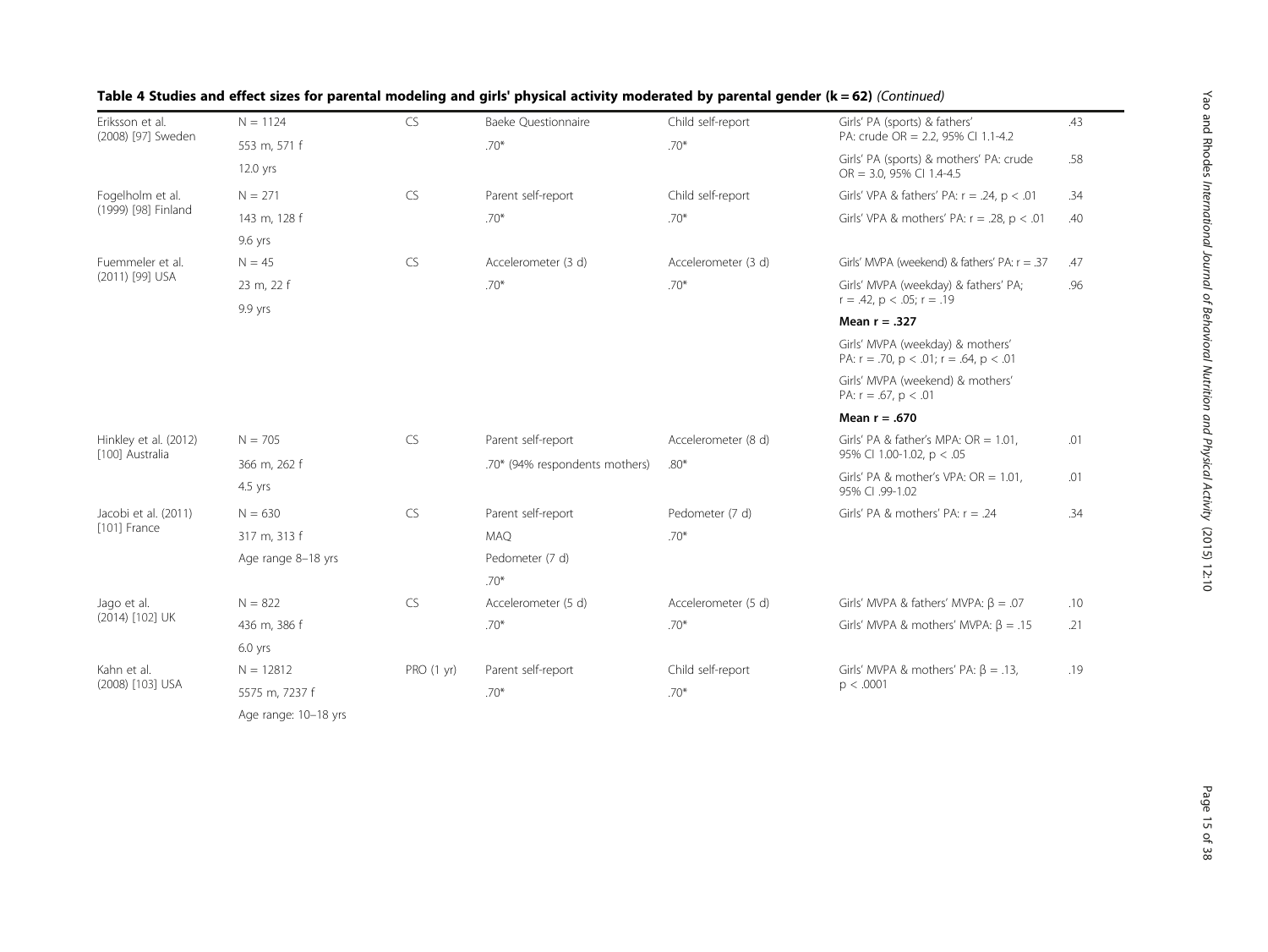| Madsen et al.<br>(2009) [104] USA            | $N = 2379$                     | PRO (9 yrs) | Parent self-report                    | Child self-report                     | Girls' MVPA & child reported                                              | .19     |
|----------------------------------------------|--------------------------------|-------------|---------------------------------------|---------------------------------------|---------------------------------------------------------------------------|---------|
|                                              | All females                    |             | $.70*$                                | <b>HAQ</b>                            | fathers' PA (yr 3): $r = .13$ , $p < .05$                                 |         |
|                                              | 9-10 yrs followed to 18-19 yrs |             | Adolescent report                     | $.70*$                                | Girls' MVPA & child reported<br>fathers' PA (yr 5): $r = .08$             | .20     |
|                                              |                                |             | $.70*$                                |                                       | Girls' MVPA & child reported<br>fathers' PA (yr 7): $r = .13$ , $p < .05$ |         |
|                                              |                                |             |                                       |                                       | Girls' MVPA & fathers' PA (yr 9):<br>$r = .18, p < .05$                   |         |
|                                              |                                |             |                                       |                                       | Mean $r = .13$                                                            |         |
|                                              |                                |             |                                       |                                       | Girls' MVPA & child reported<br>mothers' PA (yr 3): $r = .13$ , $p < .05$ |         |
|                                              |                                |             |                                       |                                       | Girls' MVPA & child reported<br>mothers' PA (yr 5): $r = .12$             |         |
|                                              |                                |             |                                       |                                       | Girls' MVPA & child reported<br>mothers' PA (yr 7): $r = .16$ , $p < .05$ |         |
|                                              |                                |             |                                       |                                       | Girls' MVPA & child reported<br>mothers' PA (yr 9): $r = .16$ , $p < .05$ |         |
|                                              |                                |             |                                       |                                       | Mean $r = .14$                                                            |         |
| Martin-Matillas et al.<br>(2011) [105] Spain | $N = 2260$                     | <b>CS</b>   | Child report                          | Child self-report                     | Girls' PA & fathers' PA: OR = 2.37,<br>95% CI 1.70-3.29, $p < .001$       | .47     |
|                                              | 1157 m, 1103 f                 |             | Health Behaviour<br>in Schoolchildren | $.70*$                                | Girls' PA & mothers' PA: OR = 1.90,                                       | .35     |
|                                              | Age range; 13-18.5 yrs         |             | $.70*$                                |                                       | 95% Cl 1.41-2.56, p < .001                                                |         |
| Moore et al.                                 | $N = 100$                      | CS          | Accelerometer (7-9 d)                 | Accelerometer (8-9 d)                 | Girls' PA & fathers' PA: $OR = 4.4$ ,                                     | .66     |
| (1991) [52] USA                              | 63 m, 37 f                     |             | $.80*$                                | $.80*$                                | 95% CI 1.5-8.2                                                            |         |
|                                              | Age range: 4-7 yrs             |             |                                       |                                       | Girls' PA & mothers' PA: $OR = 2.0$ ,<br>95% CI .9-4.4                    | .33     |
| Nichols-English et al.                       | $N = 133$                      | CS          | Parent self-report                    | Child self-report                     | Girls' MPA & mothers' MPA: $r = .05$                                      | $-0.09$ |
| (2006) [106] USA                             | All female                     |             | 7DPAR                                 | 7DPAR                                 | Girls' VPA & mothers' VPA: $r = -.16$                                     |         |
|                                              | 9.6 yrs                        |             | $.70*$                                | $.70*$                                | Mean $r = -.06$                                                           |         |
| O'Loughlin et al.                            | $N = 1920$                     | CS          | Child report .70*                     | Child self-report                     | Girls' PA (sports) & mothers' PA:                                         | .26     |
| (1999) [107] Canada                          | 989 m. 931 f                   |             |                                       | Weekly activity checklist             | $OR = 1.6$ 95% CI 1.1-2.1                                                 |         |
|                                              | Age range: 9-13 yrs            |             |                                       | Self-reported sports<br>participation |                                                                           |         |
|                                              |                                |             |                                       | $.70*$                                |                                                                           |         |
| Ohta et al. (2010)                           | $N = 339$                      | <b>CS</b>   | Parent self-report                    | Child self-report                     | Girls' PA & mothers' PA: $r = .163$ , $p < .01$                           | .23     |
| $[108]$ Japan                                | All female                     |             | $.70*$                                | $.70*$                                |                                                                           |         |
|                                              | 14.8 yrs                       |             |                                       |                                       |                                                                           |         |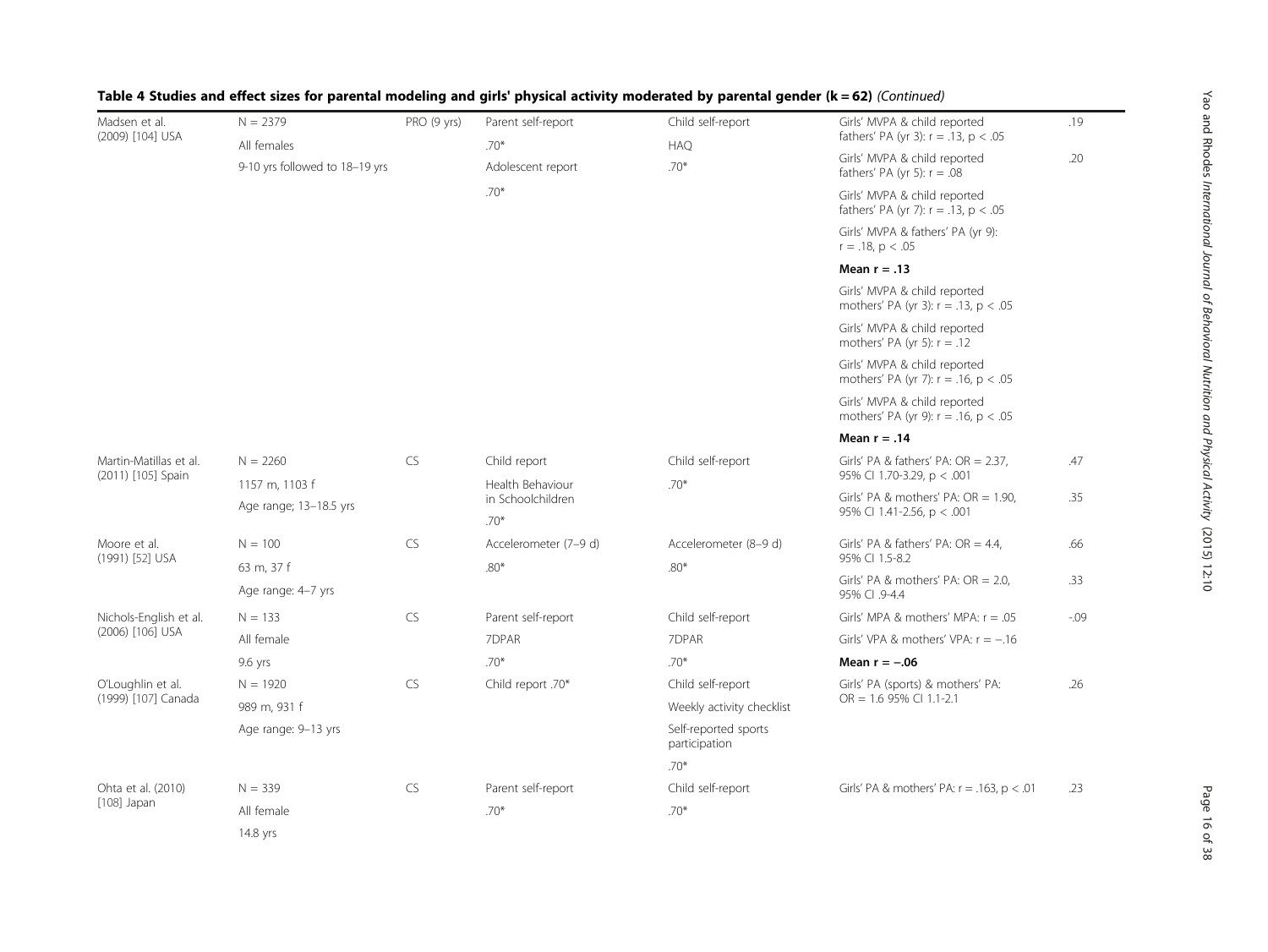| Pahkala et al. (2007)                         | $N = 558$                          | CS               | Parent self-report    | Child self-report     | Girls' PA & fathers' PA: $r = .10$ , $p = .19$                       | .21     |
|-----------------------------------------------|------------------------------------|------------------|-----------------------|-----------------------|----------------------------------------------------------------------|---------|
| [109] Finland                                 | 294 m, 264 f                       |                  | $.70*$                | $.70*$                | Girls' PA & mothers' PA: $r = .15$ , $p < .05$                       | .17     |
|                                               | 13.0 yrs                           |                  |                       |                       |                                                                      |         |
| Raudsepp (2006)                               | $N = 329$                          | CS.              | Parent self-report    | Child self-report     | Girls' MVPA & fathers' explicit                                      | .32     |
| [110] Estonia                                 | 168 m. 161 f                       |                  | Father's modeling .72 | 7DPAR                 | modeling: $r = .23$ , $p < .01$                                      |         |
|                                               | 13.8 yrs                           |                  | Mother's modeling .71 | $.70*$                | Girls' MVPA & mothers' explicit<br>modeling: $r = .33$ , $p < .01$   | .47     |
| Shropshire & Carroll                          | $N = 924$                          | <b>CS</b>        | Child report          | Child self-report     | Girls' PA & fathers' PA: $r = .23$                                   | .33     |
| (1997) [111] UK                               | 468 m, 454 f                       |                  | $.70*$                | $.70*$                | Girls' PA & mothers' PA: $r = .05$                                   | .07     |
|                                               | Age range: 10-11 yrs               |                  |                       |                       |                                                                      |         |
| Siegel et al. (2011)                          | $N = 1004$                         | CS.              | Child report          | Child self-report PAQ | Girls' MVPA (9-10 yrs) & fathers'                                    | .26     |
| [112] Mexico                                  | 490 m, 514 f                       |                  | $.70*$                | $\alpha = .72$        | PA: $\beta = .186$ , $p < .05$                                       |         |
|                                               | Age range: 9-18 yr olds            |                  |                       |                       | Girls' MVPA (9-10 yrs) & mothers'<br>PA: $\beta = .148$ , p < .05    | .21     |
|                                               |                                    |                  |                       |                       | Girls' MVPA (11-13 yrs) & fathers'<br>PA: $\beta = .151$ , $p < .05$ | .21     |
|                                               |                                    |                  |                       |                       | Girls' MVPA (11-13 yrs) &<br>mothers' PA: $\beta = .191$ , p < .05   | .27     |
| Sigmund et al. (2008)<br>[113] Czech Republic | $N = 192$                          | <b>CS</b>        | Parent report         | Child report          | Girls' MPA &<br>fathers' PA: $r = .15$                               | .19     |
|                                               | 109 m, 89 f<br>Age range: 8-13 yrs |                  | <b>IPAQ</b><br>$.70*$ | <b>IPAQ</b><br>$.70*$ | Girls' VPA & fathers' PA: $r = .10$                                  | .20     |
|                                               |                                    |                  |                       |                       | Mean $r = .13$                                                       |         |
|                                               |                                    |                  |                       |                       | Girls' MPA & mothers' PA: $r = .28$                                  |         |
|                                               |                                    |                  |                       |                       | Girls' VPA & mothers' PA: $r = .27$                                  |         |
|                                               |                                    |                  |                       |                       | Mean $r = .14$                                                       |         |
| Toftegaard-Stockel et al.                     | $N = 6356$                         | <b>CS</b>        | Child report          | Child self-report     | Girls' PA (sports) & fathers' PA: $r = .11$                          | .16     |
| (2011) [114] Denmark                          | 3190 m, 3166 f                     |                  | $.70*$                | $.70*$                | Girls' PA (sports) & mothers' PA: $r = .22$                          | .31     |
|                                               | Age range: 12-16 yrs               |                  |                       |                       |                                                                      |         |
| Trost et al.                                  | $N = 202$                          | PRO              | Child report          | Child report          | Girls' MVPA & fathers' PA: $r = -.02$                                | $-0.02$ |
| (1997) [115] USA                              | 92 m, 110 f                        | $(1 \text{ yr})$ | $.70*$                | PDPAR                 | Girls' MVPA & mothers' PA: $r = .09$                                 | .11     |
|                                               | 10-11 yrs at baseline              |                  |                       | .98                   |                                                                      |         |

# Table 4 Studies and effect sizes for parental modeling and girls' physical activity moderated by parental gender ( $k = 62$ ) (Continued)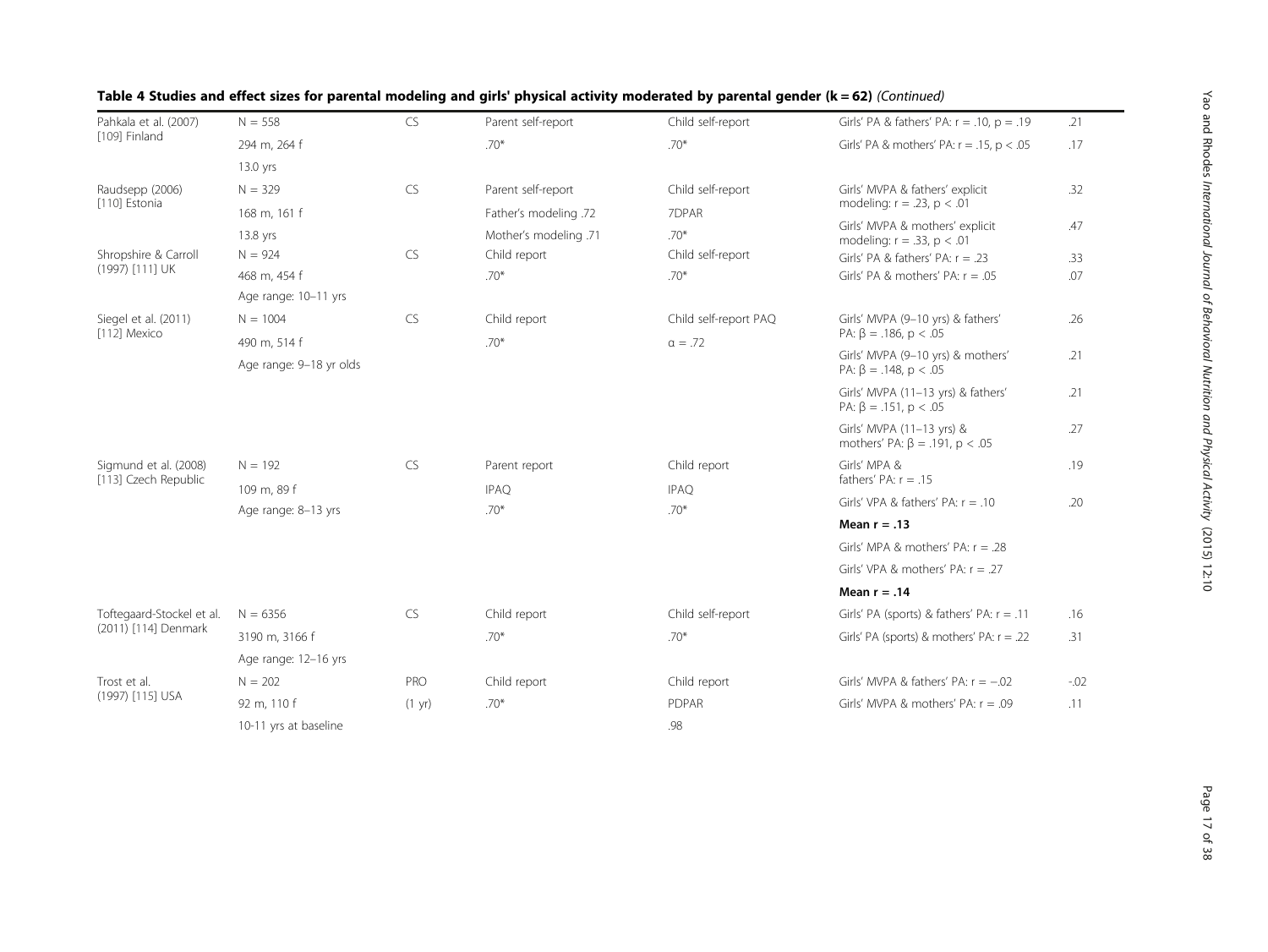| Trost et al.                         | $N = 198$            | <b>CS</b>    | Child report       | Accelerometer (7 d) | Girls' VPA & fathers' PA: $r = .10$                                | .16 |
|--------------------------------------|----------------------|--------------|--------------------|---------------------|--------------------------------------------------------------------|-----|
| (1999) [116] USA                     | 95 m, 103 f          |              | $.70*$             | $.80*$              | Girls' MPA & fathers' PA: $r = .13$                                | .12 |
|                                      | $11.4$ yrs           |              |                    |                     | Mean $r = .12$                                                     |     |
|                                      |                      |              |                    |                     | Girls' VPA & mothers' PA: $r = .08$                                |     |
|                                      |                      |              |                    |                     | Girls' MPA & mothers' PA: $r = .09$                                |     |
|                                      |                      |              |                    |                     | Mean $r = .09$                                                     |     |
| Wagner et al.<br>(2004) [117] France | $N = 2852$           | <b>CS</b>    | Parent self-report | Child self-report   | Girls' structured PA & fathers' PA:                                | .25 |
|                                      | 1421 m, 1431 f       |              | $.70*$             | MAQ-A               | $OR = 1.41, 95\% \text{ CI } 1.03 - 1.92$                          |     |
|                                      | 12.0 yrs             |              |                    | $.70*$              | Girls' structured PA & mothers'<br>PA: OR = 1.80, 95% CI 1.28-2.52 | .19 |
| Yang et al.                          | $N = 635$            | PRO (12 yrs) | Child report       | Child self-report   | Girls' PA (cohort 1) & fathers' PA: $r = .12$                      | .20 |
| (1996) [118] Finland                 | 316 m, 319 f         |              | $.70*$             | $.70*$              | Girls' PA (cohort 2) & fathers' PA: $r = .14$                      | .17 |
|                                      | 9.0 yrs at baseline  |              |                    |                     | Girls' PA (cohort 3) & fathers' PA: $r = .15$                      |     |
|                                      | $N = 648$            |              |                    |                     | Mean $r = .14$                                                     |     |
|                                      | 321 m, 327 f         |              |                    |                     | Girls' PA (cohort 1) & mothers' PA: $r = .14$                      |     |
|                                      | 12.0 yrs at baseline |              |                    |                     | Girls' PA (cohort 2) & mothers' PA: $r = .12$                      |     |
|                                      | $N = 598$            |              |                    |                     | Girls' PA (cohort 3) & mothers' PA: $r = .12$                      |     |
|                                      | 286 m, 312 f         |              |                    |                     | Mean $r = .12$                                                     |     |
|                                      | 15.0 yrs at baseline |              |                    |                     |                                                                    |     |

Table 4 Studies and effect sizes for parental modeling and girls' physical activity moderated by parental gender ( $k = 62$ ) (Continued)

Note. \*reliability not reported; 7DPAR = 7-Day Physical Activity Recall; CPA = Children's Physical Activity-Short Scale; CS = cross-sectional; d = day; f = female; HAQ = Habitual Activity Questionnaire; IPAQ = Internationa Physical Activity Questionnaire; m = male; MAQ = Modifiable Activity Questionnaire; MAQ-A = Modifiable Activity Questionnaire for Adolescents; MPA = moderate physical activity; MVPA = moderate to vigorous physical activity; PA = physical activity; PACER = Progressive Aerobic Cardiovascular Endurance Run; PAQ = Physical Activity Questionnaire; PDPAR = Previous Day Physical Activity Recall; PRO = prospective; VPA = vigorous physical activity.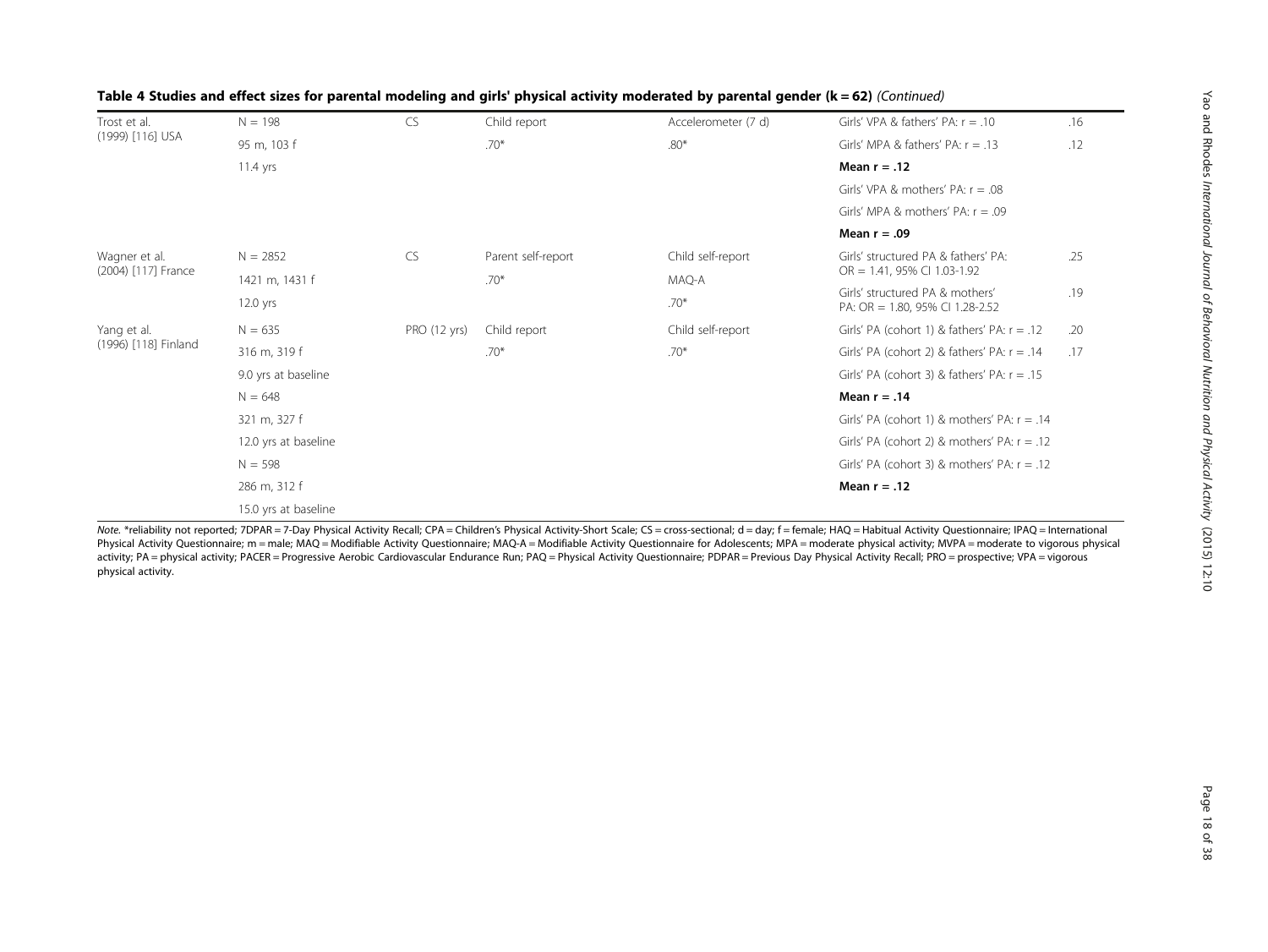| Study, country                         | Sample (number,<br>gender, mean age) | Design      | <b>Parental PA</b><br>measure   | Child PA measure         | <b>Results</b>                                                        | Corrected<br>effect size |
|----------------------------------------|--------------------------------------|-------------|---------------------------------|--------------------------|-----------------------------------------------------------------------|--------------------------|
| Aarnio et al.                          | $N = 3254$                           | CS          | Parent self-report              | Child self-report        | Boys' PA (n = 1120) & fathers' PA: $r = .012$ , $p < .01$ .02         |                          |
| (1997) [87] Finland                    | 1557 m, 1697 f                       |             | $.70*$                          | $.70*$                   | Boys' PA (n = 1146) & mothers' PA: $r = .100$ , $p < .01$ .14         |                          |
|                                        | 16.0 yrs                             |             |                                 |                          |                                                                       |                          |
| Anderssen & Wold                       | $N = 904$                            | <b>CS</b>   | Child report                    | Child self-report        | Boys' PA & fathers' PA: $r = .17$ , $p < .001$                        | .23                      |
| (1992) [88] Norway                     | 498 m, 406 f                         |             | $.70*$                          | .78                      | Boys' PA & mothers' PA: $r = .11$ , $p < .01$                         | .15                      |
|                                        | 13.3 yrs                             |             |                                 |                          |                                                                       |                          |
| Anderssen et al.<br>(2006) [89] Norway | $N = 380$                            | PRO (8 yrs) | Parent self-report              | Child self-report        | Boys' PA & fathers' PA: $\beta = .10$                                 | .13                      |
|                                        | 191 m, 189 f                         |             | $.70*$                          | .83                      | Boys' PA & mothers' PA: $\beta = .11$                                 | .14                      |
|                                        | 13.3 yrs at baseline                 |             |                                 |                          |                                                                       |                          |
| Bastos et al.                          | $N = 857$                            | <b>CS</b>   | Child report                    | Child self-report        | Boys' PA & fathers' PA: $r = -.02$                                    | $-0.03$                  |
| (2008) [90] Brazil                     | 411 m, 446 f                         |             | $.70*$                          | $.70*$                   | Boys' & mothers' PA: $r = .08$                                        | .11                      |
|                                        | Age range: 10-19 yrs                 |             |                                 |                          |                                                                       |                          |
| Campbell et al.                        | $N = 153$                            |             | PRO (12 yrs) Parent self-report | Child self-report        | Boys' MVPA & fathers' PA: $r = .05$                                   | .05                      |
| (2001) [92] Canada                     | 77 m, 76 f                           |             | .97                             | .91                      | Boys' MVPA & mothers' PA: $r = .03$                                   | .03                      |
|                                        | 13.5 yrs at baseline                 |             |                                 |                          |                                                                       |                          |
| Deflandre et al.                       | $N = 80$                             | <b>CS</b>   | Child report                    | Child self-report        | Boys' MVPA & fathers' PA: $r = .56$                                   | .80                      |
| (2001) [95] France                     | 36 m, 44 f                           |             | $.70*$                          | $.70*$                   | Boys' MVPA & mothers' PA: $r = .30$                                   | .43                      |
|                                        | Age range: 11-16 yrs                 |             |                                 |                          |                                                                       |                          |
| Deflandre et al.                       | $N = 48$                             | CS          | Child report                    | Heart rate monitor (7 d) | Boys' MVPA & fathers' PA: $r = -.11$                                  | $-16$                    |
| (2001) [96] France                     | 26 m, 22 f                           |             | $.70*$                          | $.70*$                   | Boys' MVPA & mothers' PA: $r = -.01$                                  | $-.01$                   |
|                                        | 17.0 yrs                             |             |                                 |                          |                                                                       |                          |
| Eriksson et al.                        | $N = 1124$                           | <b>CS</b>   | <b>Baeke Questionnaire</b>      | Child self-report        | Boys' PA (sports) & fathers' PA: crude                                | .61                      |
| (2008) [97] Sweden                     | 553 m, 571 f                         |             | $.70*$                          | $.70*$                   | OR = 3.2, 95% CI 1.5-6.6                                              |                          |
|                                        | 12.0 yrs                             |             |                                 |                          | Boys' PA (sports) & mothers' PA: crude<br>OR = $2.5$ , 95% CI 1.4-4.5 | .49                      |
|                                        |                                      |             |                                 |                          | crude OR = $3.0$ , 95% CI 1.4-4.5                                     |                          |
| Fogelholm et al.                       | $N = 271$                            | <b>CS</b>   | Parent self-report              | Child self-report        | Boys' VPA & fathers' PA: $r = .08$                                    | .11                      |
| (1999) [98] Finland                    | 143 m, 128 f                         |             | $.70*$                          | $.70*$                   | Boys' VPA & mothers' PA: $r = .20$ , $p < .01$                        | .29                      |
|                                        | 9.6 yrs                              |             |                                 |                          |                                                                       |                          |

# <span id="page-18-0"></span>Table 5 Studies and effect sizes for parental modeling and boys' physical activity moderated by parental gender (k = 49)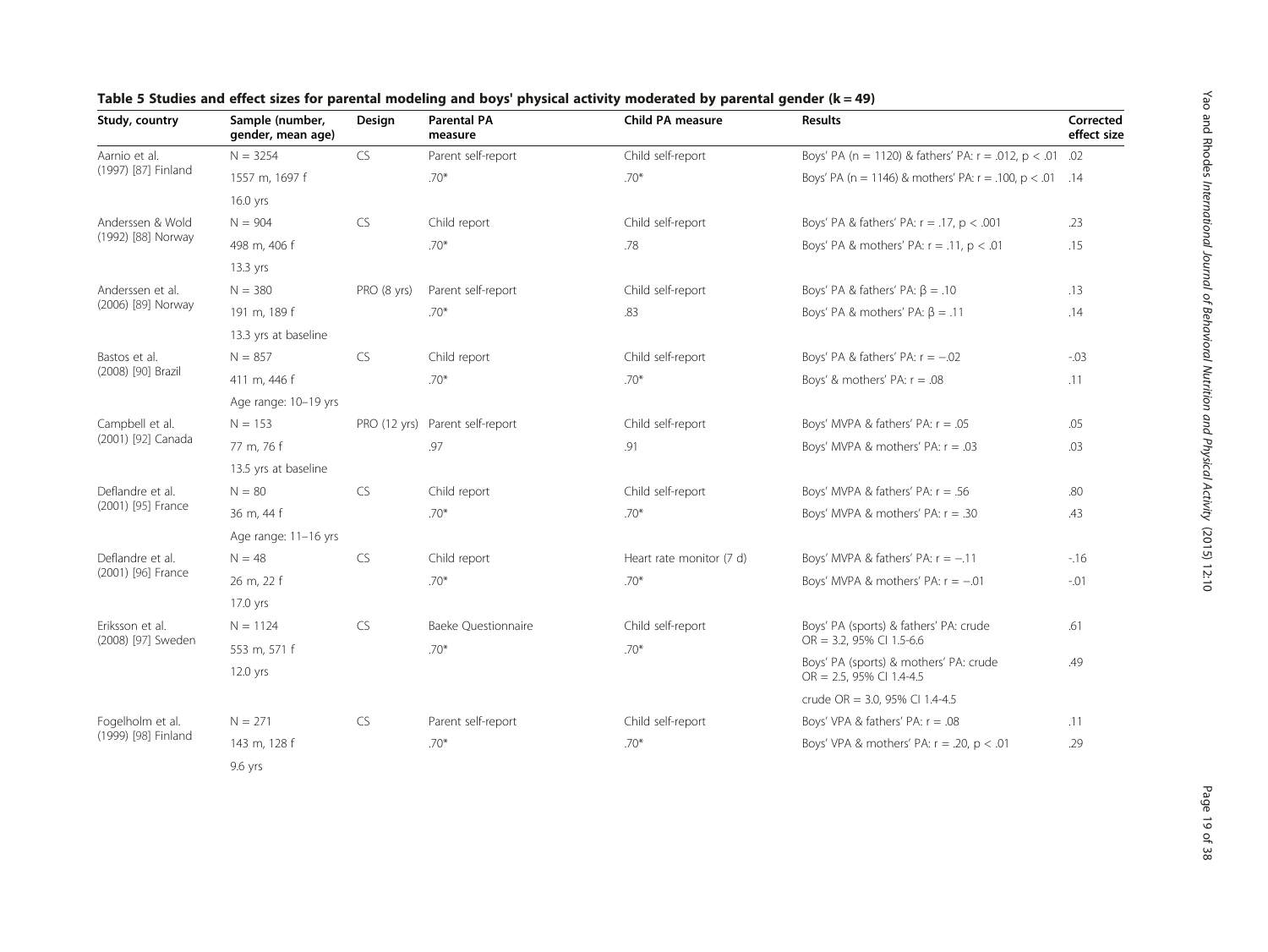| Fuemmeler et al.                | $N = 45$               | <b>CS</b>  | Accelerometer (3 d)                      | Accelerometer (3 d)                | Boys' MVPA (weekend) & fathers' PA: $r = .43$ , $p < .05$ . 65        |     |
|---------------------------------|------------------------|------------|------------------------------------------|------------------------------------|-----------------------------------------------------------------------|-----|
| (2011) [99] USA                 | 23 m, 22 f             |            | $.70*$                                   | $.70*$                             | Boys' MVPA (weekday) & fathers' PA: r = .38;<br>$r = .55$ , $p < .01$ | .15 |
|                                 | 9.9 yrs                |            |                                          |                                    | Mean $r = .453$                                                       |     |
|                                 |                        |            |                                          |                                    | Boys' MVPA (weekend) & mothers' PA: r = .10                           |     |
|                                 |                        |            |                                          |                                    | Boys' MVPA (weekday) & mothers' PA: $r = .09$ ; $r = .13$             |     |
|                                 |                        |            |                                          |                                    | Mean $r = .107$                                                       |     |
| Jacobi et al.                   | $N = 630$              | <b>CS</b>  | Parent self-report                       | Pedometer (7 d)                    | Boys' PA & mothers' PA: $r = .18$                                     | .26 |
| (2011) [101] France             | 317 m, 313 f           |            | <b>MAO</b>                               | $.70*$                             |                                                                       |     |
|                                 | Age range 8-18 yrs     |            | Pedometer (7 d)                          |                                    |                                                                       |     |
|                                 |                        |            | $.70*$                                   |                                    |                                                                       |     |
| Jago et al.                     | $N = 822$              | <b>CS</b>  | Accelerometer (5 d)                      | Accelerometer (5 d)                | Boys' MVPA & fathers' MVPA: $\beta = .10$                             | .14 |
| (2014) [102] UK                 | 436 m, 386 f           |            | $.70*$                                   | $.70*$                             | Boys' MVPA & mothers' MVPA: $\beta = .06$                             | .09 |
|                                 | $6.0$ yrs              |            |                                          |                                    |                                                                       |     |
| Kahn et al.<br>(2008) [103] USA | $N = 12812$            | PRO (1 yr) | Parent self-report                       | Child self-report                  | Boys' MVPA & mothers' PA: β = .085, p < .0001                         | .12 |
|                                 | 5575 m, 7237 f         |            | $.70*$                                   | $.70*$                             |                                                                       |     |
|                                 | Age range: 10-18 yrs   |            |                                          |                                    |                                                                       |     |
| Martin-Matillas et al.          | $N = 2260$             | <b>CS</b>  | Child report                             | Child self-report                  | Boys' PA & fathers' PA: $OR = 1.99$ ,                                 | .38 |
| (2011) [105] Spain              | 1157 m, 1103 f         |            | Health Behaviour in School Children .70* |                                    | 95% CI 1.40-2.84, p < .001                                            | .09 |
|                                 | Age range; 13-18.5 yrs |            | $.70*$                                   |                                    | Boys' PA & mothers' PA: OR = 1.18,<br>95% CI .85-1.65, p > .05        |     |
| Moore et al.                    | $N = 100$              | <b>CS</b>  | Accelerometer (7-9 d)                    | Accelerometer (8-9 d)              | Boys' PA & fathers' PA: OR = 3.1, 95% CI 1.1-9.3                      | .52 |
| (1991) [52] USA                 | 63 m, 37 f             |            | $80*$                                    | $.80*$                             | Boys' PA & mothers' PA: OR = 2.0, 95% CI .7-5.7                       | .33 |
|                                 | Age range: 4-7 yrs     |            |                                          |                                    |                                                                       |     |
| O'Loughlin et al.               | $N = 1920$             | <b>CS</b>  | Child report .70*                        | Child self-report                  | Boys' PA (sports) & fathers' PA: OR = 2.0,                            | .38 |
| (1999) [107] Canada             | 989 m, 931 f           |            |                                          | Weekly Activity Checklist          | 95% CI 1.4-2.9                                                        |     |
|                                 | Age range: 9-13 yrs    |            |                                          | Self-reported sports participation |                                                                       |     |
|                                 |                        |            |                                          | $.70*$                             |                                                                       |     |
| Pahkala et al.                  | $N = 558$              | <b>CS</b>  | Parent self-report                       | Child self-report                  | Boys' PA & fathers' PA: $r = .07$ , $p = .28$                         | .10 |
| (2007) [109] Finland            | 294 m, 264 f           |            | $.70*$                                   | $.70*$                             | Boys' PA & mothers' PA: $r = .10$ , $p = .13$                         | .14 |
|                                 | 13.0 yrs               |            |                                          |                                    |                                                                       |     |

# Table 5 Studies and effect sizes for parental modeling and boys' physical activity moderated by parental gender ( $k = 49$ ) (Continued)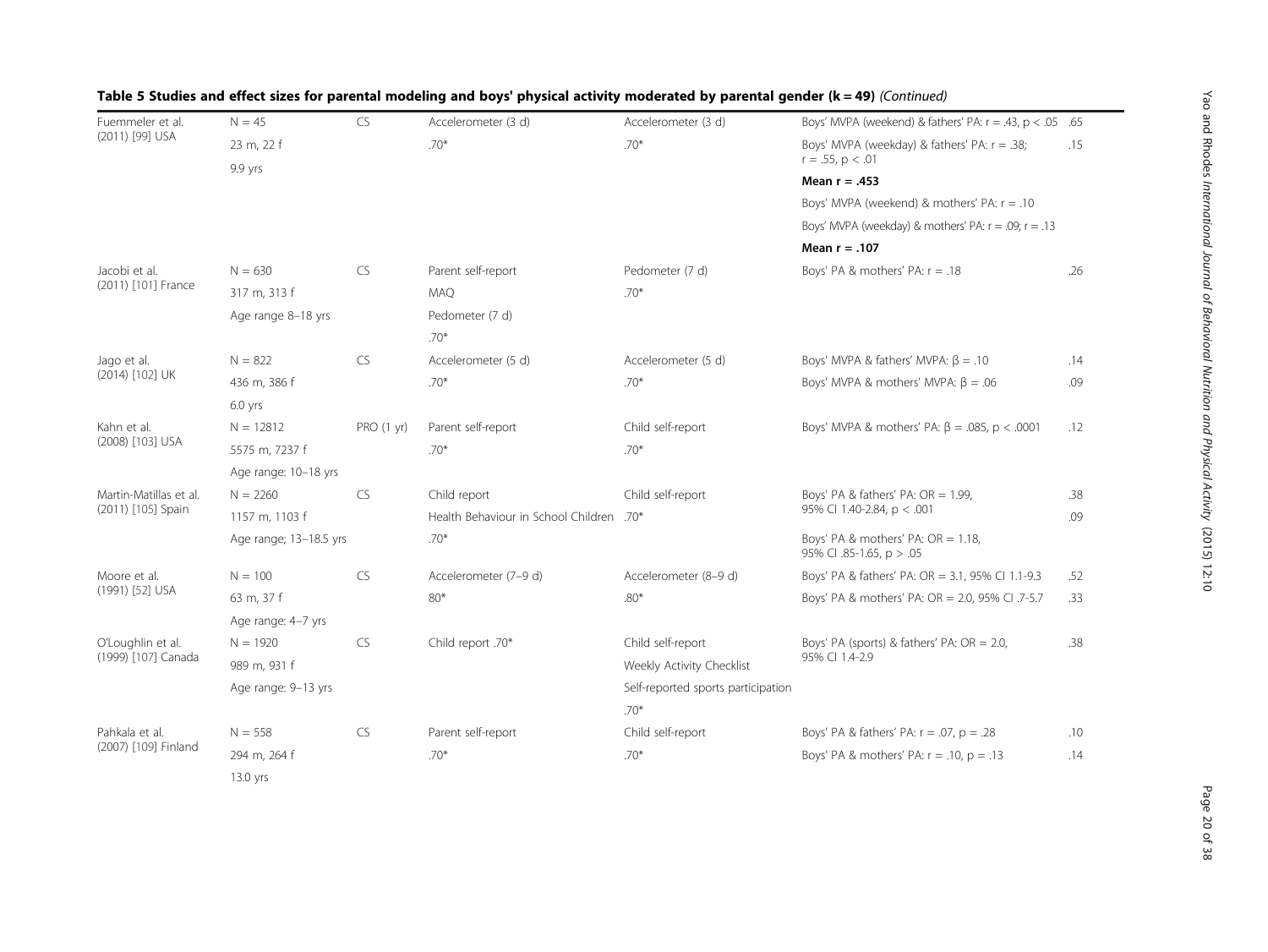| Raudsepp                             | $N = 329$               | CS                | Parent self-report    | Child self-report     | Boys' MVPA & fathers' explicit modeling:                            | .54     |
|--------------------------------------|-------------------------|-------------------|-----------------------|-----------------------|---------------------------------------------------------------------|---------|
| (2006) [110] Estonia                 | 168 m, 161 f            |                   | Father's modeling .72 | 7DPAR                 | $r = .38$ , $p < .001$                                              |         |
|                                      | 13.8 yrs                |                   | Mother's modeling .71 | $.70*$                | Boys' MVPA & mothers' explicit modeling:<br>$r = .35$ , $p < .01$   | .50     |
| Shropshire & Carroll                 | $N = 924$               | CS                | Child report          | Child self-report     | Boys' PA & fathers' PA: $r = .19$                                   | .27     |
| (1997) [111] UK                      | 468 m, 454 f            |                   | $.70*$                | $.70*$                | Boys' PA & mothers' PA: $r = .11$                                   | .16     |
|                                      | Age range: 10-11 yrs    |                   |                       |                       |                                                                     |         |
| Siegel et al.                        | $N = 1004$              | <b>CS</b>         | Child report          | Child self-report PAQ | Boys' MVPA (9-10 yrs) & fathers' PA: $\beta = 0.239$ , p < 0.05 .34 |         |
| (2011) [112] Mexico                  | 490 m, 514 f            |                   | $.70*$                | $\alpha = .72$        | Boys' MVPA (9-10 yrs) & mothers' PA: $\beta$ = .160,                | .23     |
|                                      | Age range: 9-18 yr olds |                   |                       |                       | p < .05                                                             |         |
| Sigmund et al. (2008)                | $N = 192$               | <b>CS</b>         | Parent report         | Child report          | Boys' MPA & fathers' PA: $r = .39$ , $p < .001$                     | .34     |
| [113] Czech Republic                 | 109 m, 89 f             |                   | <b>IPAQ</b>           | <b>IPAQ</b>           | Boys' VPA & fathers' PA: $r = .08$                                  | .34     |
|                                      | Age range: 8-13 yrs     |                   | $.70*$                | $.70*$                | Mean $r = .24$                                                      |         |
|                                      |                         |                   |                       |                       | Boys' MPA & mothers' PA: $r = .30$                                  |         |
|                                      |                         |                   |                       |                       | Boys' VPA & mothers' PA: $r = .17$                                  |         |
|                                      |                         |                   |                       |                       | Mean $r = .24$                                                      |         |
| Toftegaard-Stockel et al. $N = 6356$ |                         | <b>CS</b>         | Child report          | Child self-report     | Boys' PA (sports) & fathers' PA: $r = .19$                          | .27     |
| (2011) [114] Denmark                 | 3190 m, 3166 f          |                   | $.70*$                | $.70*$                | Boys' PA (sports) & mothers' PA: r = .06                            | .09     |
|                                      | Age range: 12-16 yrs    |                   |                       |                       |                                                                     |         |
| Trost et al.                         | $N = 202$               | <b>PRO (1 yr)</b> | Child report          | Child report          | Boys' MVPA & fathers' PA: $r = .05$                                 | .06     |
| (1997) [115] USA                     | 92 m, 110 f             |                   | $.70*$                | PDPAR                 | Boys' MVPA & mothers' PA: $r = -.07$                                | $-0.08$ |
|                                      | 10-11 yrs at baseline   |                   |                       | .98                   |                                                                     |         |
| Trost et al.                         | $N = 198$               | <b>CS</b>         | Child report          | Accelerometer (7 d)   | Boys' VPA & fathers' PA: $r = .15$                                  | .24     |
| (1999) [116] USA                     | 95 m, 103 f             |                   | $.70*$                | $.80*$                | Boys' MPA & fathers' PA: $r = .21$ , $p < .05$                      | .24     |
|                                      | $11.4$ yrs              |                   |                       |                       | Mean $r = .18$                                                      |         |
|                                      |                         |                   |                       |                       | Boys' VPA & mothers' PA: $r = .21$ , $p < .05$                      |         |
|                                      |                         |                   |                       |                       | Boys' MPA & mothers' PA: $r = .14$                                  |         |
|                                      |                         |                   |                       |                       | Mean $r = .18$                                                      |         |
| Wagner et al.                        | $N = 2852$              | <b>CS</b>         | Parent self-report    | Child self-report     | Boys' structured PA & fathers' PA:                                  | .37     |
| (2004) [117] France                  | 1421 m, 1431 f          |                   | $.70*$                | MAQ-A                 | OR = $1.36$ , 95% CI .97-1.91                                       |         |
|                                      | 12 yrs                  |                   |                       | $.70*$                | Boys' structured PA & mothers'<br>PA: OR = 1.48, 95% CI 1.01-2.14   | .17     |

# Table 5 Studies and effect sizes for parental modeling and boys' physical activity moderated by parental gender ( $k = 49$ ) (Continued)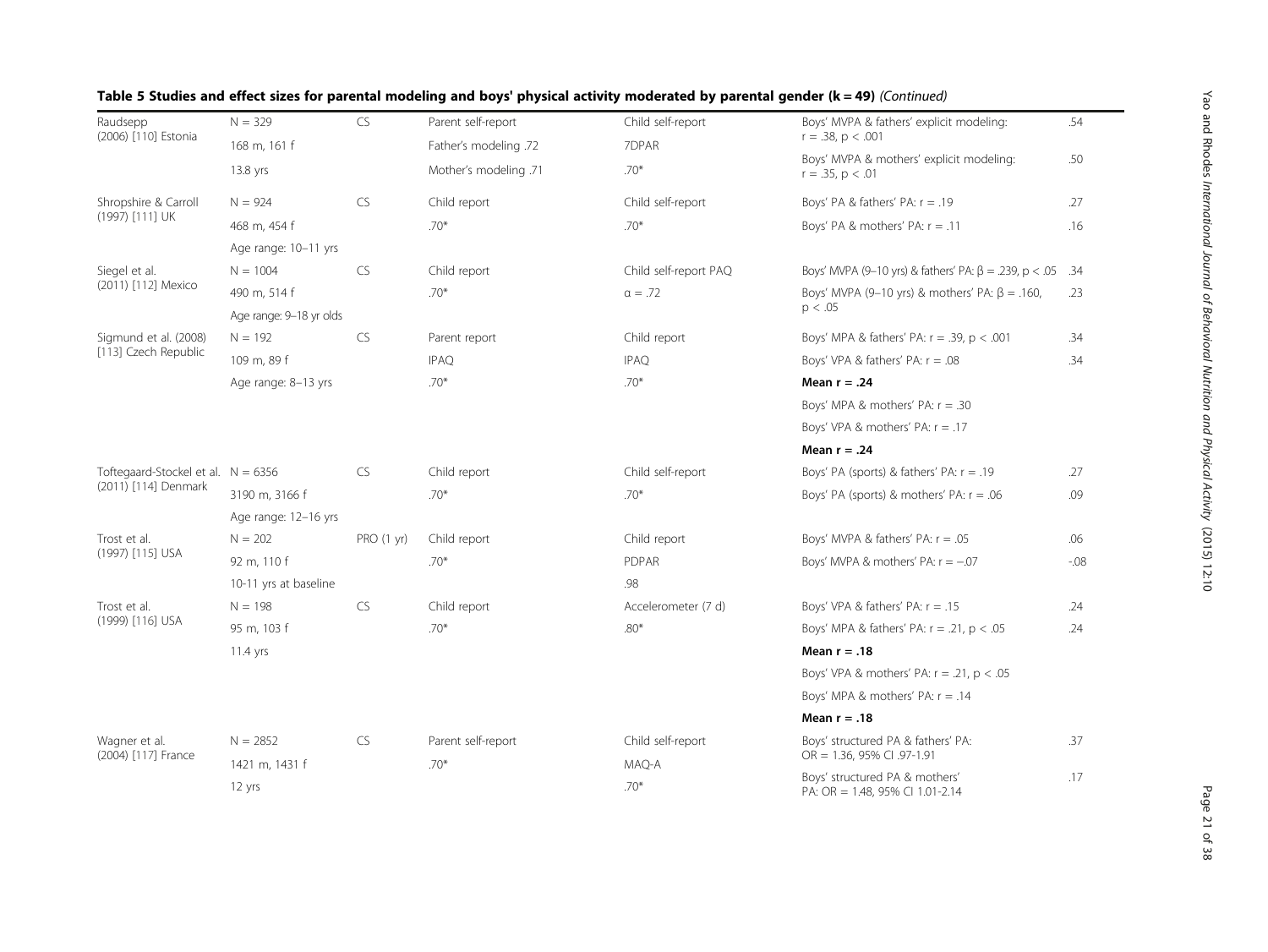| Yang et al.<br>(1996) [118] Finland | $N = 635$          | PRO (12 yrs) Child report | Child self-report | Boys' PA (cohort 1) & fathers' PA: $r = .21$ | .27 |
|-------------------------------------|--------------------|---------------------------|-------------------|----------------------------------------------|-----|
|                                     | 316 m, 319 f       | $.70*$                    | $.70*$            | Boys' PA (cohort 2) & fathers' PA: $r = .17$ | .10 |
|                                     | 9 yrs at baseline  |                           |                   | Boys' PA (cohort 3) & fathers' PA: $r = .18$ |     |
|                                     | $N = 648$          |                           |                   | Mean $r = .19$                               |     |
|                                     | 321 m, 327 f       |                           |                   | Boys' PA (cohort 1) & mothers' PA: $r = .08$ |     |
|                                     | 12 yrs at baseline |                           |                   | Boys' PA (cohort 2) & mothers' PA: $r = .06$ |     |
|                                     |                    |                           |                   | Boys' PA (cohort 3) & mothers' PA: $r = .08$ |     |
|                                     | $N = 598$          |                           |                   | Mean $r = .07$                               |     |
|                                     | 286 m, 312 f       |                           |                   |                                              |     |
|                                     | 15 yrs at baseline |                           |                   |                                              |     |

Table 5 Studies and effect sizes for parental modeling and boys' physical activity moderated by parental gender  $(k = 49)$  (Continued)

Note. \*reliability not reported; 7DPAR = 7-Day Physical Activity Recall; CS = cross-sectional; d = days; f = females; IPAQ = International Physical Activity Questionnaire; m = males; MAQ = Modifiable Activity Questionnaire MAQ-A = Modifiable Activity Questionnaire for Adolescents; MPA = moderate physical activity; MVPA = moderate to vigorous physical activity; PA = physical activity; PAQ = Physical Activity Questionnaire; PDPAR = Previous Day Physical Activity Recall; PRO = prospective; VPA = vigorous physical activity.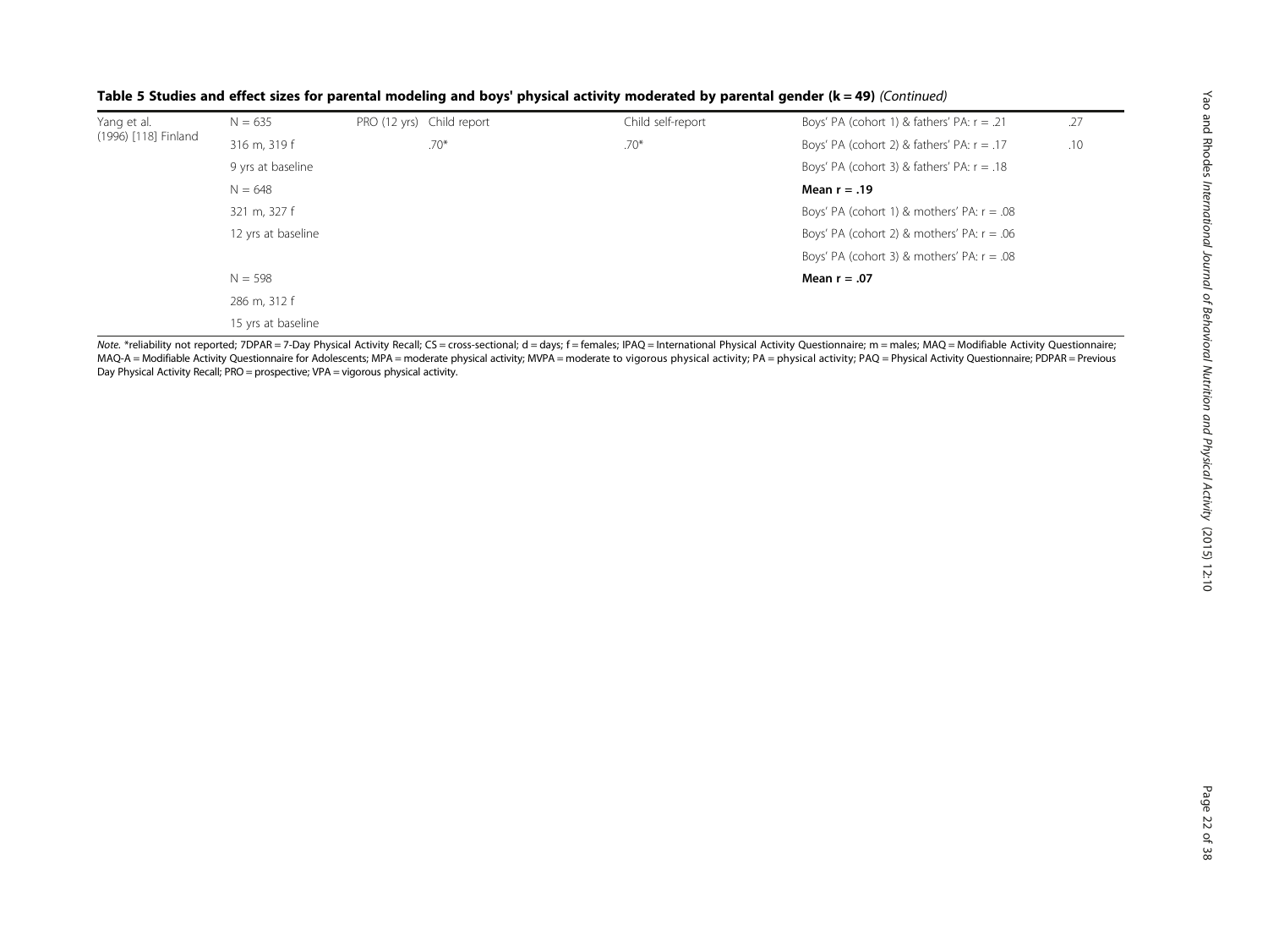| Study, country                 | Sample (number,<br>gender, mean age) |           | Design Parental support<br>measure | Child physical<br>activity measure | <b>Results</b>                                        | Corrected<br>effect size |
|--------------------------------|--------------------------------------|-----------|------------------------------------|------------------------------------|-------------------------------------------------------|--------------------------|
| Anderson et al.                | $N = 100$                            | CS        | Child report                       | Accelerometer (4 d)                | Children's MPA & encouragement: $r = -.06$            | .05                      |
| (2007) [119] USA               | 47 m, 53 f                           |           | Encouragement                      | $.70*$                             | Children's VPA & encouragement: $r = .11$             |                          |
|                                | 13.4 yrs                             |           | .63                                |                                    | Mean $r = .03$                                        |                          |
| Anderson et al.                | $N = 391$                            | CS.       | Child report                       | Child self-report                  | Children's MVPA & encouragement: $r = .39$            | .56                      |
| (2009) [120] USA               | 207 m, 184 f                         |           | Encouragement                      | PAQ-C                              | Adolescents' MVPA & parental                          | .36                      |
|                                | 9.9 yrs                              |           | $.70*$                             | $.70*$                             | encouragement: $r = .25$                              |                          |
|                                | $N = 948$                            |           |                                    | Child self-report                  |                                                       |                          |
|                                | 370 m, 578 f                         |           |                                    | MAQ-A                              |                                                       |                          |
|                                | 13.6 yrs                             |           |                                    | $.70*$                             |                                                       |                          |
| Arredondo et al.               | $N = 812$                            | <b>CS</b> | Parent report                      | Parent report                      | Children's PA & monitoring: $\beta = .19$ , p < .001* | .27                      |
| (2006) [121] USA               | 390 m, 422 f                         |           | Monitoring                         | $.70*$                             | Children's PA & praise: $\beta = .13$ , p < .001*     | .19                      |
|                                | $6.0$ yrs                            |           | $.70*$                             |                                    | *Adjusted for parent's age, marital status,           |                          |
|                                |                                      |           | Reinforcement/praise               |                                    | employment, & education                               |                          |
|                                |                                      |           | $.70*$                             |                                    |                                                       |                          |
| Beets et al.                   | $N = 363$                            | <b>CS</b> | Child report                       | Child self-report                  | Children's MVPA & providing transportation:           | .40                      |
| (2006) [122] USA               | 174 m, 189 f                         |           | Encouragement                      | Youth risk behavior                | $\beta = .28$                                         |                          |
|                                | 12.3 yrs                             |           | $.70*$                             | surveillance survey                | Children's MVPA & praise: $\beta = .36$               | .51                      |
|                                |                                      |           | Transportation                     | $.70*$                             |                                                       |                          |
|                                |                                      |           | $.70*$                             |                                    |                                                       |                          |
|                                |                                      |           | Co-activity                        |                                    |                                                       |                          |
|                                |                                      |           | $.70*$                             |                                    |                                                       |                          |
|                                |                                      |           | Watch.                             |                                    |                                                       |                          |
|                                |                                      |           | $70*$                              |                                    |                                                       |                          |
|                                |                                      |           | Praise                             |                                    |                                                       |                          |
|                                |                                      |           | $.70*$                             |                                    |                                                       |                          |
| De Bourdeaudhuij               | $N = 5563$ (normal weight)           | CS        | Child report                       | Child self-report                  | Children's PA & encouragement: $r = .25$              | .35                      |
| et al. (2005) [123]<br>Belguim | 14.8 yrs                             |           | Encouragement                      | Study developed                    | (normal weight); $r = .26$ (overweight)               |                          |
|                                | $N = 515$<br>(overweight & obese)    |           | $.70*$                             | questionnaire<br>.75               | Mean $r = .25$                                        |                          |
|                                | 14.6 yrs                             |           |                                    |                                    |                                                       |                          |

# <span id="page-22-0"></span>Table 6 Studies and effect sizes for individual parental support behaviours ( $k = 64$ )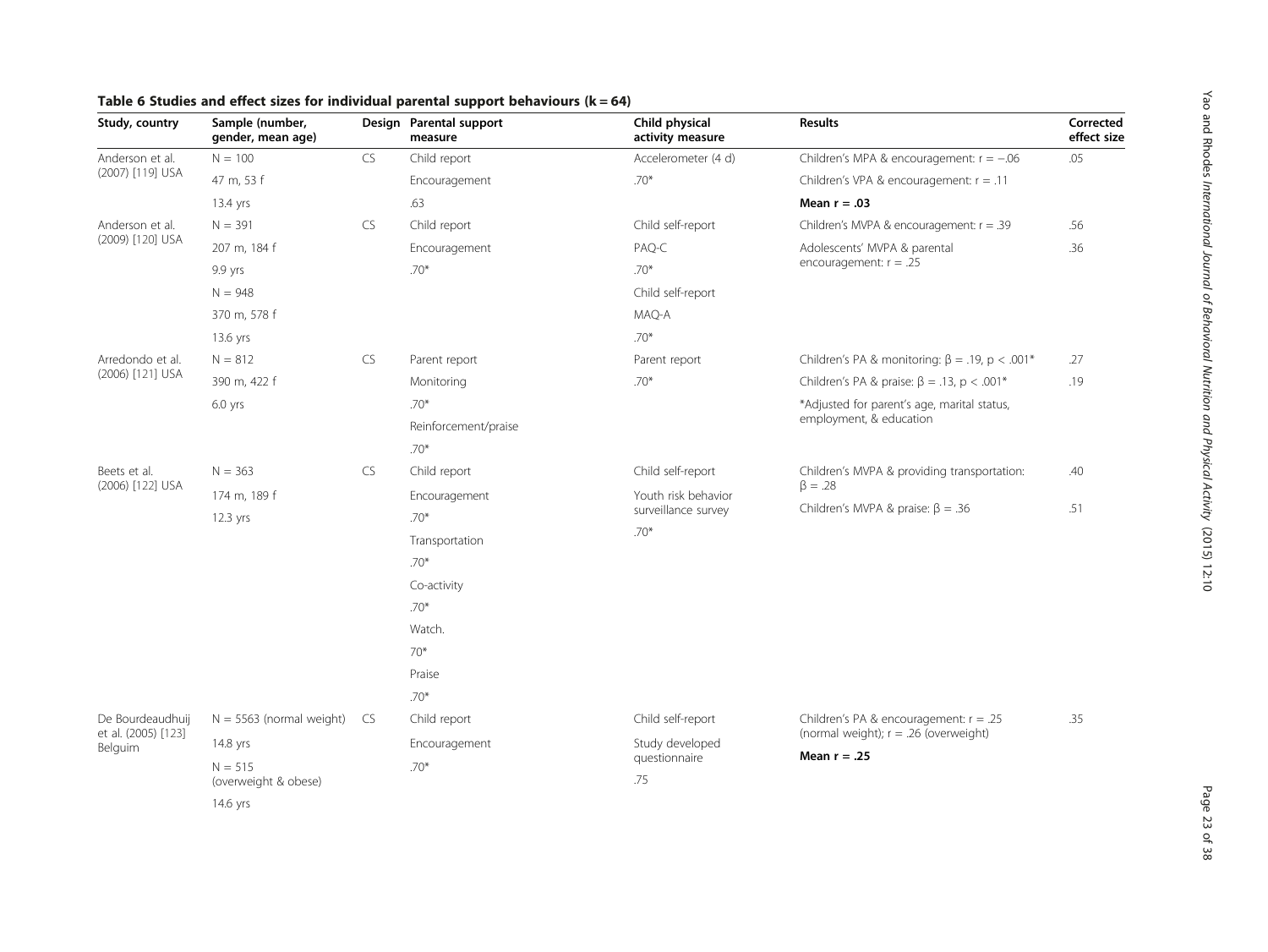| Dowda et al.                                          | $N = 369$                  | <b>CS</b>                                                                | Parent report                                                   | Accelerometer (2 wk)                                                           | Children's MVPA & PA equipment: $\beta = .17$                                                      | .22     |
|-------------------------------------------------------|----------------------------|--------------------------------------------------------------------------|-----------------------------------------------------------------|--------------------------------------------------------------------------------|----------------------------------------------------------------------------------------------------|---------|
| (2011) [40] USA                                       | 175 m, 194 f               |                                                                          | PA equipment at home                                            | $.80*$                                                                         |                                                                                                    |         |
|                                                       | $4.2$ yrs                  |                                                                          | .70* (92% respondents mothers)                                  | Direct observation (OSRAC-P)                                                   |                                                                                                    |         |
|                                                       |                            |                                                                          |                                                                 | lnter-observer .91                                                             |                                                                                                    |         |
| Fredricks & Eccles                                    | $N = 364$                  | PRO                                                                      | Parent report                                                   | Child self-report                                                              | Children's PA (sport) & encouragement: $r = .33$ ,                                                 | .45     |
| (2005) [42] USA                                       | 184 m, 180 f               | $(1 \text{ yr})$                                                         | Encouragement & co-activity                                     | $.70*$                                                                         | $p < .001$ (baseline); $r = .31$ , $p < .001$ (follow-up)                                          |         |
|                                                       | Ages 7.0-11.0 yrs at       |                                                                          | $\alpha = .73$                                                  |                                                                                | Mean $r = .32$                                                                                     | .08     |
|                                                       | baseline                   |                                                                          | Equipment purchases<br>$.70*$                                   |                                                                                | Children's PA (sport) & co-activity: $r = .05$<br>(baseline); $r = .07$ (follow-up)                | .36     |
|                                                       |                            |                                                                          |                                                                 |                                                                                | Mean $r = .06$                                                                                     |         |
|                                                       |                            |                                                                          |                                                                 |                                                                                | Children's PA (sport) & PA equipment: $r = .24$ ,<br>$p < .001$ (baseline); $r = .25$ , $p < .001$ |         |
|                                                       |                            |                                                                          |                                                                 |                                                                                | Mean $r = .25$                                                                                     |         |
| Gubbels et al. $(2011)$ N = 2026<br>[124] Netherlands |                            | <b>PRO</b>                                                               | Parent report                                                   | Parent report                                                                  | Children's PA & encouragement: $\beta = .06$ , $p < .05$                                           | .09     |
|                                                       | 1037 m, 989 f              | $(2 \text{ yrs})$                                                        | Encouragement                                                   | $.70*$                                                                         |                                                                                                    |         |
|                                                       | 5.0 yrs at baseline        |                                                                          | $\alpha = .57$                                                  |                                                                                |                                                                                                    |         |
| Heitzler et al.<br>(2006) [76] USA                    | $N = 3114$                 | <b>CS</b>                                                                | Parent reported                                                 | Child self-report                                                              | Children's organized PA & transportation:                                                          | .12     |
|                                                       | Age range: 9.0-13.0 yrs    | Parental support - aggregated and<br>individually reported (co-activity, | Test-retest .64                                                 | OR = 1.21, 95% CI 1.11-1.33, $p < .001$<br>Children's organized PA & watching: | .16                                                                                                |         |
|                                                       |                            |                                                                          | watching child, & transportation)                               |                                                                                | $OR = 1.31, 95\%$ 1.19-1.43, $p < .001$                                                            |         |
|                                                       |                            |                                                                          | Test-retest .65                                                 |                                                                                | Children's organized PA & co-activity:<br>OR = 1.08, 95% CI 1.02-1.13, $p < .001$                  | .01     |
| Hendrie et al.                                        | $N = 106$                  | CS.                                                                      | Parent report                                                   | Child self-report                                                              | Children's organized PA & co-activity:                                                             | .33     |
| (2011) [44] Australia                                 | 51 m, 55 f                 |                                                                          | Parental support - aggregate<br>measure (watch, transportation) | <b>CLASS</b>                                                                   | $r = .247$ , $p < .05$ ; $r = .286$ , $p < .01$ when<br>controlled for parent demographic factors  |         |
|                                                       | 8.3 yrs                    |                                                                          | $\alpha = .79$                                                  | $.70*$                                                                         |                                                                                                    |         |
|                                                       |                            |                                                                          | Co-activity                                                     |                                                                                |                                                                                                    |         |
|                                                       |                            |                                                                          | $\alpha = .79$                                                  |                                                                                |                                                                                                    |         |
|                                                       |                            |                                                                          | (92% respondents mothers)                                       |                                                                                |                                                                                                    |         |
| Hennessy et al.                                       | $N = 76$                   | <b>CS</b>                                                                | Parent report                                                   | Accelerometer (5 d)                                                            | Children's PA & monitoring: $\beta = -.13$                                                         | $-17$   |
| (2010) [45] USA                                       | 26 m, 50 f                 |                                                                          | Monitoring                                                      | $.70*$                                                                         | Children's PA & praise: $\beta = -.05$ , p = .68                                                   | $-0.07$ |
|                                                       | $9.1$ yrs                  |                                                                          | Reinforcement                                                   |                                                                                |                                                                                                    |         |
|                                                       |                            |                                                                          | .83                                                             |                                                                                |                                                                                                    |         |
| Hohepa et al. $(2007)$ N = 3471                       |                            | <b>CS</b>                                                                | Child report                                                    | Child report                                                                   | Adolescents' PA & encouragement: $r = .38$                                                         | .56     |
| [125] New Zealand                                     |                            |                                                                          |                                                                 | $.70*$                                                                         | (juniors); $r = .41$ (seniors)                                                                     |         |
|                                                       | 1666 m, 1805 f<br>14.8 yrs | Encouragement<br>$.70*$                                                  |                                                                 | Mean $r = .39$                                                                 |                                                                                                    |         |
|                                                       |                            |                                                                          |                                                                 |                                                                                |                                                                                                    |         |

# Table 6 Studies and effect sizes for individual parental support behaviours ( $k = 64$ ) (Continued)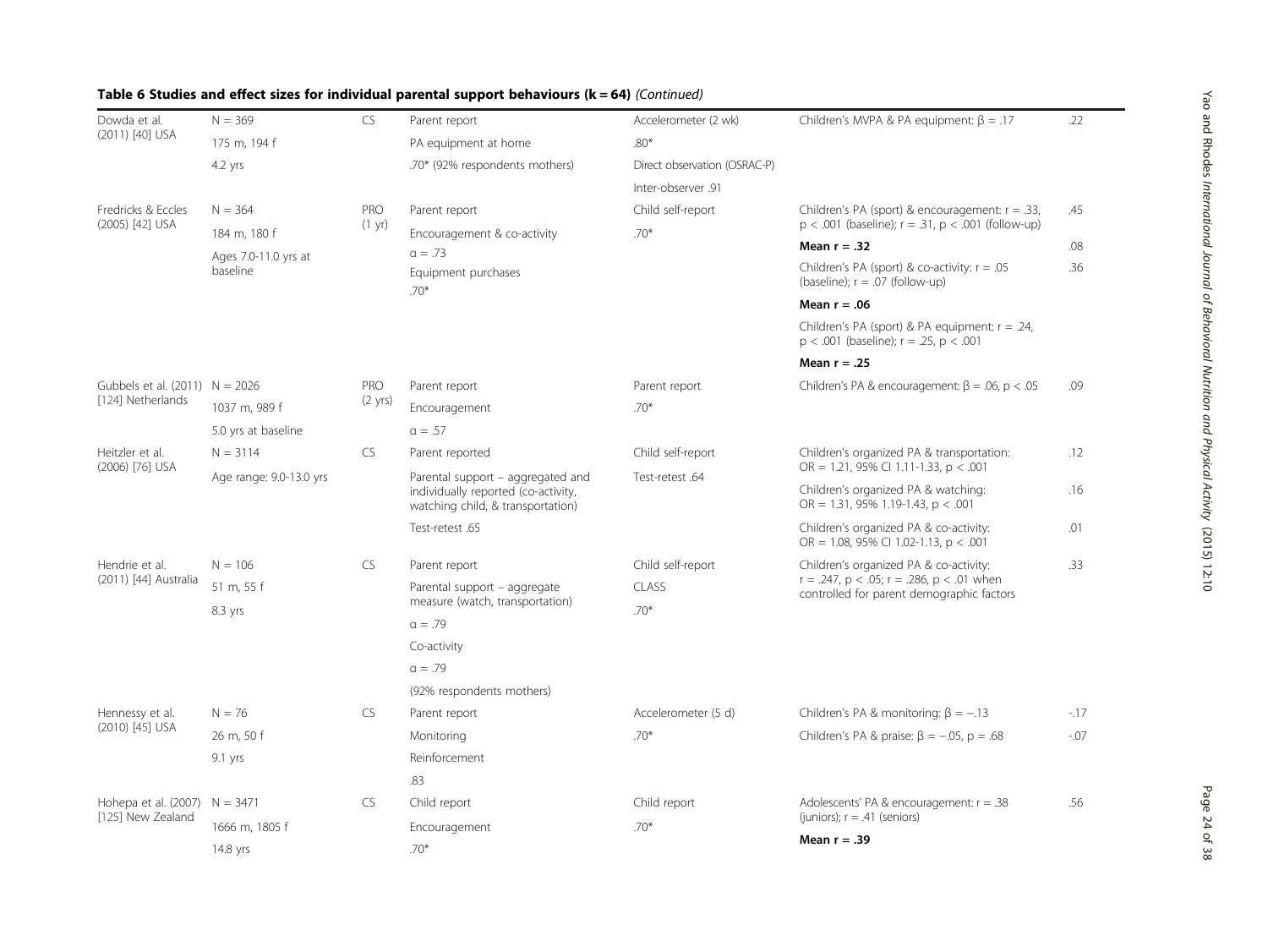| Huang et al.                       | $N = 303$                | <b>CS</b> | Child report                  | Child self-report         | Children's MVPA & PA equipment: $r = .14$ , $p < .05$                                              | .20 |
|------------------------------------|--------------------------|-----------|-------------------------------|---------------------------|----------------------------------------------------------------------------------------------------|-----|
| (2011) [126] China                 | 143 m, 160 f             |           | Availability of PA equipment  | CLASS-C                   |                                                                                                    |     |
|                                    | 11.1 yrs                 |           | $.70*$                        | $.70*$                    |                                                                                                    |     |
| Klesges et al.                     | $N = 14$                 | <b>CS</b> | Direct observation (FATS)     | Direct observation (FATS) | Children's PA (activity monitor) &                                                                 | .29 |
| (1984) [127] USA                   | 7 m, 7 f                 |           | Encouragement                 | .90                       | encouragement: $r = .23$                                                                           |     |
|                                    | 2.8 yrs                  |           | .90                           | Activity monitor          |                                                                                                    |     |
|                                    |                          |           |                               | $.70*$                    |                                                                                                    |     |
| Klesges et al.                     | $N = 30$                 | <b>CS</b> | Direct observation (FATS)     | Direct observation (FATS) | Children's PA & encouragement: $r = .32$ , $p < .05$                                               | .36 |
| (1986) [128] USA                   | 15 m, 15 f               |           | Encouragement                 | .90                       |                                                                                                    |     |
|                                    | $2.5$ yrs                |           | .90                           |                           |                                                                                                    |     |
| Klesges et al.<br>(1990) [129] USA | $N = 222$                | <b>CS</b> | Direct observation (CATS)     | Direct observation (CATS) | Children's PA & encouragement: $\beta = 0.32$ , p = 0.648                                          | .35 |
|                                    | 122 m, 100 f             |           | Encouragement                 | .91                       |                                                                                                    |     |
|                                    | 4.4 yrs                  |           | .91                           |                           |                                                                                                    |     |
| King et al.                        | $N = 535$                | <b>CS</b> | Child report                  | Child self-report         | Children's VPA & encouragement: $r = .15$                                                          | .20 |
| (2008) [130] USA                   | 290 m, 245 f             |           | Encouragement                 | $.70*$                    | Children's MPA & encouragement: $r = .13$                                                          |     |
|                                    | Age range: 14-18 yrs     |           | $.70*$                        |                           | Mean $r = .14$                                                                                     |     |
| Lawman & Wilson                    | $N = 181$                | <b>CS</b> | Parent report                 | Accelerometer (7 d)       | Adolescent's MVPA & PA equipment: $r = .09$                                                        | .13 |
| (2014) [79] USA                    | 72 m, 109 f              |           | Availability of PA equipment  | $.80*$                    | Adolescent's MVPA & monitoring: $r = .07$                                                          | .08 |
|                                    | 13.3 yrs                 |           | $\alpha = .61$                |                           |                                                                                                    |     |
|                                    |                          |           | Monitoring                    |                           |                                                                                                    |     |
|                                    |                          |           | $\alpha = .86$                |                           |                                                                                                    |     |
| Loprinzi et al.                    | $N = 176$                | <b>CS</b> | Parent report                 | Parent report             | Children's MVPA & monitoring: $\beta = .20$ , $p < .05$                                            | .29 |
| (2013) [50] USA                    | 82 m, 94 f               |           | Monitoring child's PA         | PAEC-Q                    |                                                                                                    |     |
|                                    | 4.0 yrs                  |           | .70 (85% respondents mothers) | $.70*$                    |                                                                                                    |     |
| Loucaides et al.                   | $N = 256$                | <b>CS</b> | Child report                  | Child self-report         | Children's MVPA & encouragement: $r = .12$                                                         | .10 |
| (2004) [131] Cyprus                | Age range: 11.0-12.0 yrs |           | Encouragement                 | PDPAR                     | (winter); $r = .13$ (summer)                                                                       |     |
|                                    |                          |           | Test-test .64                 | Test-retest .96           | Mean $r = .08$                                                                                     |     |
|                                    |                          |           | Parent report                 |                           | Children's MVPA & PA equipment: $r = .25$ , $p < .001$<br>(winter); $r = .18$ , $p < .01$ (summer) |     |
|                                    |                          |           | Availability of PA equipment  |                           | Mean $r = .22$                                                                                     | .27 |
|                                    |                          |           |                               |                           |                                                                                                    |     |

# Table 6 Studies and effect sizes for individual parental support behaviours ( $k = 64$ ) (Continued)

Yao and Rhodes

International

Journal of

Behavioral

Nutrition

and Physical

Activity

(2015) 12:10

.70\*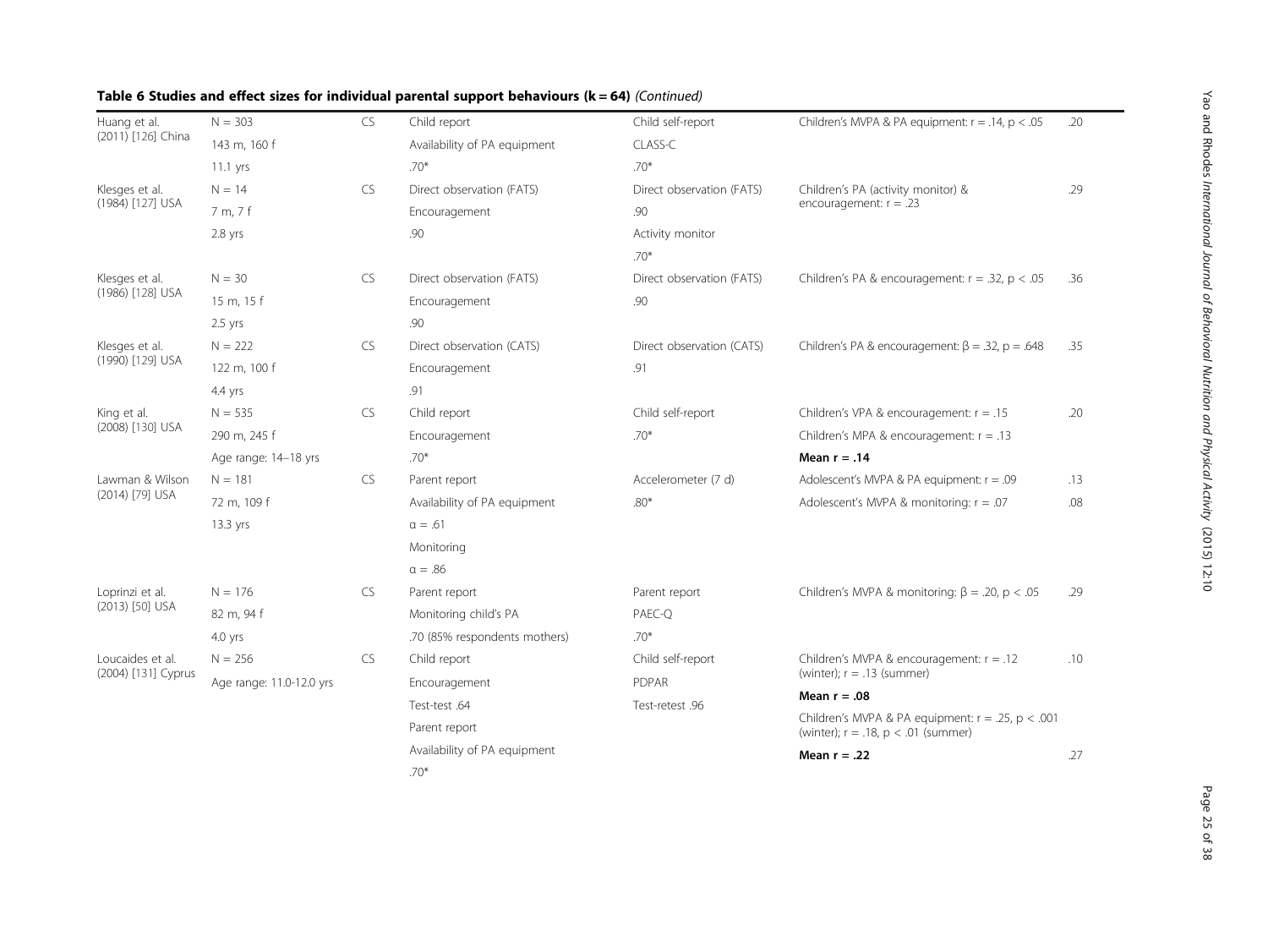| Loucaides & Jago                    | $N = 104$                | CS.                                          | Parent report                                | Pedometer (5 d)   | Children's PA & equipment: $r = .10$                                                       | .14 |
|-------------------------------------|--------------------------|----------------------------------------------|----------------------------------------------|-------------------|--------------------------------------------------------------------------------------------|-----|
| (2006) [132] Cyprus                 | 54 m, 50 f               |                                              | PA equipment                                 | $.70*$            | Children's PA & transportation: $r = .17$                                                  | .24 |
|                                     | Age range: 10.0-12.0 yrs |                                              | $.70*$                                       |                   | Children's PA & watching: $r = .18$                                                        | .22 |
|                                     |                          |                                              | Transportation                               |                   |                                                                                            |     |
|                                     |                          |                                              | $.70*$                                       |                   |                                                                                            |     |
|                                     |                          |                                              | Accompany child to PA                        |                   |                                                                                            |     |
|                                     |                          |                                              | .99                                          |                   |                                                                                            |     |
| Määtä et al. (2014)                 | $N = 883$                | CS.                                          | Child report                                 | Child self-report | Child PA & encouragement: $r = .19$ , $p < .001$                                           | .25 |
| [133] Finland                       | Age range: 10-11 yrs     |                                              | Encouragement                                | $.70*$            | Child PA & Co-activity: $r = .16$ , $p < .001$                                             | .24 |
|                                     |                          |                                              | $\alpha = .84$                               |                   |                                                                                            |     |
|                                     |                          |                                              | Co-activity                                  |                   |                                                                                            |     |
|                                     |                          |                                              | $\alpha = .63$                               |                   |                                                                                            |     |
| McKenzie et al.<br>(1991) [134] USA | $N = 42$                 | <b>PRO</b>                                   | Direct observation (BEACHES)                 |                   | Direct observation (BEACHES) Children's PA & encouragement: $r = .43$ , $p < .01$          | .51 |
|                                     | 17 m, 25 f               | $(8 \text{ wks})$                            | Prompts to be active                         | .85               |                                                                                            |     |
|                                     | Age range: 4.0-8.0 yrs   |                                              | .85                                          |                   |                                                                                            |     |
| McKenzie et al.                     | $N = 139$                | CS                                           | Direct observation (BEACHES)                 |                   | Direct observation (BEACHES) Children's MVPA & encouragement: $r = .53$ , $p < .01$        | .62 |
| (2008) [135] USA                    | 69 m, 70 f               |                                              | Prompts to be active                         | .85               |                                                                                            |     |
|                                     | $6.5$ yrs                |                                              | .85 (97% respondents mothers)                |                   |                                                                                            |     |
| Millstein et al.                    | $N = 104$                | CS.                                          | Parent report                                | Parent report     | Children's MVPA & PA equipment at home:                                                    | .18 |
| (2011) [136] USA                    | 8.3 yrs                  |                                              | Availability of PA equipment                 | $ICC = .76$       | $r = .14$ , $p < .15$                                                                      |     |
|                                     | $N = 137$                |                                              | $ICC = .80$                                  | Child self-report | Children's MVPA & providing recreation centre<br>membership: $r = .04$                     | .05 |
|                                     | 14.6 yrs                 |                                              | Provision of recreation centre<br>membership | $ICC = .64$       | Adolescents' MVPA & PA equipment at home:<br>$r = .28$ , $p < .01$                         | .42 |
|                                     |                          |                                              | $ICC = .76$                                  |                   | Adolescent's MVPA & providing recreation                                                   | .37 |
|                                     |                          |                                              | Child report                                 |                   | centre membership: $r = .24$ , $p < .01$                                                   |     |
|                                     |                          |                                              | Availability of PA equipment                 |                   |                                                                                            |     |
|                                     |                          |                                              | $ICC = .69$                                  |                   |                                                                                            |     |
|                                     |                          | Provision of recreation centre<br>membership |                                              |                   |                                                                                            |     |
|                                     |                          |                                              | $ICC = .66$                                  |                   |                                                                                            |     |
| Moore et al.<br>(2008) [137] USA    | $N = 116$                | CS.                                          | Child report                                 | Child self-report | Adolescents' MVPA & financial support<br>(lessons): OR = 2.79, 95% CI 1.18-6.60, $p < .05$ | .50 |
|                                     | 46 m, 70 f               |                                              | Financial support                            | $.70*$            | Adolescents' MVPA & financial support<br>(sports): OR = 5.61, 95% CI 2.30-13.70, $p < .01$ |     |
|                                     | Age range: 9.0-17.0 yrs  |                                              | $.70*$                                       |                   |                                                                                            |     |

Mean  $r = .35$ 

# Table 6 Studies and effect sizes for individual parental support behaviours ( $k = 64$ ) (Continued)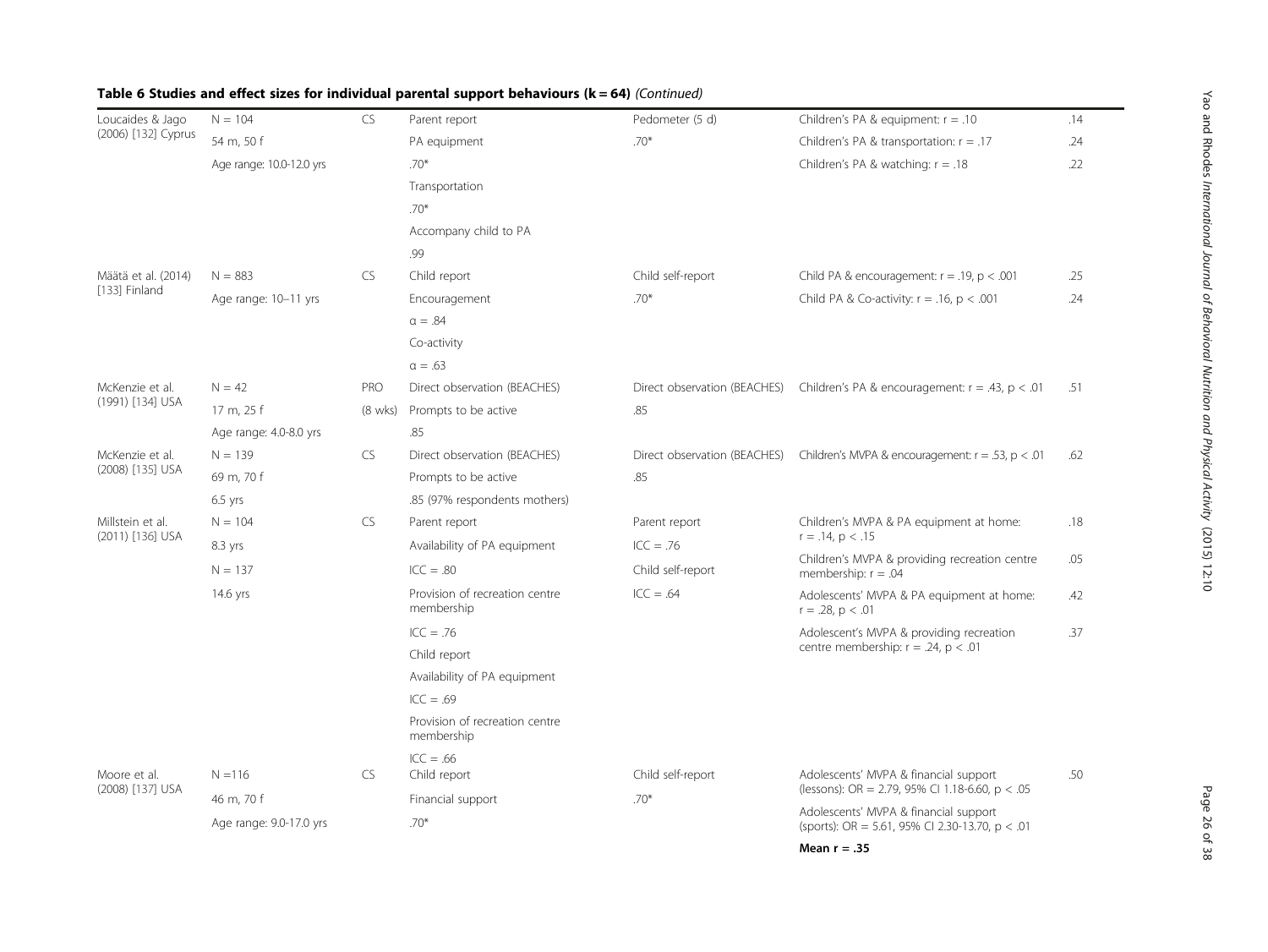| Moore et al.<br>(2014) [138] USA | <b>CS</b><br>$N = 1005$ |                   | Child report                                                                     | Accelerometer (4 d)    | Children's MVPA & watching: OR .99, 95% CI<br>.87-1.14); $r = -.004$                | $-0.01$ |  |  |  |
|----------------------------------|-------------------------|-------------------|----------------------------------------------------------------------------------|------------------------|-------------------------------------------------------------------------------------|---------|--|--|--|
|                                  | 11.3 yrs                |                   | Watch, praise, transportation,<br>co-activity                                    | $.70*$                 | Children's MVPA & praise: OR 1.01, 95% CI<br>$.88-1.12$ ; r = .004                  | .01     |  |  |  |
|                                  |                         |                   | $\alpha = .76 - .90$                                                             |                        | Children's MVPA & transportation:<br>OR 1.28, 95% CI 1.12-1.45, $p < .05$ ; r = .14 | .19     |  |  |  |
|                                  |                         |                   |                                                                                  |                        | Children's MVPA & co-activity: OR .99, 95% CI<br>$.87-1.12$ : r = -.004             | $-.01$  |  |  |  |
| Mota (1998)                      | $N = 45$                | <b>CS</b>         | Parent self-report                                                               | Child self-report      | Children's PA & co-activity: $r = .35$ , $p < .05$                                  | .44     |  |  |  |
| [53] Portugal                    | 18 m, 27 f              |                   | .88                                                                              | .72                    |                                                                                     |         |  |  |  |
|                                  | 10.1 yrs                |                   |                                                                                  |                        |                                                                                     |         |  |  |  |
| Nelson et al.                    | $N = 1681$              | <b>PRO</b>        | Co-activity                                                                      | 7DPAR                  | Children's MVPA & co-activity:                                                      | .87     |  |  |  |
| (2005) [139] USA                 | 14.9 yrs at baseline    | $(8 \text{ yrs})$ | $.70*$                                                                           | $.70*$                 | OR = 5.84, 95% CI 5.02-6.80                                                         |         |  |  |  |
| Østbyte et al.                   | $N = 208$               | <b>CS</b>         | Parent report                                                                    | Accelerometer (7 d)    | Children's MVPA & PA equipment at home: $r = .01$                                   | .01     |  |  |  |
| (2013) [54] USA                  | 116 m, 92 f             |                   | PA equipment                                                                     | $.80*$                 |                                                                                     |         |  |  |  |
|                                  | $2-5$ yrs               |                   | $\alpha = .65$ (all mothers)                                                     |                        |                                                                                     |         |  |  |  |
| Pate et al. (1997)               | $N = 361$               | CS.               | Child report                                                                     | Child self-report      | Children's MVPA & PA equipment: $r = .10$                                           | .13     |  |  |  |
| $[140]$ USA                      | 176 m, 185 f            |                   | PA equipment at home                                                             | PDPAR                  |                                                                                     |         |  |  |  |
|                                  | 10.7 yrs                |                   | $ICC = .86$                                                                      | $.70*$                 |                                                                                     |         |  |  |  |
| Patnode et al.                   | $N = 294$               | <b>CS</b>         | Parent reported the provision<br>of PA equipment<br>$.70*$                       | Accelerometer (7 d)    | Adolescents' MVPA & PA equipment:                                                   | .27     |  |  |  |
| (2010) [55] USA                  | 149 m, 145 f            |                   |                                                                                  | $.80*$                 | $r = .21$ , $p < .001$                                                              |         |  |  |  |
|                                  | 15.4 yrs                |                   |                                                                                  |                        |                                                                                     |         |  |  |  |
| Pfeiffer et al.                  | $N = 331$               | <b>CS</b>         | Providing PA equipment                                                           | Accelerometer (8-10 d) | Children's' MVPA & PA equipment: $r = .10$ , $p < .10$                              | .13     |  |  |  |
| (2009) [57] USA                  | 169 m, 162 f            |                   | .70* (94% respondents mothers)                                                   |                        |                                                                                     |         |  |  |  |
|                                  | 4.3 yrs                 |                   |                                                                                  | $.80*$                 |                                                                                     |         |  |  |  |
| Prochaska et al.                 | $N = 138$               | <b>CS</b>         | Child report                                                                     | Activity monitor (5 d) | Children's PA (monitor) & encouragement: $r = .07$                                  | .09     |  |  |  |
| (2002) [81] USA                  | 48 m, 90 f              |                   | Parental support - aggregated &                                                  | $.70*$                 | Children's PA (monitor) & coactivity: $r = .08$                                     | .10     |  |  |  |
|                                  | 12.1 yrs                |                   | individual measures: Encouragement,<br>coactivity, transportation, watch, praise | $ICC = .79$            | Children's PA (monitor) & transportation: $r = .02$                                 | .03     |  |  |  |
|                                  |                         |                   | $ICC = .88$                                                                      |                        | Children's PA (monitor) & watching: $r = .16$                                       | .20     |  |  |  |
|                                  |                         |                   | $\alpha = .77$                                                                   |                        | Children's PA (monitor) & praise: $r = .12$ .30, $p < .01$                          | .15     |  |  |  |
| Sabiston & Crocker               | $N = 857$               | CS.               | Child report                                                                     | <b>GLTEQ</b>           | Adolescents' MVPA & encouragement:                                                  | .37     |  |  |  |
| (2008) [141] Canada              | 419 m, 438 f            |                   | Encouragement .77                                                                | $.70*$                 | $r = .27$ , $p < .05$                                                               |         |  |  |  |
|                                  | 16.3 yrs                |                   |                                                                                  |                        |                                                                                     |         |  |  |  |

# Table 6 Studies and effect sizes for individual parental support behaviours ( $k = 64$ ) (Continued)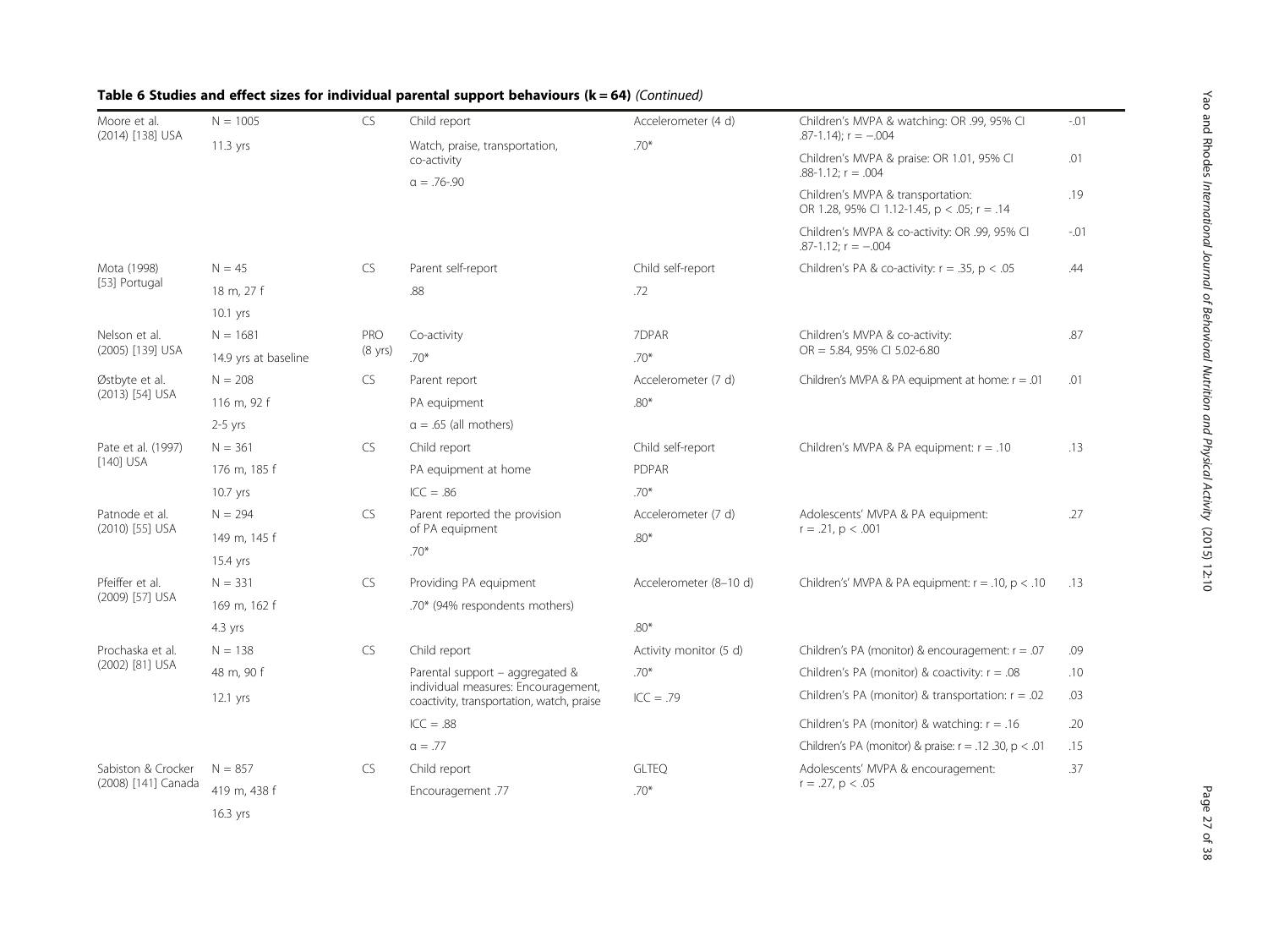| Schary et al.         | $N = 195$      | <b>CS</b> | Parent report                                                                      | Parent report                  | Children's PA & encouragement: $r = .28$ , $p < .001$           | .38 |  |
|-----------------------|----------------|-----------|------------------------------------------------------------------------------------|--------------------------------|-----------------------------------------------------------------|-----|--|
| (2012) [84] USA       | 90 m, 105 f    |           | Parental support - aggregated &                                                    | PAEC-Q                         | Children's PA & watching: $r = .22$                             | .30 |  |
|                       | $4.0$ yrs      |           | individual measures (encouragement,<br>transportation, co-activity, watch, inform) | $.70*$                         | Children's PA & co-activity: $r = .26$ , $p < .001$             | .36 |  |
|                       |                |           | $\alpha = .76$ (86% respondents mothers)                                           |                                | Children's PA & transportation: $r = .22$ , $p < .001$          | .30 |  |
|                       |                |           |                                                                                    |                                | Children's PA & providing information:<br>$r = .16$ , $p < .05$ | .22 |  |
| Vella et al.          | $N = 4042$     | <b>CS</b> | Parent report                                                                      | Parent report                  | Children's PA & co-activity:                                    | .19 |  |
| (2014) [65] Australia | 2069 m, 1973 f |           | Co-activity                                                                        | Organized sports participation | OR = 1.40, 95% CI 1.24-1.57 $p < .05$ ; r = .13                 |     |  |
| 8.3 yrs               |                |           | .70* (96% respondents mothers)                                                     | $.70*$                         |                                                                 |     |  |
| Verloigne et al.      | $N = 134$      | CS.       | Accelerometer (4 d)<br>Parent report                                               |                                | Adolescent MVPA & co-activity: $r = .01$                        | .01 |  |
| (2014) [85] Australia | 66 m, 68 f     |           | Co-activity                                                                        | $.70*$                         | Adolescent MVPA & praise: $r = .01$                             | .01 |  |
|                       | 14.1 yrs       |           | Praise                                                                             |                                |                                                                 |     |  |
|                       |                |           | .70* (84% respondents mothers)                                                     |                                |                                                                 |     |  |
| Zhao & Settles        | $N = 1514$     | CS.       | Parent self-report                                                                 | Parent report                  | Children's MPA & encouragement: $\beta = 0.30$ , p < 0.05       | .24 |  |
| (2014) [69] USA       | 763 m, 751 f   |           | Encouragement                                                                      | $.70*$                         | Children's VPA & encouragement: $\beta = .14$                   | .33 |  |
|                       | 11.8 yrs       |           | Co-activity                                                                        |                                | Mean $\beta = .17$                                              |     |  |
|                       |                |           | $.70*$                                                                             |                                | Children's MPA & co-activity: $\beta = .21$ , $p < .01$         |     |  |
|                       |                |           |                                                                                    |                                | Children's VPA & co-activity: $\beta = .25$ , $p < .01$         |     |  |
|                       |                |           |                                                                                    |                                | Mean $\beta = .23$                                              |     |  |

#### Table 6 Studies and effect sizes for individual parental support behaviours  $(k = 64)$  (Continued)

Note. \*reliability not reported; 7DPAR = 7-Day Physical Activity Recall; BEACHES = Behaviors of Eating and Activity for Children's Health Evaluation System; CS = cross-sectional; d = days; f = females; FATS = Fargo Activit Timesampling Survey; GLTEQ = Godin Leisure-Time Exercise Questionnaire; m = males; MPA = moderate physical activity; MVPA = moderate to vigorous physical activity; PA = physical activity; PAEC-Q = Physical Activity and Exercise Questionnaire for Children; PAQ-C = Physical Activity Questionnaire for Older Children; PRO = prospective; CATS = Children's Activity Timesampling Survey; VPA = vigorous physical activity.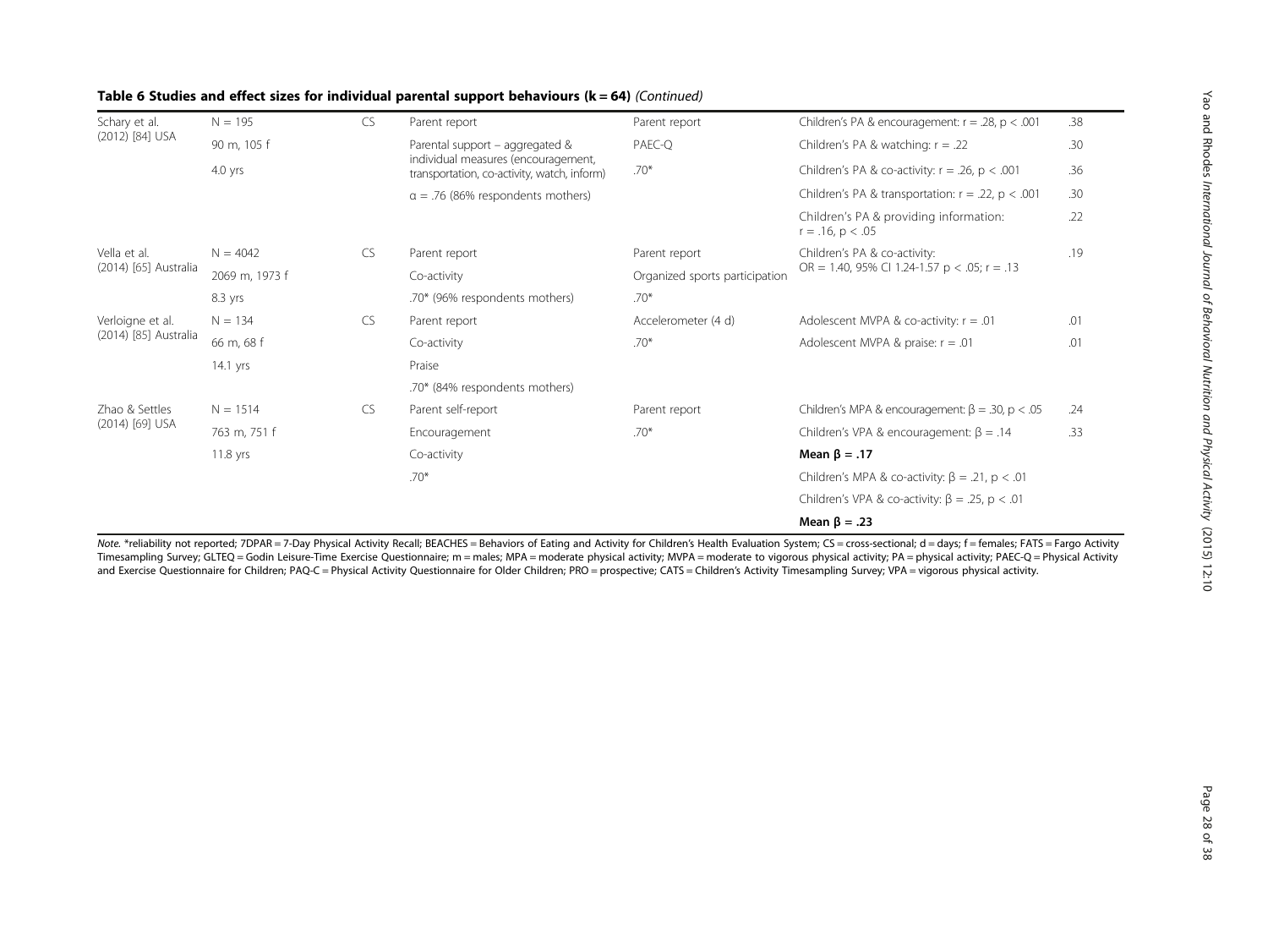| Study, country                       | Sample (number, gender,<br>mean age)  |                   | Design Parental support measure                                                       | Child physical activity measure Results             |                                                                                          | Corrected<br>effect size |
|--------------------------------------|---------------------------------------|-------------------|---------------------------------------------------------------------------------------|-----------------------------------------------------|------------------------------------------------------------------------------------------|--------------------------|
| Beets et al. (2007)                  | $N = 259$                             | <b>CS</b>         | Child report                                                                          | Child self-report                                   | Girls' MVPA & paternal support: $\beta = -.09$                                           | $-11$                    |
| [142] USA                            | All female                            |                   | Parental support - aggregated measure<br>(encouragement, co-activity, transportation, | $.70*$                                              | Girls' MVPA & maternal support: $\beta = .25$                                            | .32                      |
|                                      | 15.5 yrs                              |                   | watch, praise)                                                                        |                                                     |                                                                                          |                          |
|                                      |                                       |                   | Mother $\alpha = .85$                                                                 |                                                     |                                                                                          |                          |
|                                      |                                       |                   | Father $\alpha = .91$                                                                 |                                                     |                                                                                          |                          |
| Brunet et al. (2014)<br>[143] Canada | $N = 558$                             | CS                | Child report                                                                          | Accelerometer (7 d)                                 | Girls' MVPA & paternal support: $r = .24$ ,<br>$p < .001$ (normal weight)                | .28                      |
|                                      | 306 m, 252 f                          |                   | Parental support - aggregated measure<br>(co-activity, watch, transportation,         | $.80*$                                              | Girls' MVPA & paternal support: $r = .20$                                                | .19                      |
|                                      | 9.6 yrs                               |                   | encouragement, inform)                                                                |                                                     | Mean $r = .22$                                                                           |                          |
|                                      |                                       |                   | $\alpha = .77$<br>$ICC = .81$                                                         |                                                     | Girls' MVPA & maternal support: $r = .10$                                                |                          |
|                                      |                                       |                   |                                                                                       |                                                     | Girls' MVPA & maternal support: $r = .20$<br>(normal weight)                             |                          |
|                                      |                                       |                   |                                                                                       |                                                     | Mean $r = .15$                                                                           |                          |
| Butcher et al. $(1983)$ N = 696      |                                       | CS                | Self-report                                                                           | Child self-report                                   | Girls' PA & maternal support: $r = .21$                                                  | .30                      |
| [144] Canada                         | All female                            |                   | Parental support                                                                      | $.70*$                                              |                                                                                          |                          |
|                                      | 11.0-16.0 yrs                         |                   | $.70*$                                                                                |                                                     |                                                                                          |                          |
| Butcher (1985)                       | $N = 140$                             | <b>PRO</b>        | Child report                                                                          | Child self-report                                   | Girls' PA (structured PA outside of                                                      | .51                      |
| [145] Canada                         | All female                            | $(5 \text{ yrs})$ | Parental support                                                                      | $.70*$                                              | school) & paternal support: $r = .36$ , $p < .01$                                        |                          |
|                                      | Followed from age 11.0 to 15.0<br>yrs |                   | $.70*$                                                                                |                                                     | Girls' PA (structured PA outside of school)<br>& maternal support: $r = .27$ , $p < .01$ | .39                      |
| Davison et al. $(2003)$ N = 180      |                                       | CS.               | Parent report                                                                         | Child self-report                                   | Girls' PA & paternal                                                                     | .19                      |
| [94] USA                             | All females                           |                   | Logistic support                                                                      | PA measure a composite score of                     | logistic support: $r = .14$                                                              | .28                      |
|                                      | $9.0$ yrs                             |                   | Mother $\alpha = .61$                                                                 | CPA-short, an activity checklist, &<br><b>PACER</b> | Girls' PA & maternal logistic support:                                                   |                          |
|                                      |                                       |                   | Father $\alpha = .74$                                                                 | $.70*$                                              | $r = .18, p < .05$                                                                       |                          |
| Hinkley et al. $(2012)$ N = 705      |                                       | CS                | Parent report                                                                         | Accelerometer (8 d)                                 | Girls' PA & paternal logistic support:                                                   | .01                      |
| [100] Australia                      | 366 m, 262 f                          |                   | Logistic support .70*                                                                 | $.80*$                                              | $OR = 1.01$ , 95% CI .99-1.03                                                            |                          |

# <span id="page-28-0"></span>Table 7 Studies and effect sizes for parental support and girls' physical activity moderated by parental gender ( $k = 13$ )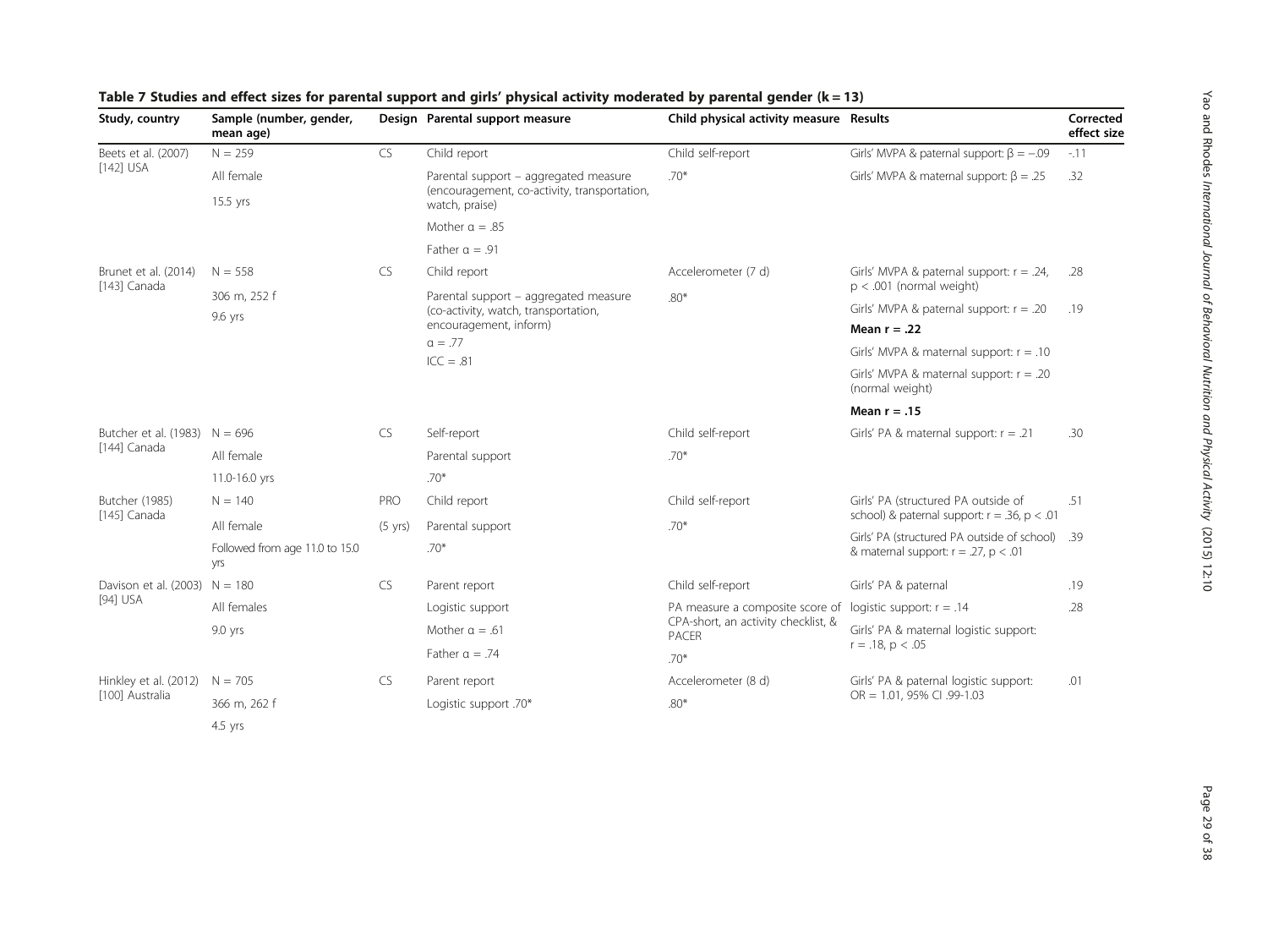| Kirby et al. (2011)<br>$[146]$ UK | $N = 641$                | <b>PRO</b><br>(5 yrs) | Child report                                                                            | Child report        | Girls' PA & paternal support (yr 1):<br>OR = 2.02, 95% CI 1.13-3.60 ( $p < .05$ ) |     |  |
|-----------------------------------|--------------------------|-----------------------|-----------------------------------------------------------------------------------------|---------------------|-----------------------------------------------------------------------------------|-----|--|
|                                   | 313 m, 328 f             |                       | Parental support - aggregated measure                                                   | PAQ-C               |                                                                                   |     |  |
|                                   | Followed from age        |                       | (encouragement, transportation, watch,<br>co-activity, praise)                          | $.70*$              | Girls' PA & paternal support (yr 3):<br>OR = 2.21, 95% CI 1.32-3.70 ( $p < .05$ ) | .37 |  |
|                                   | $11-15$ yrs              |                       | $.70*$                                                                                  |                     | Girls' PA & paternal support (yr 5):<br>OR = 1.98, 95% CI 1.06-3.71 ( $p < .05$ ) |     |  |
|                                   |                          |                       |                                                                                         |                     | Mean $r = .24$                                                                    |     |  |
|                                   |                          |                       |                                                                                         |                     | Girls' PA & maternal support (yr 1):<br>OR = 2.52, 95% CI 1.41-4.50 ( $p < .05$ ) |     |  |
|                                   |                          |                       |                                                                                         |                     | Girls' PA & maternal support (yr 3):<br>OR = 2.21, 95% CI 1.32-3.70 ( $p < .05$ ) |     |  |
|                                   |                          |                       |                                                                                         |                     | Girls' PA & maternal support (yr 5):<br>$OR = 1.39$ , 95% CI = 0.54-3.58          |     |  |
|                                   |                          |                       |                                                                                         |                     | Mean $r = .26$                                                                    |     |  |
| Raudsepp (2006)                   | $N = 329$                | <b>CS</b>             | Parent report                                                                           | 7DPAR               | Girls' MVPA & fathers' logistic support:                                          | .43 |  |
| [110] Estonia                     | 168 m, 161 f             |                       | Parental logistic support -aggregated measure .70*                                      |                     | $r = .32$ , $p < .010$                                                            |     |  |
|                                   | 13.8 yrs                 |                       | (enrollment, financial support, transportation)                                         |                     | Girls' MVPA & mothers' logistic support:                                          | .32 |  |
|                                   |                          |                       | Father $\alpha = .78$                                                                   |                     | $r = .22$ , $p < .01$                                                             |     |  |
|                                   |                          |                       | Mother $\alpha = .68$                                                                   |                     |                                                                                   |     |  |
| Stucky-Ropp &                     | $N = 242$                | CS.                   | Parent report                                                                           | Child self-reported | Girls' PA & maternal support: $r = .32$                                           | .46 |  |
| DiLorenzo (1993)<br>$[147]$ USA   | 121 m, 121 f<br>11.2 yrs |                       | Parental support - aggregated measure<br>(encouragement, offers to exercise with child) | $.70*$              |                                                                                   |     |  |
|                                   |                          |                       | .70* (all respondents mothers)                                                          |                     |                                                                                   |     |  |

|  |  |  | Table 7 Studies and effect sizes for parental support and girls' physical activity moderated by parental gender ( $k = 13$ ) (Continued) |
|--|--|--|------------------------------------------------------------------------------------------------------------------------------------------|
|--|--|--|------------------------------------------------------------------------------------------------------------------------------------------|

Note. \*reliability not reported; 7DPAR = 7-day physical activity recall; CS = cross-sectional; d = days; f = females; m = males; MVPA = moderate to vigorous physical activity; PA = physical activity; PAQ-C = Physical Activ Questionnaire for Older Children; PRO = prospective.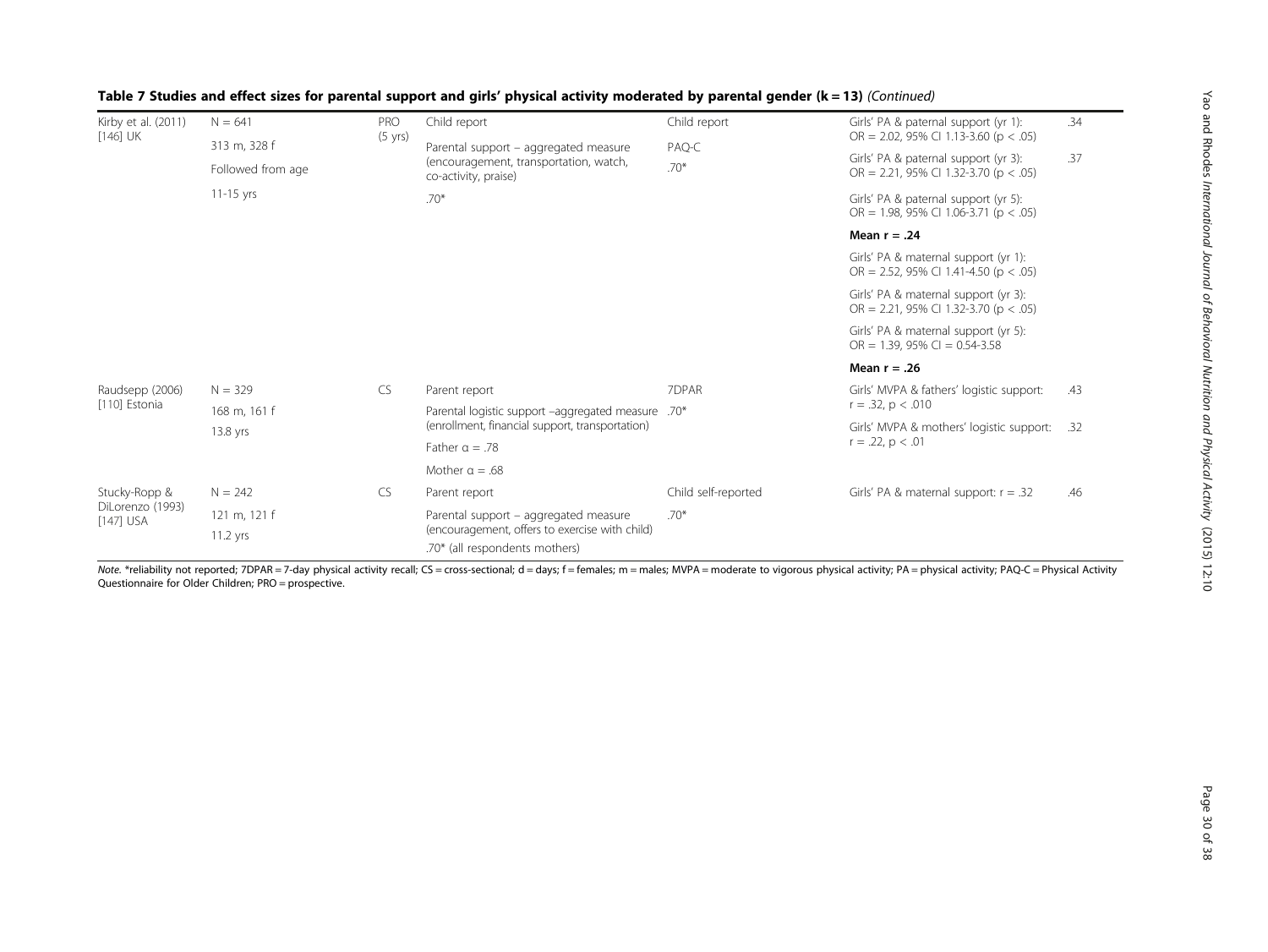#### Parental modeling as a correlate Overall effect size

A total of 36 effect sizes were used in the analysis to determine the overall relationship between parent and child PA (Table [8\)](#page-31-0). Based on the fixed effects model and correcting for measurement error, parent and child PA associations approached a medium effect size  $(r=.29)$ , 95% CI .28-.30). However, the results showed that the effect sizes in the sample were significantly heterogeneous  $Q(36) = 1597.52, p < .001$ . Due to the high degree of heterogeneity, using the point estimate from random effects model was appropriate, which resulted in a small effect size  $(r = .16, 95\% \text{ CI}$  .09-.24). Moreover, 98% of the observed variance was explained by true systematic effect size differences between studies.

#### Moderators of child physical activity

Table [8](#page-31-0) indicates that subsequent analyses did not find any of the proposed moderators of parent and child physical activity to be significant ( $p > .05$ ).

Based on 49 effect sizes, our analyses found that parental gender moderated the relationship between boys' PA and parents' PA (Table [9\)](#page-32-0). The results showed that father-son PA  $(r=.29, 95\% \text{ CI} .21-.36)$  was significantly higher than mother-son PA  $(r=.19, 95\%$  CI .14-.23; p < .05). For parental modeling and girls' PA, results from the 62 effect sizes showed that parental gender did not moderate the relationship. The correlation for fatherdaughter PA  $(r = .22, 95\% \text{ CI } 16-.27)$  and mother-daughter PA (r = .23, 95% CI .18-.27) were both similar in magnitude.

# Parental support as a correlate Overall effect size

A total of 34 effect sizes were used to estimate the relationship between overall parental support and child PA (Table [10](#page-33-0)). Both the fixed and random effects model found that the relationship between parental support and child PA was moderate in size  $(r=.38)$ . Analyses from the fixed model also indicated that a significant degree of heterogeneity within the sample was present (Q  $(34) = 1204.70, p < .001$  and that 97% of the observed variance was explained by true systematic effect size differences between studies.

According to the corrected random effects models, many of the effect sizes for the various individual support behaviours were small. Parent–child co-activity, praising the child for being active, watching the child participate in PA, providing transportation to a place where the child could be active, monitoring the child's PA levels, and supplying the child with PA equipment ranged between  $r = .15-.28$  (Table [10](#page-33-0)). The only support behaviour to have a moderate effect size was the relationship between parental encouragement and child PA  $(r=.34, 95\% \text{ CI } .25-.41)$ . Overall, the dispersal of the effect sizes calculated was variable, ranging from 66 to 100%.

#### Moderators of child physical activity

Table [10](#page-33-0) presented the potential moderators that were investigated in our analysis. In the analysis, child and adolescent PA was moderated by the type of measurement used to quantify the child's PA  $(p < .001)$ . When objective PA measures were used, the results showed a small effect of  $r = .20$  (95% CI .13-.26) between a composite measure of parental support and child PA; whereas reported PA had a moderate effect size of  $r = .46$  (95% CI .37-.55). Developmental age, study design, and geographical location were not significant moderators of overall parental support and child PA. Due to the limited number of prospective studies, moderator analyses were not conducted to examine the effects of study design.

Among individual supportive behaviours, only parental encouragement had an adequate amount of studies to examine potential moderating variables (Table [10](#page-33-0)). Moderating variables such as developmental age and geographical location were not significant moderators of the parental encouragement and child PA relationship ( $p > .05$ ).

When examining the relationship between girls' PA and parental support, the summary analysis of 10 effect sizes found that the parental gender did not significantly moderate this relationship  $(p > .05)$  (Table [9\)](#page-32-0). Analyses exploring the moderating effects of parental gender in boys' PA were limited by the number of studies and were not conducted.

#### Publication bias

Funnel plots were constructed to investigate the possibility of publication bias for parent and child PA, parental support and child PA, and individual support behaviours and child PA associations. When visually inspected, the resulting funnel plots suggested a potential publication bias for parent and child PA, and providing transportation for the child to be active and child PA associations.

A subsequent classic fail-safe N analysis for child–parent PA associations showed that 7590 studies with a mean effect of zero were necessary for the overall effect found to become statistically insignificant. Based on this relatively large computation, it indicated that the results were not skewed. However, for providing the child with transportation to opportunities to be active, only 198 studies needed to create a mean effect of zero for the effect to be insignificant, alluding to a skewed effect size. Subsequent trim and fill analyses specified that it was necessary to trim two studies from the computation. With the correction, the effect size for transporting the child to physical activities and child PA decreased from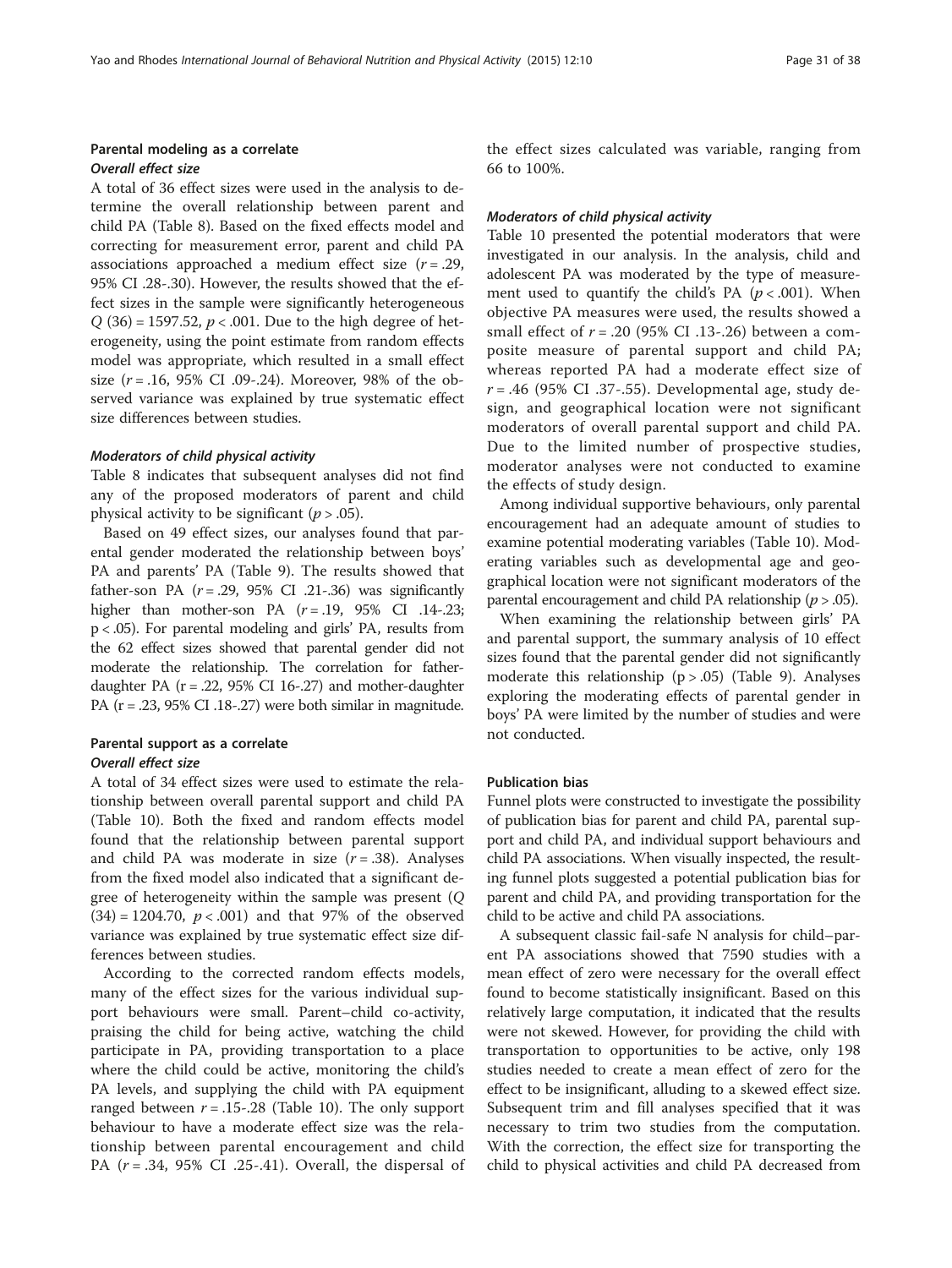<span id="page-31-0"></span>the original point estimate of  $r = .22$  (95% CI .12-.31) to a corrected point estimate of  $r = .14$  (95% CI .03-.24).

#### **Discussion**

The main objectives of this meta-analysis were to thoroughly investigate and quantify the strength of parental correlates and identify whether parent–child gender interactions are notable in child and adolescent PA. Previous systematic reviews have been narrative in nature and meta-analyses attempting to quantify the overall effects between parental support and modeling behaviours and child PA have been restricted to 20–30 studies [[8,16\]](#page-34-0) – resulting in a partial depiction of the parental correlates in child and adolescent PA. This meta-analysis encompasses 112 studies published to date and thus sheds a more definitive light on the relationship between parental behaviours and children's PA.

One of the contentious topics has been whether parental modeling is an important correlate in child and adolescent PA. Recent narrative reviews have suggested that parent's PA behaviours were unassociated with child and adolescent PA [[14](#page-34-0),[20](#page-34-0)]. The meta-analysis conducted by Pugliese and Tinsley [\[8](#page-34-0)] found a small effect  $(r = .10)$ for parent and child PA. Our results, after correcting for measurement error, concurred with the previous meta-

analysis showing a small overall association between parental and child PA.

During preadolescent years, parental modeling of PA plays an integral role in establishing a social norm regarding activity [[7\]](#page-34-0), but as the child matures, modeling behaviours in the PA domain may be drawn from the emergent influence of the child's peers while the influence of parental modeling wanes. It is also possible that in early years of childhood parent–child coactivity is more prevalent; and as the child ages, the association between parent and child PA bifurcates and becomes more independent from each other. In any case, the results suggest the importance of family-based coactivity interventions in the early years of child development.

A number of narrative reviews have consistently identified an association between parental support and children's PA [[6-9,11,12,14](#page-34-0),[16,18-21\]](#page-34-0). This meta-analysis is the first to quantify the relationship between overall parental support and child PA as well as various individual supportive behaviours. In our analyses, overall parental support and child PA yielded a medium effect size. This effect is worthy of noting, particularly when compared to other correlates of child behaviour. For example, a recent meta-analysis examining children's affective judgments in PA, found that affect had a small to medium an effect size  $(r=.26)$  between children's

| Variable                           | $\mathbf{Q}_{\mathbf{b}}$ | p   | k              | Random effects |             | <b>Fixed effects</b> |                | <b>SE</b> | $\mathbf{Q}_\mathbf{w}$ | $I^2$ |
|------------------------------------|---------------------------|-----|----------------|----------------|-------------|----------------------|----------------|-----------|-------------------------|-------|
|                                    |                           |     |                | r              | 95% CI      | $\mathbf{r}$         | 95% CI         |           |                         |       |
| Parental modeling-summary          |                           |     | 36             | .16            | $.09 - .24$ | .29                  | $.28 - .30$    | .04       | 1597.52*                | 97.81 |
| Developmental age                  |                           |     |                |                |             |                      |                |           |                         |       |
| 2-5.4 yrs                          | 2.61                      | .27 | 9              | .25            | $.06 - .42$ | .20                  | $.15 - .24$    | .04       | 109.03*                 | 90.70 |
| 5.5-12.4 yrs                       |                           |     | 17             | .17            | $.09 - .40$ | .08                  | $.06 - 10$     | .03       | 378.48*                 | 94.65 |
| 12.5-19 yrs                        |                           |     | 10             | .08            | $-07 - 22$  | .32                  | $.32 - .33$    | .05       | 467.01*                 | 85.92 |
| <b>Measurement of PA</b>           |                           |     |                |                |             |                      |                |           |                         |       |
| Objective                          | 1.42                      | .23 | 11             | .24            | .09-.37     | .12                  | $.08 - 16$     | .04       | 115.80*                 | 91.36 |
| Reported                           |                           |     | 25             | .13            | $.04 - .22$ | .29                  | $.29 - .30$    | .04       | 1404.20*                | 98.29 |
| Quality                            |                           |     |                |                |             |                      |                |           |                         |       |
| High                               | 4.73                      | .09 | 4              | $-0.05$        | $-26 - 15$  | $-0.07$              | $-14-00$       | .04       | $26.49*$                | 88.67 |
| Moderate                           |                           |     | 27             | .19            | $.10 - .27$ | .29                  | .29-.30        | .04       | 1419.74*                | 98.17 |
| Low                                |                           |     | 5              | .22            | $.02 - .40$ | .25                  | .19-.31        | .04       | $31.58*$                | 87.33 |
| Geographical location <sup>a</sup> |                           |     |                |                |             |                      |                |           |                         |       |
| <b>USA</b>                         | 3.52                      | .06 | 24             | .19            | .09-.28     | .32                  | $.31 - .32$    | .06       | 889.55*                 | 97.41 |
| AUS/NZ                             |                           |     | 6              | .02            | $-13 - 17$  | .00                  | $-0.03 - 0.03$ | .03       | $36.11*$                | 86.15 |
| Study design                       |                           |     |                |                |             |                      |                |           |                         |       |
| CS.                                | .56                       | .45 | 32             | .15            | $.07 - .23$ | .30                  | $.30 - .31$    | .04       | 1210.09*                | 97.44 |
| PRO                                |                           |     | $\overline{4}$ | .23            | $.04 - .41$ | .02                  | $-0.01 - 0.05$ | .04       | 28.79                   | 89.58 |

Table 8 Summary statistics for hypothesized moderators of children's physical activity and parental modeling; fixed and random effects analyses (using corrected r values)

Note:  $*p < .001$ ; <sup>a</sup>some countries excluded from the analysis based on < 4 effect sizes.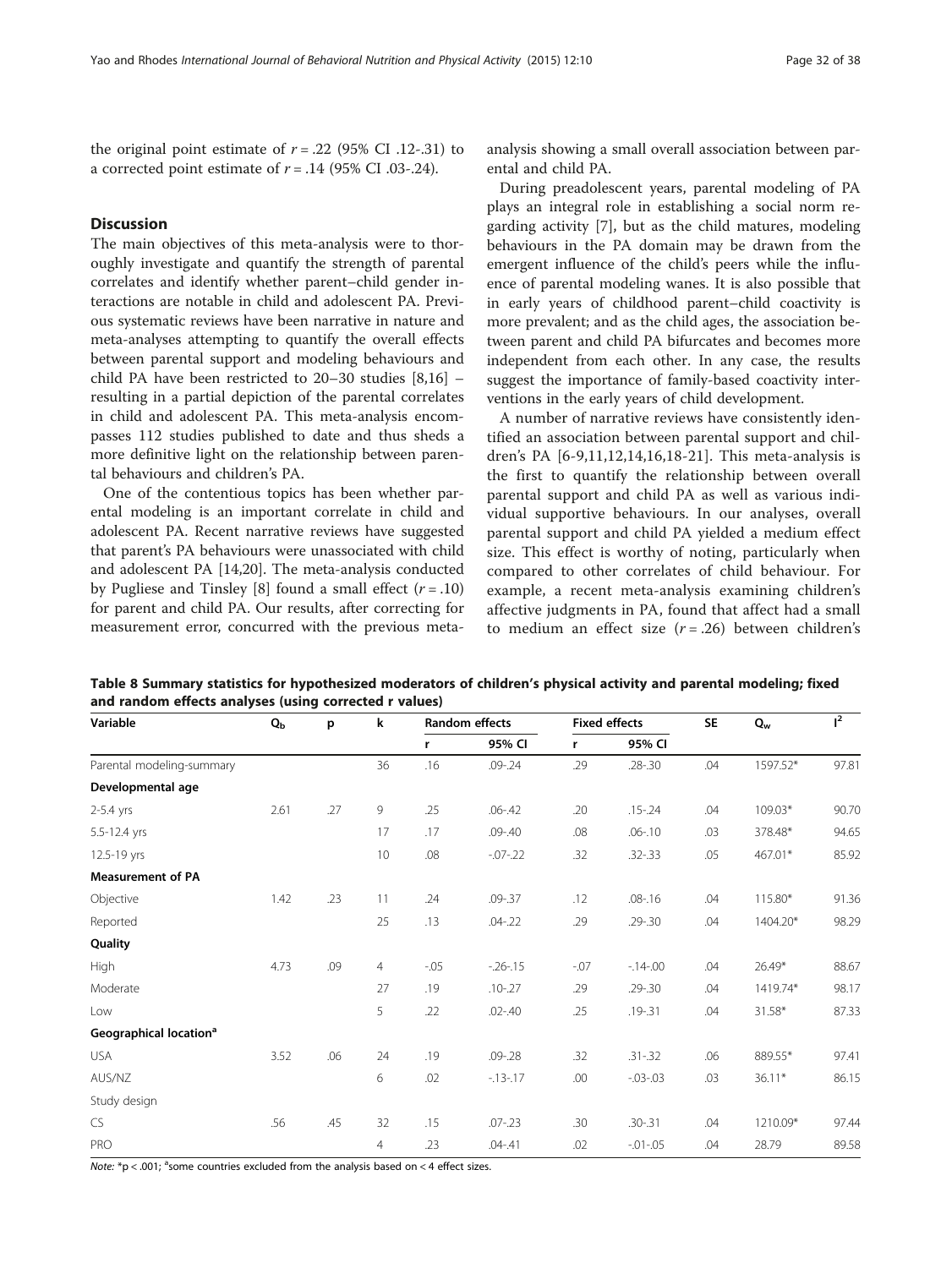| Variable                 | $Q_{\rm b}$ | p   | k  | <b>Random effects</b> |             | <b>Fixed effects</b> |             | <b>SE</b> | $Q_w$     | 1 <sup>2</sup> |
|--------------------------|-------------|-----|----|-----------------------|-------------|----------------------|-------------|-----------|-----------|----------------|
|                          |             |     |    | r                     | 95% CI      | r                    | 95% CI      |           |           |                |
| <b>Parental modeling</b> |             |     |    |                       |             |                      |             |           |           |                |
| Son-father               | 4.89        | .03 | 24 | .29                   | $.21 - .36$ | .27                  | $.25 - .29$ | .02       | 386.57*   | 94.05          |
| Son-mother               |             |     | 25 | .19                   | $.14 - .23$ | .15                  | $.13 - .16$ | .01       | $160.91*$ | 85.09          |
| Daughter-father          | .05         | .83 | 28 | .22                   | $.16 - .27$ | .21                  | $.19 - .22$ | .01       | 288.48*   | 90.64          |
| Daughter-mother          |             |     | 34 | .23                   | $.18 - .27$ | .22                  | $.21 - .24$ | .01       | 352.81*   | 90.65          |
| Parental support         |             |     |    |                       |             |                      |             |           |           |                |
| Daughter-father          | .26         | .61 |    | .24                   | $.07 - .40$ | .22                  | $.17 - .26$ | .03       | 71.68*    | 91.63          |
| Daughter-mother          |             |     | 8  | .32                   | $.27 - .37$ | .32                  | $.28 - .35$ | .00       | 10.64     | 34.23          |

<span id="page-32-0"></span>Table 9 Summary statistics for parent–child intergenerational relationships for boys' and girls' physical activity and parental modeling; fixed and random effects analyses (using corrected r values)

Note: \*p < .001.

affect and PA behaviour [[25\]](#page-34-0). Based on these findings, it suggests that parental support for child and adolescent PA may be an important consideration for future PA intervention efforts.

In line with this thinking, it is important to examine whether any particular support behaviour is of critical value over others as a potential intervention target. Our analyses of specific behaviours such as praising the child, watching the child participate in PA, engaging in parent–child co-activity, transporting the child to places where the child could be active, and providing the child with equipment all had small effect sizes  $(r = .14-.28)$ . The only individual support behaviour that was moderate in size was parental encouragement. To date, much quantitative reviews have only investigated the individual support behaviour of parental encouragement on child PA, which has been identified as a small correlation of  $r = .15-.18$  $r = .15-.18$  [8,[16](#page-34-0)], which is smaller than our results. However, it is important to mention that these correlations were not previously corrected for measurement error. Overall, based on these various small effect sizes, it may be important to consider the potency of parental support taken as an aggregate rather than any individual support behaviour.

To date, various studies have examined the moderating effect of parental gender in boys' and girls' PA, yet the finding has been unclear and speculative. In a systematic review, a positive association was found for father-son PA [[7](#page-34-0)]. Similarly, among maternal relationships, motherdaughter PA was significantly related [\[7](#page-34-0)]. Our results brought forth a degree of transparency regarding parent– child gender interactions further supporting a stronger correlation for father-son PA. However, in our results no differences were found for mother-son and motherdaughter PA correlations. In the area of parental support, no differences were found for the maternal and paternal interaction for girls' PA. However, the parental interaction regarding boys' PA will require further investigation.

Overall, these results suggested that the importance between the intergenerational relationship between father and son PA and may be an important consideration when targeting boys' activity behaviour. As well, our findings indicated that the incorporation of parental support behaviours, irrespective of parental gender, were an essential component for prospective interventions that target girls' PA.

The limitations of this review highlight the fact that additional research is needed in several areas to improve our understanding of the correlates in child and adolescent PA. First, the use of parental support instruments and reporting of the correlation between parental support and child PA in this meta-analysis have been quite diverse, which also has been documented in the previously published literature [\[18,22\]](#page-34-0). Moving forward, it may be important to utilize previously validated measures, such as the activity support scale [\[37\]](#page-34-0), and report both individual support behaviours and parental support as a construct (see [\[22](#page-34-0)] for an overview of parental support measures). Second, an important consideration may be children's peers and siblings and how they relate the child's behaviour. Thus, future research will be needed to explore the role of socialization of the immediate social network outside of the family unit and whether other children provide more salient models or social support for PA. Third, much of the research has been limited to developed nations such as the United States, Australia, or Europe. More studies will be needed from other countries to explore whether cultural differences are present. Fourth, an important detail to underscore from this review was that many of the parental respondents were mothers. It may be important to investigate the roles of fathers in the area of parental support and child PA. Lastly, several individual support behaviours were unexamined due to the limited amount of research (e.g., informing the child that PA is beneficial or financial support). More research is needed to uncover the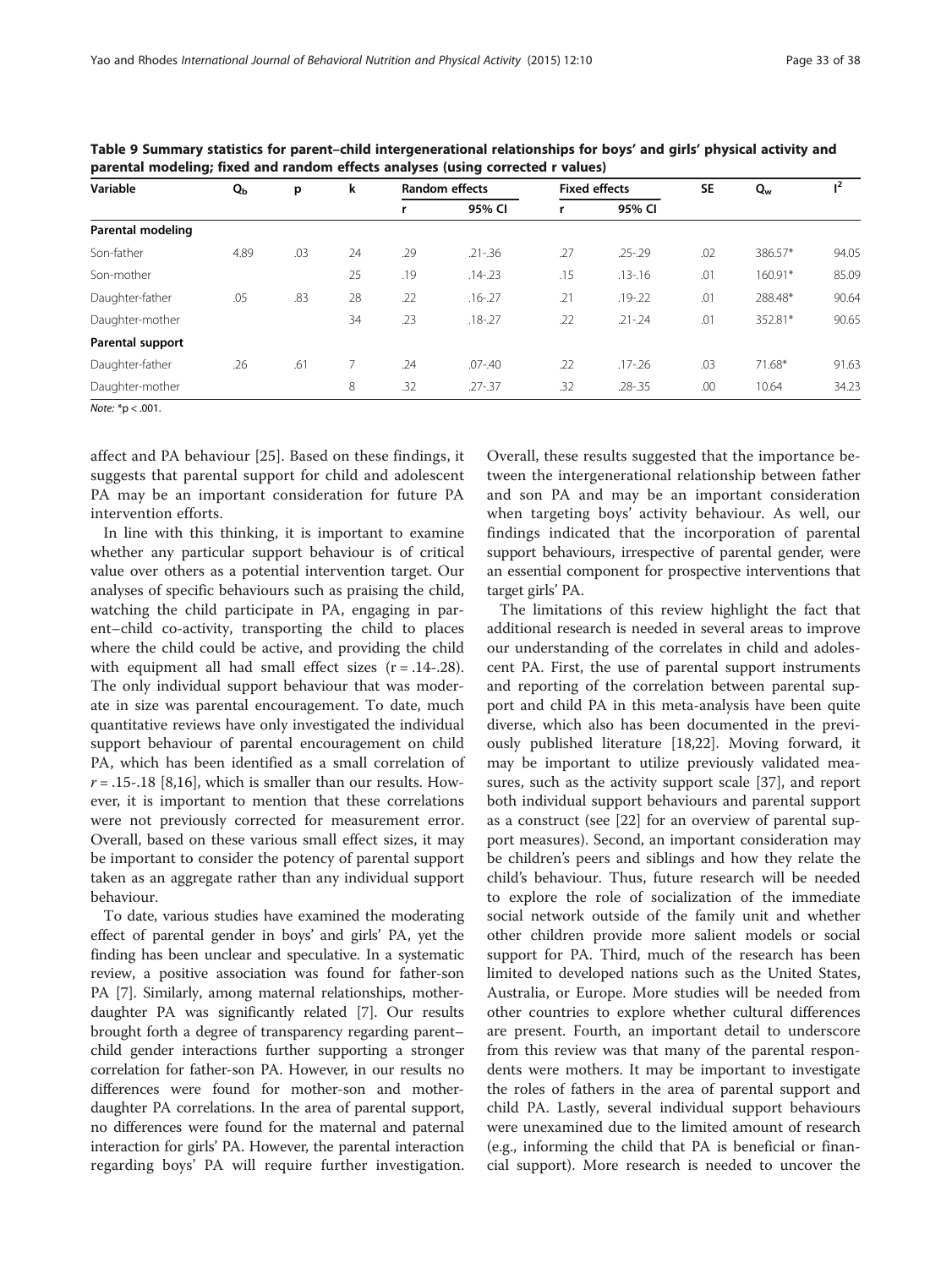| Variable                           | $\mathbf{Q}_{\mathbf{b}}$ | p    | k              | Random effects |             | <b>Fixed effects</b> |             | <b>SE</b> | $Q_w$    | $I^2$ |
|------------------------------------|---------------------------|------|----------------|----------------|-------------|----------------------|-------------|-----------|----------|-------|
|                                    |                           |      |                | r              | 95% CI      | r                    | 95% CI      |           |          |       |
| Parental support                   |                           |      |                |                |             |                      |             |           |          |       |
| Composite-summary                  |                           |      | 34             | .38            | $.30 - .46$ | .38                  | .37-.39     | .03       | 1204.70* | 97.26 |
| Coactivity                         |                           |      | 12             | .28            | $.03 - .50$ | .29                  | $.27 - .31$ | .13       | 2237.45* | 99.51 |
| Encouragement                      |                           |      | 19             | .34            | $.25 - .41$ | .36                  | $.34 - .37$ | .02       | 537.72*  | 96.65 |
| Praise                             |                           |      | 6              | .15            | $-03 - 32$  | .15                  | $.11 - .19$ | .04       | 88.49*   | 94.35 |
| Watching                           |                           |      | 5              | .16            | $.05 - .27$ | .13                  | $.10 - .16$ | .01       | 30.47*   | 86.87 |
| Transportation                     |                           |      | 6              | .22            | $.12 - .31$ | .16                  | $.14 - .19$ | .01       | 38.08*   | 86.87 |
| Equipment                          |                           |      | 12             | .21            | $.15 - .27$ | .21                  | $.17 - .24$ | .01       | 32.49*   | 66.14 |
| Monitoring                         |                           |      | $\overline{4}$ | .14            | $-03 - 30$  | .22                  | $.17 - .27$ | .03       | $18.33*$ | 83.64 |
| Developmental age                  |                           |      |                |                |             |                      |             |           |          |       |
| Overall/composite                  |                           |      |                |                |             |                      |             |           |          |       |
| 2-5.4 yrs                          | 2.02                      | .37  | 7              | .30            | $.18 - .41$ | .28                  | $.24 - .33$ | .02       | 36.83*   | 83.71 |
| 5.5-12.4 yrs                       |                           |      | 10             | .35            | $.21 - .47$ | .38                  | $.37 - .40$ | .04       | 328.95*  | 97.26 |
| 12.5-19 yrs                        |                           |      | 17             | .42            | $.29 - .55$ | .40                  | $.38 - .41$ | .05       | 818.32*  | 98.05 |
| Encouragement                      |                           |      |                |                |             |                      |             |           |          |       |
| 2-5.4 yrs                          | 0.48                      | .79  | 5              | .29            | $.10 - .45$ | .14                  | $.10 - .18$ | .04       | 30.90*   | 87.05 |
| 5.5-12.4 yrs                       |                           |      | 8              | .36            | $.23 - .48$ | .31                  | $.28 - .34$ | .03       | 103.89*  | 93.26 |
| 12.5-19 yrs                        |                           |      | 6              | .34            | $.21 - .45$ | .41                  | $.40 - .43$ | .03       | 213.24*  | 97.66 |
| <b>Measurement of PA</b>           |                           |      |                |                |             |                      |             |           |          |       |
| Overall/composite                  |                           |      |                |                |             |                      |             |           |          |       |
| Objective                          | 19.53                     | < 01 | 11             | .20            | $.13 - .26$ | .21                  | $.18 - .24$ | .01       | 29.97    | 66.63 |
| Self-report                        |                           |      | 23             | .46            | $.37 - .55$ | .41                  | .40-.43     | .03       | 1047.24* | 97.90 |
| Encouragement                      |                           |      |                |                |             |                      |             |           |          |       |
| Objective                          | .00                       | .98  | 7              | .34            | $.14 - .51$ | .34                  | $.27 - .40$ | .05       | 38.83*   | 84.55 |
| Reported                           |                           |      | 12             | .34            | $.24 - .43$ | .36                  | $.34 - .37$ | .02       | 498.52*  | 97.79 |
| Quality                            |                           |      |                |                |             |                      |             |           |          |       |
| Overall/composite                  |                           |      |                |                |             |                      |             |           |          |       |
| High                               | .57                       | .45  | 7              | .48            | $.17 - .71$ | .38                  | $36 - .41$  | .18       | 659.51*  | 99.09 |
| Moderate/low                       |                           |      | 24             | .37            | .29-.44     | .41                  | $.40 - .43$ | .02       | 445.01*  | 94.83 |
| Geographical Location <sup>a</sup> |                           |      |                |                |             |                      |             |           |          |       |
| Overall/composite                  |                           |      |                |                |             |                      |             |           |          |       |
| <b>USA</b>                         | 2.80                      | .25  | 21             | .33            | $.25 - .41$ | .37                  | $.36 - .39$ | .04       | 408.09*  | 95.10 |
| AUS/NZ                             |                           |      | $\overline{4}$ | .59            | $-14-90$    | .69                  | $.66 - .73$ | .68       | 438.27*  | 99.32 |
| <b>EUR</b>                         |                           |      | 6              | .45            | $.32 - .56$ | .40                  | $.37 - .43$ | .03       | 75.55*   | 93.38 |
| Encouragement                      |                           |      |                |                |             |                      |             |           |          |       |
| <b>USA</b>                         | 2.87                      | .09  | 13             | .36            | $.27 - .44$ | .33                  | $.30 - .35$ | .03       | 105.40*  | 88.62 |
| EUR                                |                           |      | $\overline{4}$ | .20            | $.04 - .35$ | .28                  | $.26 - .30$ | $.03$     | 125.39*  | 97.61 |

<span id="page-33-0"></span>Table 10 Summary statistics for hypothesized moderators of children's physical activity and parental support; fixed and random effects analyses (using corrected r values)

Note:  $*p < .001$ ; <sup>a</sup>some countries excluded from the analysis based on < 4 effect sizes.

relationship these support behaviours and child PA and whether certain parental support behaviours are conducive to a specific type of PA (e.g., structured or unstructured PA).

In summary, this meta-analysis presents results that align with previous reviews but represent a larger and more robust assessment of the parental and child correlates literature and the consideration for measurement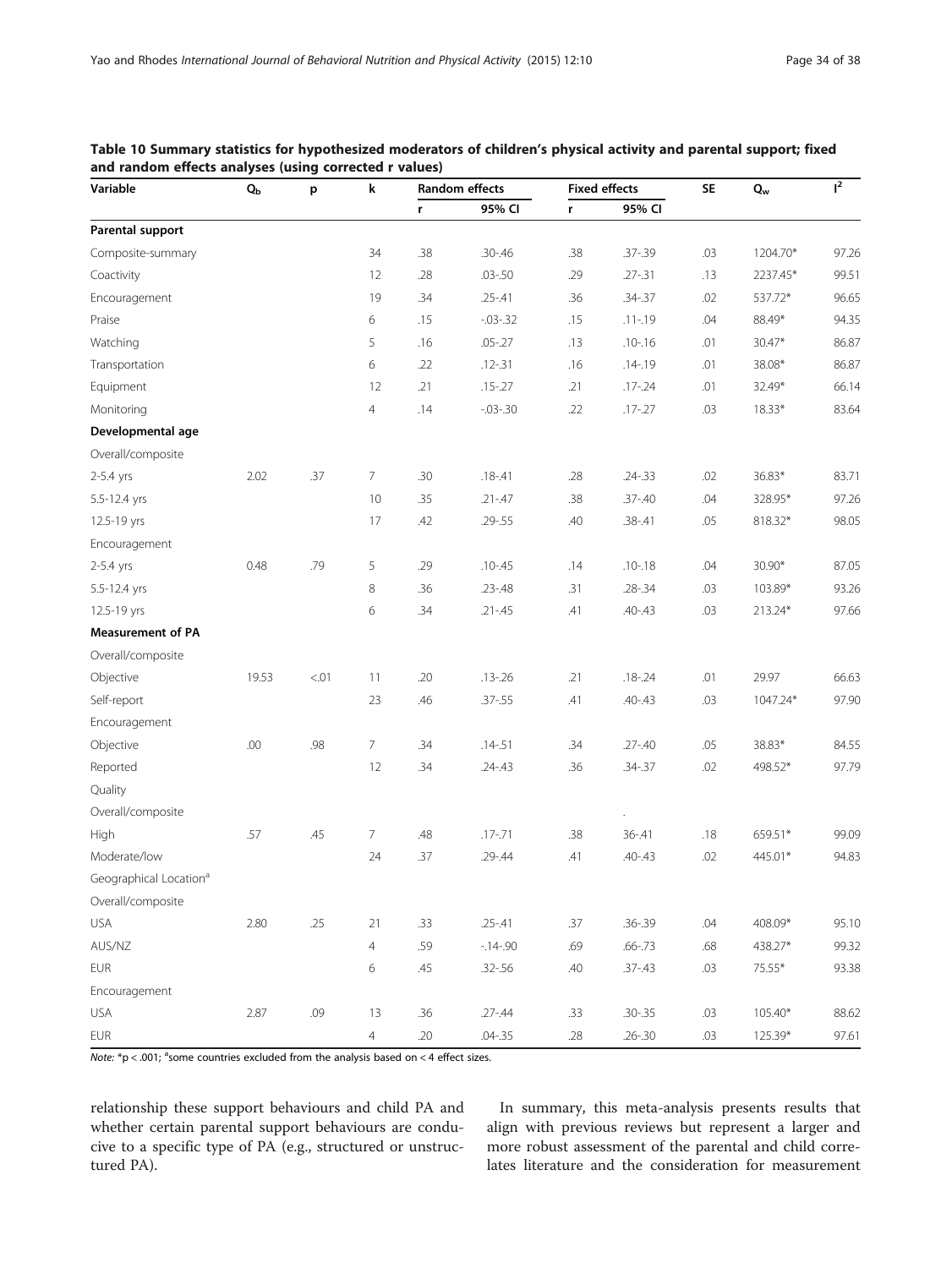<span id="page-34-0"></span>error and methodologic quality. The findings demonstrate that both parental modeling and support related to child and adolescent PA. However, overall parental support emerged as a sizeable correlate linked to child activity. In addition to this, our results revealed a significant degree of heterogeneity among the studies that could not be explained well by our proposed moderators. In order to advance our intervention approaches to increase PA in children and adolescents, it will be critical to consider the development of interventions based on the child's developmental age. More notably, it will be essential to integrate parents as a source of social support to change child and adolescent PA behaviour.

#### Abbreviation

PA: Physical activity.

#### Competing interests

The authors declare that they have no competing interests.

#### Authors' contributions

CY was responsible for the conception and drafting of the manuscript, and acquisition of data. RR was involved in revising the manuscript critically for important intellectual content. Both authors were responsible for the design of the manuscript, and analysis and interpretation of data. Both authors read and approved the final manuscript, and agree to be accountable for all aspects for the work in ensuring that questions related to the accuracy or integrity of any part of the work are appropriately investigate and resolved.

#### Received: 7 August 2014 Accepted: 6 January 2015 Published online: 11 February 2015

#### References

- 1. Colley RC, Garriguet D, Janssen I, Craig CL, Clarke J, Tremblay MS. Physical activity of Canadian children and youth: accelerometer results from the 2007 to 2009 Canadian health measures survey. Health Rep. 2011;22:15–23.
- 2. Troiano RP, Berrigan D, Dodd KW, Mâsse LC, Tilert T, McDowell M. Physical activity in the United States measured by accelerometer. Med Sci Sports Exerc. 2008;40:181–8.
- 3. O'Connor TM, Jago R, Baranowski T. Engaging parents to increase youth physical activity: a systematic review. Am J Prev Med. 2009;37:141–9.
- 4. Baranowski T, Anderson C, Carmack C. Mediating variable framework in physical activity interventions. Am J Prev Med. 1998;15:266–97.
- 5. Sallis JF, Prochaska JJ, Taylor WC. A review of correlates of physical activity of children and adolescents. Med Sci Sports Exerc. 2000;32:963–75.
- 6. Biddle SJH, Whitehead SH, O'Donovan TM, Nevill ME. Correlates of participation in physical activity for adolescent girls: a systematic review of recent literature. J Phys Act Heal. 2005;2:423–34.
- 7. Gustafson SL, Rhodes RE. Parental correlates of physical activity in children and early adolescents. Sports Med. 2006;36:79–97.
- 8. Pugliese J, Tinsley B. Parental socialization of child and adolescent physical activity: a meta-analysis. J Fam Psychol. 2007;21:331–43.
- 9. Van Der Horst K, Paw MJC, Twisk JWR, Van Mechelen W. A brief review on correlates of physical activity and sedentariness in youth. Med Sci Sports Exerc. 2007;39:1241–50.
- 10. Van Sluijs EMF, McMinn AM, Griffin SJ. Effectiveness of interventions to promote physical activity in children and adolescents: systematic review of controlled trials. BMJ. 2007;335:703.
- 11. Beets MW, Cardinal BJ, Alderman BL. Parental social support and the physical activity-related behaviors of youth: a review. Heal Educ Behav. 2010;37:621–44.
- 12. Edwardson CL, Gorely T. Parental influences on different types and intensities of physical activity in youth: a systematic review. Psychol Sport Exerc. 2010;11:522–35.
- 13. Craggs C, Corder K, van Sluijs EMF, Griffin SJ. Determinants of change in physical activity in children and adolescents: a systematic review. Am J Prev Med. 2011;40:645–58.
- 14. Trost S, Loprinzi PD. Parental influences on physical activity behavior in children and adolescents: a brief review. Am J Lifestyle Med. 2011;5:171–81.
- 15. Van Sluijs EMF, Kriemler S, McMinn AM. The effect of community and family interventions on young people's physical activity levels: a review of reviews and updated systematic review. Br J Sports Med. 2011;45:914–22.
- 16. Mitchell J, Skouteris H, Mccabe M, Ricciardelli LA, Milgrom J, Baur LA, et al. Physical activity in young children: a systematic review of parental influences. Early Child Dev Care. 2012;182:1411–37.
- 17. Webber KJ, Loescher LJ, A systematic review of parent role modeling of healthy eating and physical activity for their young African-American children. J Spec Pediatr Nurs. 2013;18:173–88.
- 18. Mendonça G, Cheng LA, Mélo EN, de Farias Júnior JC. Physical activity and social support in adolescents: a systematic review. Health Educ Res. 2014;29:822–39.
- 19. Biddle SJH, Atkin AJ, Cavill N, Foster C. Correlates of physical activity in youth: a review of quantitative systematic reviews. Int Rev Sport Exerc Psychol. 2011;4:25–49.
- 20. Bauman AE, Reis RS, Sallis JF, Wells JC, Loos RJF, Martin BW. Correlates of physical activity: Why are some people physically active and others not? Lancet. 2012;380:258–71.
- 21. Sterdt E, Liersch S, Walter U. Correlates of physical activity of children and adolescents: a systematic review of reviews. Health Educ J. 2013;73:72–89.
- 22. Sleddens EFC, Kremers SPJ, Hughes SO, Cross MB, Thijs C, De Vries NK, et al. Physical activity parenting: a systematic review of questionnaires and their associations with child activity levels. Obes Rev. 2012;13:1015–33.
- 23. Moher D, Liberati A, Tetzlaff J, Altman DG. Preferred reporting items for systematic reviews and meta-analyses: the PRISMA statement. J Clin Epidemiol. 2009;62:1006–12.
- 24. Caspersen CJ, Powell KE, Christenson GM. Physical activity, exercise, and physical fitness: definitions and distinctions for health-related research. Public Health Rep. 1985;100:126–31.
- 25. Nasuti G, Rhodes RE. Affective judgment and physical activity in youth: review and meta-analyses. Ann Behav Med. 2013;45:357–76.
- 26. Rhodes RE, Fiala B, Conner M. A review and meta-analysis of affective judgments and physical activity in adult populations. Ann Behav Med. 2009;38:180–204.
- 27. Borenstein M, Hedges L, Higgins J, Rothstein H. Comprehensive meta-analysis. 2nd ed. Englewood, NJ: Biostat; 2005.
- 28. Downs SH, Black N. The feasibility of creating a checklist for the assessment of the methodological quality both of randomised and non-randomised studies of health care interventions. J Epidemiol Community Health. 1998;52:377–84.
- 29. Kirk M, Rhodes RE. Occupation correlates of adults' participation in leisure-time physical activity: a systematic review. Am J Prev Med. 2011;40:476–85.
- 30. Cohen J, Cohen P, West SG, Aiken L: Applied Multiple Regression/ Correlation Analysis for the Behavioral Sciences. Volume Third Edit. Erlbaum: NY; 2003:703 S.
- 31. Trost SG, McIver KL, Pate RR. Conducting accelerometer-based activity assessments in field-based research. Med Sci Sport Exerc. 2005;37:S531–43.
- 32. Cohen J. A power primer. Psychol Bull. 1992;1:155–9.
- 33. Rosenthal R: The file drawer problem and tolerance for null results. Psychol Bull 1979; 86:638–641.
- 34. Duval S, Tweedie R. A nonparametric "Trim and Fill" method of accounting for publication bias in meta-analysis. J Am Stat Soc. 2000;95:89–98.
- 35. Duval S, Tweedie R. Trim and fill: a simple funnel-plot-based method of testing and adjusting for publication bias in meta-analysis. Biometrics. 2000;56:455–63.
- 36. Alderman B, Benham-Deal TB, Jenkins JM. Change in parental influence on children's physical activity over time. J Phys Act Health. 2010;7:60.
- 37. Ammouri AA, Kaur H, Neuberger GB, Gajewski B, Choi WS. Correlates of exercise participation in adolescents. Public Health Nurs. 2007;24:111–20.
- 38. Berge JM, Meyer C, MacLehose RF, Eisenberg ME, Neumark-Sztainer D. Nonresident parental influence on adolescent weight and weight-related behaviors: similar or different from resident parental influence? Int J Behav Nutr Phys Act. 2014;11:131.
- 39. Dempsey JM, Kimiecik JC, Horn TS. Parental influence on children's moderate to vigorous physical activity participation: an expectancy-value approach. Pediatr Exerc Sci. 1993;5:151–67.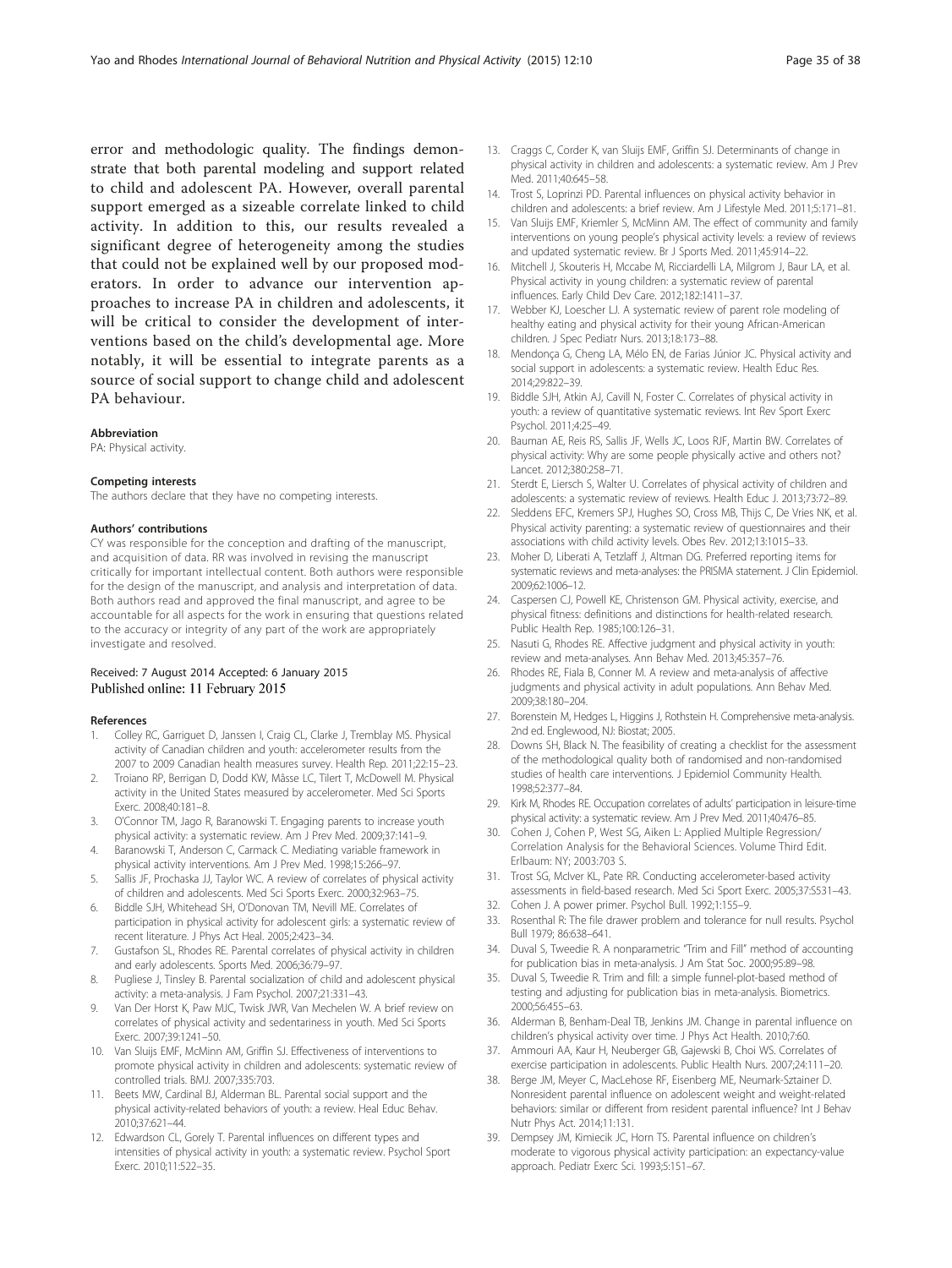- <span id="page-35-0"></span>40. Dowda M, Pfeiffer KA, Brown WH, Mitchell JA, Byun W, Pate RR. Parental and environmental correlates of physical activity of children attending preschool. Arch Pediatr Adolesc Med. 2011;165:939–44.
- 41. Dzewaltowski D, Ryan GJ, Rosenkranz RR. Parental bonding may moderate the relationship between parent physical activity and youth physical activity after school. Psychol Sport Exerc. 2008;9:848–54.
- 42. Fredricks JA, Eccles JS. Family socialization, gender, and sport motivation and involvement. Sport Psychol. 2005;27:3–31.
- 43. Heitzler CD, Lytle LA, Erickson DJ, Barr-Anderson D, Sirard JR, Story M. Evaluating a model of youth physical activity. Am J Health Behav. 2010;35:593–607.
- 44. Hendrie G, Coveney J, Cox DN. Factor analysis shows association between family activity environment and children's health behaviour. Aust N Z J Public Health. 2011;35:524–9.
- 45. Hennessy E, Hughes SO, Goldberg JP, Hyatt RR, Economos CD. Parent–child interactions and objectively measured child physical activity: a cross-sectional study. Int J Behav Nutr Phys Act. 2010;7:71.
- 46. Keresztes N, Piko BF, Pluhar ZF, Page RM. Social influences in sports activity among adolescents. J R Soc Promot Health. 2008;128:21–5.
- 47. Labree W, Lötters F, van de Mheen D, Rutten F, Rivera Chavarría A, Neve M, et al. Physical activity differences between children from migrant and native origin. BMC Public Health. 2014;14:819.
- 48. Lei WG, Phillips A, Reed JA. An investigation of the relationships between environmental factors and physical activity among Taiwanese high school students. Environ Factors Phys Act. 2004;40:43–9.
- 49. Loprinzi PD, Trost SG. Parental influences on physical activity behavior in preschool children. Prev Med. 2010;50:129–33.
- 50. Loprinzi PD, Schary DP, Beets MW, Leary J, Cardinal BJ. Association between hypothesized parental influences and preschool children's physical activity behavior. Am J Heal Educ. 2013;44:9–18.
- 51. McMurray RG, Bradley CB, Harrell JS, Bernthal PR, Frauman AC, Bangdiwala SI. Parental influences on childhood fitness and activity patterns. Res Q Exerc Sport. 1993;64:249–55.
- 52. Moore LL, Lombardi DA, White MJ, Campbell JL, Oliveria SA, Ellison RC. Influence of parents' physical activity levels on activity levels of young children. J Pediatr. 1991;118:215–9.
- 53. Mota J. Parents' physical activity behaviors and children's physical activity. J Hum Mov Stud. 1998;35:89–100.
- 54. Østbye T, Malhotra R, Stroo M, Lovelady C, Brouwer R, Zucker N, et al. The effect of the home environment on physical activity and dietary intake in preschool children. Int J Obes. 2013;37:1314–21.
- 55. Patnode CD, Lytle L, Erickson DJ, Sirard JR, Barr-Anderson D, Story M. The relative influence of demographic, individual, social, and environmental factors on physical activity among boys and girls. Int J Behav Nutr Phys Act. 2010;7:79.
- 56. Perusse L, Tremblay A, Leblanc C, Bouchard C. Genetic and environmental influences on level of habitual physical activity and exercise participation. Am J Epidemiol. 1989;129:1012–22.
- 57. Pfeiffer KA, Dowda M, McIver KL, Pate RR. Factors related to objectively measured physical activity in preschool children. Pediatr Exerc Sci. 2009;21:196–208.
- 58. Poest C, Williams JR, Witt DD, Atwood ME. Physical activity patterns of preschool children. Early Child Res Q. 1989;4:367–76.
- 59. Polley DC, Spicer MT, Knight AP, Hartley BL. Intrafamilial correlates of overweight and obesity in African-American and Native-American grandparents, parents, and children in rural Oklahoma. J Am Diet Assoc. 2005;105:262–5.
- 60. Ruiz R, Gesell SB, Buchowski MS, Lambert W, Barkin SL. The relationship between Hispanic parents and their preschool-aged children's physical activity. Pediatrics. 2011;127:888–95.
- 61. Rutkowski EM, Connelly CD. Self-efficacy and physical activity in adolescent and parent dyads. J Spec Pediatr Nurs. 2012;17:51–60.
- 62. Sallis JF, Patterson TL, Buono MJ, Atkins CJ, Nader PR. Aggregation of physical activity habits in Mexican-American and Anglo families. J Behav Med. 1988;11:31–41.
- 63. Singh GK, Kogan MD, Siahpush M, van Dyck PC. Prevalence and correlates of state and regional disparities in vigorous physical activity levels among US children and adolescents. J Phys Act Health. 2009;6:73–87.
- 64. Trost SG, Sallis JF, Pate RR, Freedson PS, Taylor WC, Dowda M. Evaluating a model of parental influence on youth physical activity. Am J Prev Med. 2003;25:277–82.
- 65. Vella S, Cliff DP, Okely AD. Socio-ecological predictors of participation and dropout in organised sports during childhood. Int J Behav Nutr Phys Act. 2014;11:62.
- 66. Welk GJ, Wood K, Morss G. Parental influences on physical activity in children: an exploration of potential mechanisms. Pediatr Exerc Sci. 2003;15:19–33.
- 67. Williams SL, Mummery WK. Links between adolescent physical activity, body mass index, and adolescent and parent characteristics. Heal Educ Behav. 2011;38:510–20.
- 68. Zecevic CA, Tremblay L, Lovsin T, Michel L: Parental influence on young children's physical activity. Int J Pediatr 2010:1-9.
- Zhao J, Settles BH. Environmental correlates of children's physical activity and obesity. Am J Health Behav. 2014;38:124–34.
- 70. Ziviani J, Macdonald D, Jenkins D, Rodger S, Batch J, Cerin E. Physical activity of young children. Occup Particip Heal. 2005;26:4–15.
- 71. Ziviani J, Macdonald D, Ward H, Jenkins D, Rodger S. Physical activity of young children: a two-year follow-up. Phys Occup Ther Pediatr. 2008;28:25–39.
- 72. Barr-Anderson DJ, O'Brien-Robinson R, Haines J, Hannan P, Neumark-Sztainer D. Parental report vs. child perception of familial support: Which is more associated with child physical activity and television use? J Phys Act Health. 2010;7:364–8.
- 73. Davison KK, Nishi A, Kranz S, Wyckoff L, May JJ, Earle-Richardson GB, et al. Associations among social capital, parenting for active lifestyles, and youth physical activity in rural families living in upstate New York. Soc Sci Med. 2012;75:1488–96.
- 74. Hagger M, Chatzisarantis NLD, Hein V, Soós I, Karsai I, Lintunen T, et al. Teacher, peer and parent autonomy support in physical education and leisure-time physical activity: a trans-contextual model of motivation in four nations. Psychol Health. 2009;24:689–711.
- 75. Hamilton K, White KM. Extending the theory of planned behavior: the role of self and social influences in predicting adolescent regular moderate-to-vigorous physical activity. J Sport Exerc Psychol. 2008;30:56–74.
- 76. Heitzler CD, Martin SL, Duke J, Huhman M. Correlates of physical activity in a national sample of children aged 9–13 years. Prev Med. 2006;42:254–60.
- 77. Kim YH, Cardinal BJ. Psychosocial correlates of Korean adolescents' physical activity behavior. J Exerc Sci Fit. 2010;8:97–104.
- 78. Langer SL, Crain L, Senso MM, Levy RL, Sherwood NE. Predicting child physical activity and screen time: parental support for physical activity and general parenting styles. J Pediatr Psychol. 2014;39:633–42.
- 79. Lawman HG, Wilson DK. Associations of social and environmental supports with sedentary behavior, light and moderate-to-vigorous physical activity in obese underserved adolescents. Int J Behav Nutr Phys Act. 2014;11:92.
- 80. Ommundsen Y, Klasson-Heggebø L, Anderssen SA. Psycho-social and envrionmental correlates of location-specific physical activity among 9- and 15- year-old Norwegian boys and girls: the European youth heart study. Int J Behav Nutr Phys Act. 2006;3:32.
- 81. Prochaska JJ, Rodgers MW, Sallis JF. Association of parent and peer support with adolescent physical activity. Res Q Exerc Sport. 2002;73:206–10.
- 82. Schaben JA, Welk GJ, Joens-Matre R, Hensley L. The predictive utility of the children's physical activity correlates (CPAC) scale across multiple grade levels. J Phys Act Health. 2006;3:59–69.
- 83. Schary DP, Cardinal BJ, Loprinzi PD. Early child development and care parental support exceeds parenting style for promoting active play in preschool children. Early Child Dev Care. 2012;182:1057–69.
- 84. Taylor WC, Sallis JF, Dowda M, Freedson PS, Eason K, Pate RR. Activity patterns and correlates among youth: differences by weight status. Pediatr Exerc Sci. 2002;14:418–31.
- 85. Verloigne M, Veitch J, Carver A, Salmon J, Cardon G, De Bourdeaudhuij I, et al. Exploring associations between parental and peer variables, personal variables and physical activity among adolescents: a mediation analysis. BMC Public Health. 2014;14:966.
- 86. Zhang T, Solmon MA, Gao Z, Kosma M. Promoting school students' physical activity: a social ecological perspective. J Appl Sport Psychol. 2012;24:92–105.
- 87. Aarnio M, Winter T, Kujala UM, Kaprio J. Familial aggregation of leisure-time physical activity: a three generation study. Int J Sports Med. 1997;18:549–56.
- 88. Anderssen N, Wold B. Parental and peer influences on leisure-time physical activity in young adolescents. Res Q Exerc Sport. 1992;63:341–8.
- 89. Anderssen N, Wold B, Torsheim T. Are parental health habits transmitted to their children? An eight year longitudinal study of physical activity in adolescents and their parents. J Adolesc. 2006;29:513–24.
- 90. Bastos JP, Araujo CLP, Hallal PC. Prevalence of insufficient physical activity and associated factors in Brazilian adolescents. J Phys Act Health. 2008;5:777–94.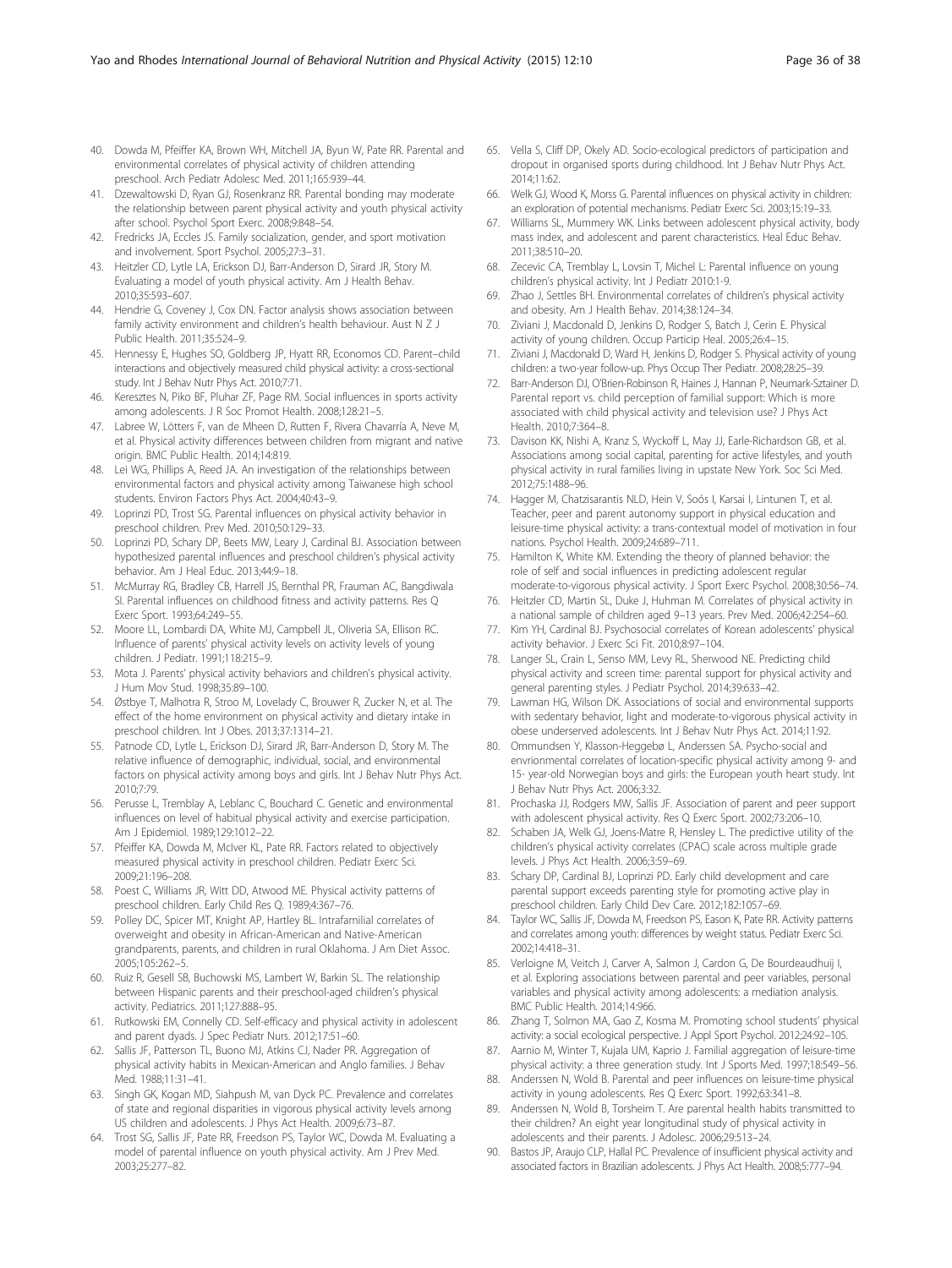- <span id="page-36-0"></span>91. Bogaert N, Steinbeck KS, Baur LA, Brock K, Bermingham MA. Food, activity and family- environmental vs biochemical predictors of weight gain in children. Eur J Clin Nutr. 2003;57:1242–9.
- 92. Campbell PT, Katzmarzyk PT, Malina RM, Rao DC, Pérusse L, Bouchard C. Prediction of physical activity and physical work capacity (PWC150) in young adulthood from childhood and adolescence with consideration of parental measures. Am J Hum Biol. 2001;13:190–6.
- 93. Davison KK, Birch LL. Child and parent characteristics as predictors of change in girls' body mass index. Int J Obes. 2001;25:1834–42.
- 94. Davison KK, Cutting TM, Birch LL. Parents' activity-related parenting practices predict girls' physical activity. Med Sci Sport Exerc. 2003;35:1589–95.
- 95. Deflandre A, Lorant J, Gavarry O, Falgairette G. Determinants of physical activity and physical and sports activities in French school children. Percept Mot Ski. 2001;92:399–414.
- 96. Deflandre A, Lorant J, Gavarry O, Falgairette G. Physical activity and sport involvement in French high school students. Percept Mot Ski. 2001;92:107–20.
- 97. Eriksson M, Nordqvist T, Rasmussen F. Associations between parents' and 12-year-old children's sport and vigorous activity: the role of self-esteem and athletic competence. J Phys Act Health. 2008;5:359–73.
- 98. Fogelholm M, Nuutinen O, Pasanen M, Myöhänen E, Säätelä T. Parent–child relationship of physical activity patterns and obesity. Int J Obes. 1999;23:1262–8.
- 99. Fuemmeler BF, Anderson CB, Mâsse LC. Parent–child relationship of directly measured physical activity. Int J Behav Nutr Phys Act. 2011;8:17.
- 100. Hinkley T, Salmon J, Okely AD, Hesketh K, Crawford D. Correlates of preschool children's physical activity. Am J Prev Med. 2012;43:159–67.
- 101. Jacobi D, Caille A, Borys J-M, Lommez A, Couet C, Charles M-A, et al. Parent-offspring correlations in pedometer-assessed physical activity. PLoS One. 2011;6:e29195.
- 102. Jago R, Sebire SJ, Wood L, Pool L, Zahra J, Thompson JL, et al. Associations between objectively assessed child and parental physical activity: a cross-sectional study of families with 5–6 year old children. BMC Public Health. 2014;14:655.
- 103. Kahn JA, Huang B, Gillman MW, Field AE, Austin SB, Colditz GA, et al. Patterns and determinants of physical activity in U.S. adolescents. J Adolesc Heal. 2008;42:369–77.
- 104. Madsen KA, McCulloch CE, Crawford P. Parent modeling: perceptions of parents' physical activity predict girls' activity throughout adolescence. J Pediatr. 2009;154:278–83.
- 105. Martin-Matillas M, Ortega FB, Chillon P, Perez IJ, Ruiz JR, Castillo R, et al. Physical activity among Spanish adolescents: relationship with their relatives' physical activity - The AVENA Study. J Sports Sci. 2011;29:329–36.
- 106. Nichols-English GJ, Lemmon CR, Litaker MS, Cartee SG, Yin Z, Gutin B, et al. Relations of Black mothers' and daughters' body fatness, physical activity and behavior. Ethn Dis. 2006;16:172–9.
- 107. O'Loughlin J, Paradis G, Kishchuk N, Barnett T, Renaud L. Prevalence and correlates of physical activity behaviors among elementary schoolchildren in multiethnic, low income, inner-city neighborhoods in Montreal, Canada. Ann Epidemiol. 1999;9:397–407.
- 108. Ohta H, Kuroda T, Onoe Y, Nakano C, Yoshikata R, Ishitani K, et al. Familial correlation of bone mineral density, birth data and lifestyle factors among adolescent daughters, mothers and grandmothers. J Bone Miner Metab. 2010;28:690–5.
- 109. Pahkala K, Heinonen OJ, Lagström H, Hakala P, Sillanmäki L, Simell O. Leisure-time physical activity of 13-year-old adolescents. Scand J Med Sci Sports. 2007;17:324–30.
- 110. Raudsepp L. The relationship between socio-economic status, parental support and adolescent physical activity. Acta Paediatr. 2006;95:93–8.
- 111. Shropshire J, Carroll B. Family variables and children's physical activity: influence of parental exercise and socio-economic status. Sport Educ Soc. 1997;2:95–116.
- 112. Siegel SR, Malina RM, Reyes MEP, Barahona EEC, Cumming SP. Correlates of physical activity and inactivity in urban Mexican youth. Am J Hum Biol. 2011;23:686–92.
- 113. Sigmund E, Turoňová K, Sigmundová D, Přidalová M. The effect of parents' physical activity and inactivity on their children's physical activity and sitting. Acta Univ Palacki Olomuc. 2008;38:17–24.
- 114. Toftegaard-Støckel J, Nielsen G, Ibsen B, Andersen LB. Parental, socio and cultural factors associated with adolescents' sports participation in four Danish municipalities. Scand J Med Sci Sports. 2011;21:606–11.
- 115. Trost SG, Pate RR, Saunders R, Ward DS, Dowda M, Felton G. A prospective study of the determinants of physical activity in rural fifth-grade children. Prev Med. 1997;26:257–63.
- 116. Trost SG, Pate RR, Ward DS, Saunders R, Riner W. Correlates of objectively measured physical activity in preadolescent youth. Am J Prev Med. 1999;17:120–6.
- 117. Wagner A, Klein-Platat C, Arveiler D, Haan MC, Schlienger JL, Simon C. Parent–child physical activity relationships in 12-year old French students do not depend on family socioeconomic status. Diabetes Metab. 2004;30:359–66.
- 118. Yang XL, Telama R, Laakso L. Parents' physical activity, socioeconomic status and education as predictors of physical activity and sport among children and youths: a 12-year follow-up study. Int Rev Sociol Sport. 1996;31:273–91.
- 119. Anderson CB, Mâsse LC, Hergenroeder AC. Factorial and construct validity of the athletic identity questionnaire for adolescents. Med Sci Sport Exerc. 2007;39:59–69.
- 120. Anderson CB, Mâsse LC, Zhang H, Coleman KJ, Chang S. Contribution of athletic identity to child and adolescent physical activity. Am J Prev Med. 2009;37:220–6.
- 121. Arredondo EM, Elder JP, Ayala GX, Campbell N, Baquero B, Duerksen S. Is parenting style related to children's healthy eating and physical activity in Latino families? Health Educ Res. 2006;21:862–71.
- 122. Beets MW, Vogel R, Forlaw L, Pitetti KH, Cardinal BJ. Social support and youth physical activity: the role of provider and type. Am J Health Behav. 2006;30:278–89.
- 123. De Bourdeaudhuij I, Lefevre J, Deforche B, Wijndaele K, Matton L, Philippaerts R. Physical activity and psychosocial correlates in normal weight and overweight 11 to 19 year olds. Obes Res. 2005;13:1097–105.
- 124. Gubbels JS, Kremers SPJ, Stafleu A, de Vries SI, Goldbohm RA, Dagnelie PC, et al. Association between parenting practices and children's dietary intake, activity behavior and development of body mass index: the KOALA birth cohort study. Int J Behav Nutr Phys Act. 2011;8:18.
- 125. Hohepa M, Scragg R, Schofield G, Kolt GS, Schaaf D. Social support for youth physical activity: Importance of siblings, parents, friends and school support across a segmented school day. Int J Behav Nutr Phys Act. 2007;4:54.
- 126. Huang Y-J, Wong SH, Salmon J, Hui SS. Reliability and validity of psychosocial and environmental correlates measures of physical activity and screen-based behaviors among Chinese children in Hong Kong. Int J Behav Nutr Phys Act. 2011;8:16.
- 127. Klesges RC. The FATS: an observational system for assessing physical activity in children and associated parent behavior. Behav Assess. 1984;6:333–45.
- 128. Klesges RC, Malott JM, Boschee PF, Weber JM. The effects of parental influences on children's food intake, physical activity, and relative weight. Int J Eat Disord. 1986;5:335–45.
- 129. Klesges RC, Eck LH, Hanson CL, Haddock CK, Klesges LM. Effects of obesity, social interactions, and physical environment on physical activity in preschoolers. Heal Psychol. 1990;9:435–49.
- 130. King KA, Tergerson JL, Wilson BR. Effect of social support on adolescents' perceptions of and engagement in physical activity. J Phys Act Health. 2008;5:374–84.
- 131. Loucaides CA, Chedzoy SM, Bennett N, Walshe K. Correlates of physical activity in a Cypriot sample of sixth-grade children. Pediatr Exerc Sci. 2004;16:25–36.
- 132. Loucaides CA, Jago R. Correlates of pedometer-assessed physical activity in Cypriot elementary school children. J Phys Act Health. 2006;3:267–76.
- 133. Määttä S, Ray C, Roos E. Associations of parental influence and 10-11-year-old children's physical activity: Are they mediated by children's perceived competence and attraction to physical activity? Scand J Public Health. 2014;42:45–51.
- 134. Mckenzie TL, Sallis JS, Nader PR, Patterson TL, Elder JP, Berry CC, et al. BEACHES: an observational system for assessing children's eating and physical activity behaviors and associated events. J Appl Behav Anal. 1991;24:141–51.
- 135. McKenzie TL, Baquero B, Crespo NC, Arredondo EM, Campbell NR, Elder JP. Environmental correlates of physical activity in Mexican American children at home. J Phys Act Health. 2008;5:579–91.
- 136. Millstein RA, Strobel J, Kerr J, Sallis JF, Norman GJ, Durant N, et al. Home, school, and neighborhood environment factors and youth physical activity. Pediatr Exerc Sci Sci. 2011;23:487–503.
- 137. Moore JB, Davis CL, Baxter SD, Lewis RD, Yin Z. Physical activity, metabolic syndrome, and overweight in rural youth. J Rural Heal. 2008;24:136–42.
- 138. Moore JB, Beets MW, Morris SF, Kolbe MB. Day of the week is associated with meeting physical activity recommendations and engaging in excessive sedentary time in youth. J Phys Act Health. 2014;11:971–6.